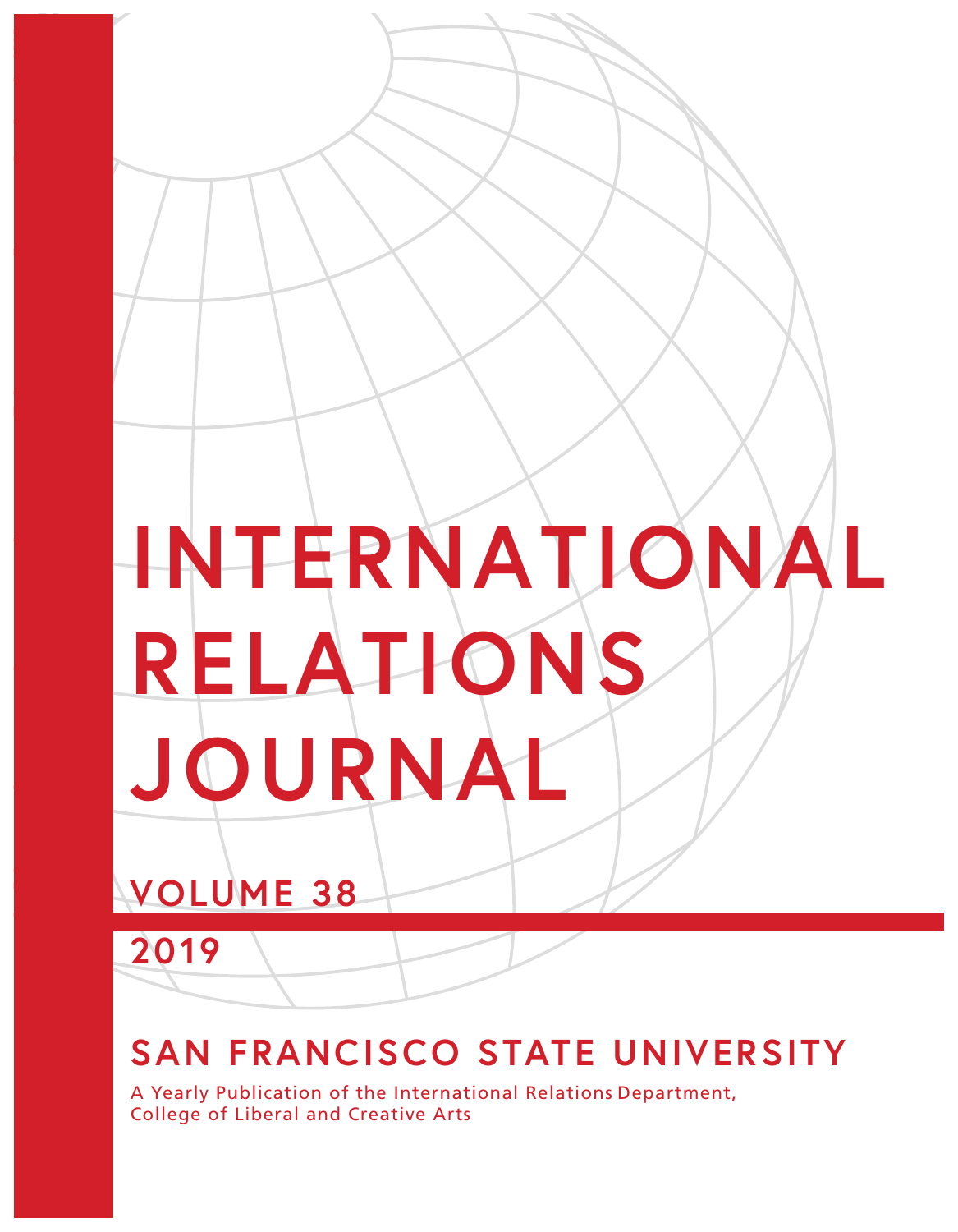# International Relations Journal 2019 San Francisco State University

### **Table of Contents**

- Journal Staff 2
- Editorial Policy 3
- Acknowlegements 4
- Dedication 5
- *Yui Yoshiike* "North Korean Defectors in South Korea" 9
- *Anthony Tran Nguyen*  "South Korea's Responsiveness to Popular Xenophobia: Case Study on the 2018 Yemeni Refugee Crisis" 21
- *Kelli Garry* "Failures to Construct Feminist Policy and the Plight of Refugees in Greece" 30

#### *Joshua Salazar* 48

"Paradoxical Successes: A Contemporary Examination of the Philippines' Steps Forward and Backward vis-à-vis Socioeconomic Development"

*Jenn Yan* 58

> "Downfalls of the Trafficking Victims Protection Act (TVPA)"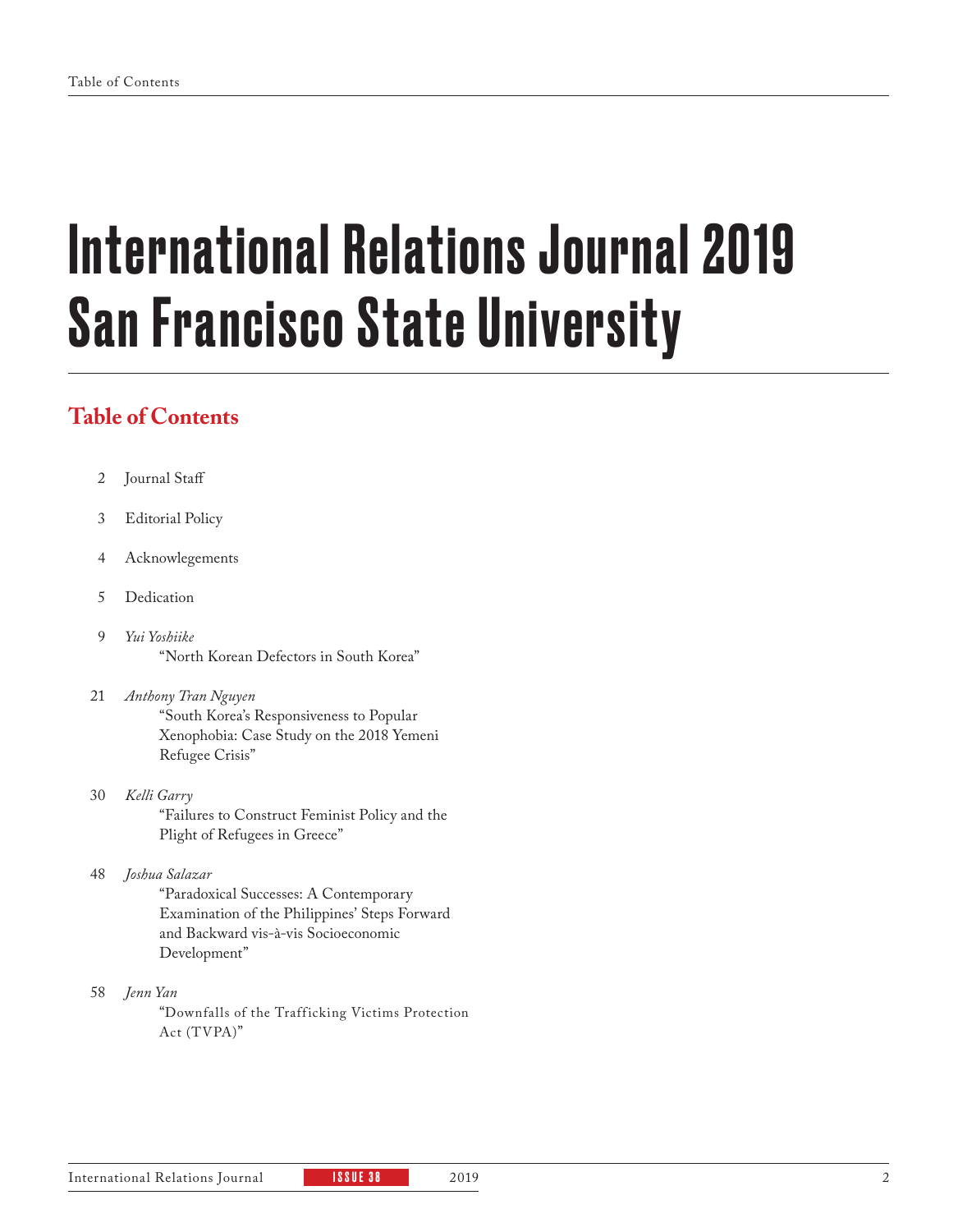# Journal Staff

### **Managers**

Mahuda Jhorna Islam Joseph Michael Peguero Maria Jose Lozano Sanabria

### **Designers**

Emma Carr Meegan Nguyen Joshua Singer

### **Editors**

Joshua Salazar Aleksandra Serebina Adriana Marquez Jazmin Valdez Penado Shaheen Hashemian Ryo Sakai Casey Szegi-Wimpey Thomas Rowland Kelli Ann Garry Anna Cissoko

Yui Yoshiike Krystel Prasad Doreen Fayez Abu Hamdieh Shaikhah Essa Alnuwaim Craig Meyers Craig Long Melissa Wong Paisley Trent Malakai Wade

### **Writers**

- Nick Frank Behrang Borhani Marissa Alcayde Yumika Suzuki Shaheen Hashemian Abbie Tuning Andrew Buell Joshua Salazar Yui Yoshiike Abdou Diaw
- Kelli Ann Garry Anthony Nguyen Jenn Yan Paolo Potoniere Lauren Kelly Axel Ibarra Imri Rivas Jesus Peraza

Statements and opinions expressed in *The International Relations Journal* are solely the responsibility of the authors and do not necessarily reflect the views of the Executive Editors, the Editorial Board, the Faculty Advisor, or the Department of International Relations at San Francisco State University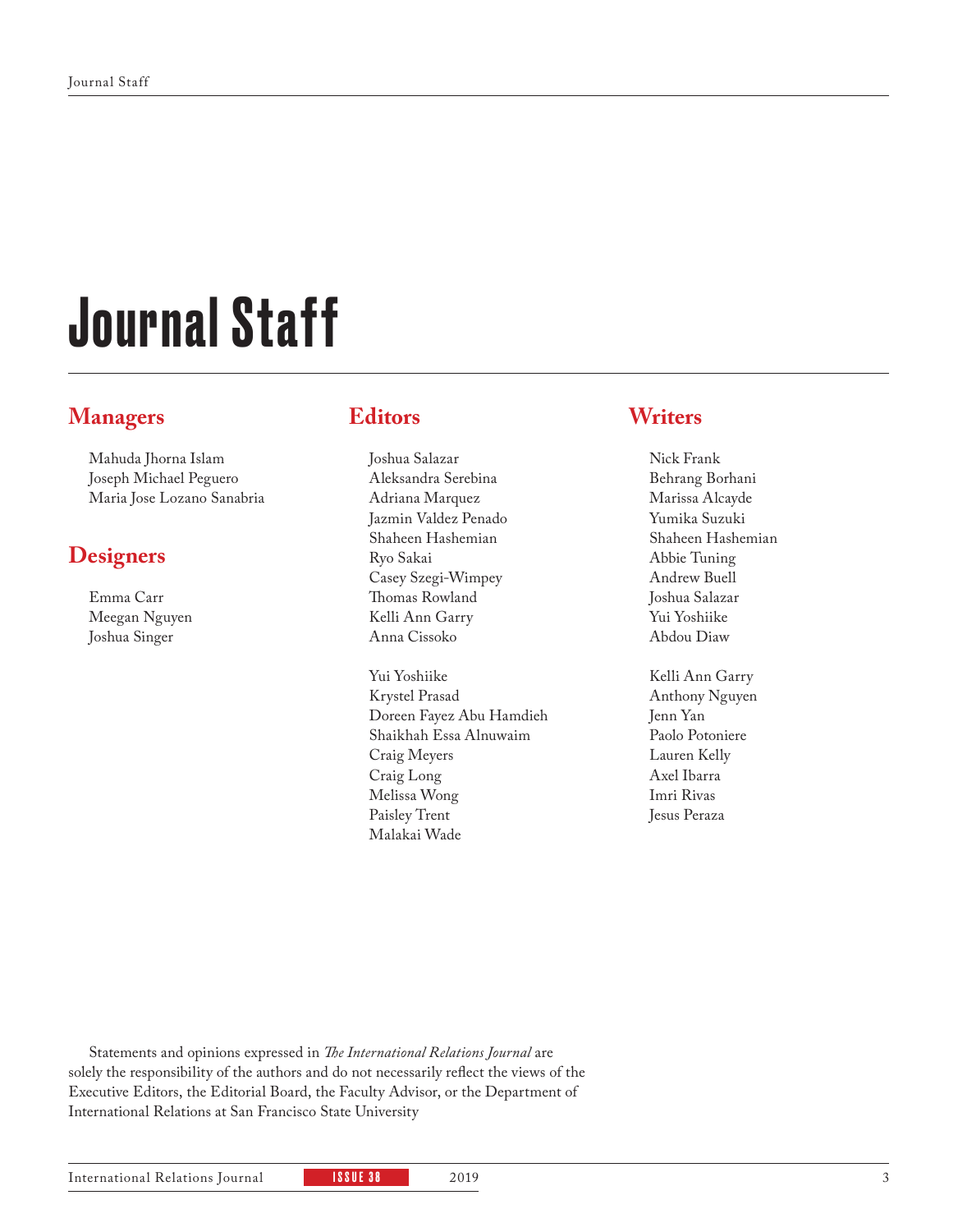# Editorial Policy

#### **Overview**

The International Relations Journal at San Francisco State University strives to exhibit the diverse range of undergraduate and graduate research interests that flourish in our department.

Each semester, the Journal is offered as a course in which students participate as writers or editors in a peer review process, or as administrative staff members who assist authors and editors as well as guide the Journal through its production.

The goal of the course is to expose students to the peer review process, focusing on academic standards of argumentation and factual accuracy, citation formatting, and collaborative editing using Microsoft Word's "track changes" feature. More broadly, the Journal's executive editors aim to help students develop writing/editing skills applicable in other courses and promote a deeper understanding of the discipline of International Relations as a whole.

#### **Submissons & Process**

The Journal encourages all students pursuing a B.A. or M.A. in International Relations to submit completed works (incomplete papers and abstracts are not accepted) at the beginning of each semester. From these submissions, the Journal's executive editors assign students to positions on the writing and editorial boards as well as a number of administrative-level appointments.

The course curriculum includes a number of informational workshops and at least three rounds of structured editing and revision. All editing is anonymous and each submission is reviewed by three different editors.

The structured peer review is as follows: [1] a submission is first edited by an undergraduate or graduate "peer expert" who has conducted prior research on topics and/or regions relevant to the paper and can thus provide fact checking and citation suggestions; [2] second round editing focuses on clarity and academic tone my paring the manuscript with an editor unfamiliar with the paper's subject; [3] finally, the paper is edited for proper citation formatting and technical aspects.

At the end of the semester, authors participating in this process are expected to submit a final manuscript for consideration by the Journal's executive editors and the faculty advisor.

#### **Publication of Articles**

Only submissions that have gone through the peer review process and meet the content and formatting requirements will be considered for publication. The Journal is published yearly.

#### **For Submissions and Back Issues:**

internationalrelations.sfsu.edu/international-relations-journal

#### **For all other inquiries:**

Department of International Relations 1600 Holloway Avenue/HUM Room 282 San Francisco, CA 94132

Phone: 415-338-2654 Fax: 415-338-2880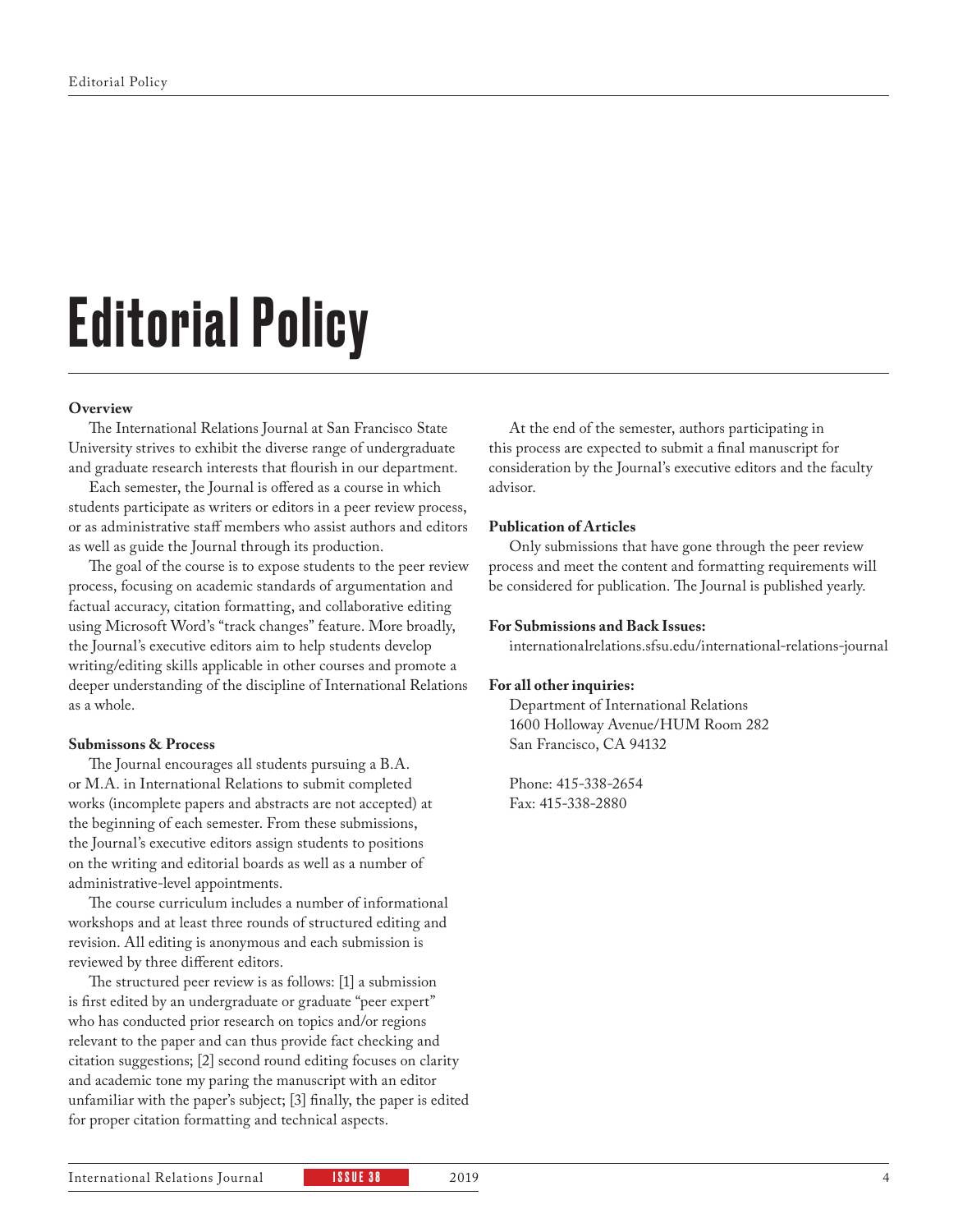# Acknowledgements

The staff of The International Relations Journal is grateful for the continued funding allocated by the Instructionally Related Activities Committee and the Department of International Relations at San Francisco State University for the production of this journal.

The production of this journal is a group effort and the managing editors would like to especially thank all the members of the editorial board and the contributing writers. The editorial board members edited the articles contained in this issue and both the editors and writers patiently endured the labor of multiple revisions of these articles, as well as corresponding with one another. The guidance and advice of Dr. Burcu Ellis and Dr. Anthony Pahnke in the International Relations Department has been indispensable to the publication of the Journal.

We would like to thank Professor Joshua Singer and his team of talented student designers for the new look of our journal.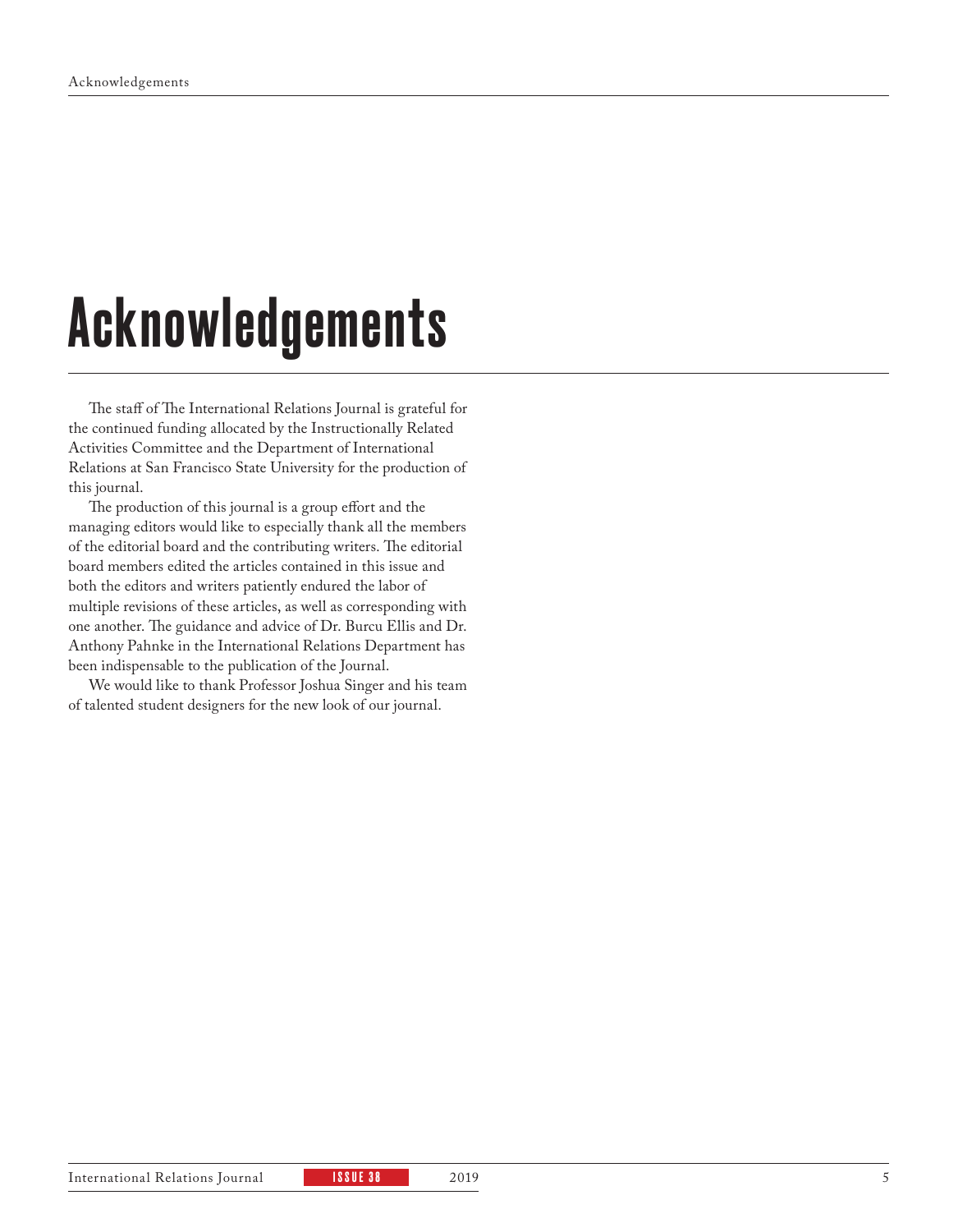### **In Memory of DeVere Pentony**

Former Chair of the International Relations Department A pioneer whose lasting legacy lives with our students and faculty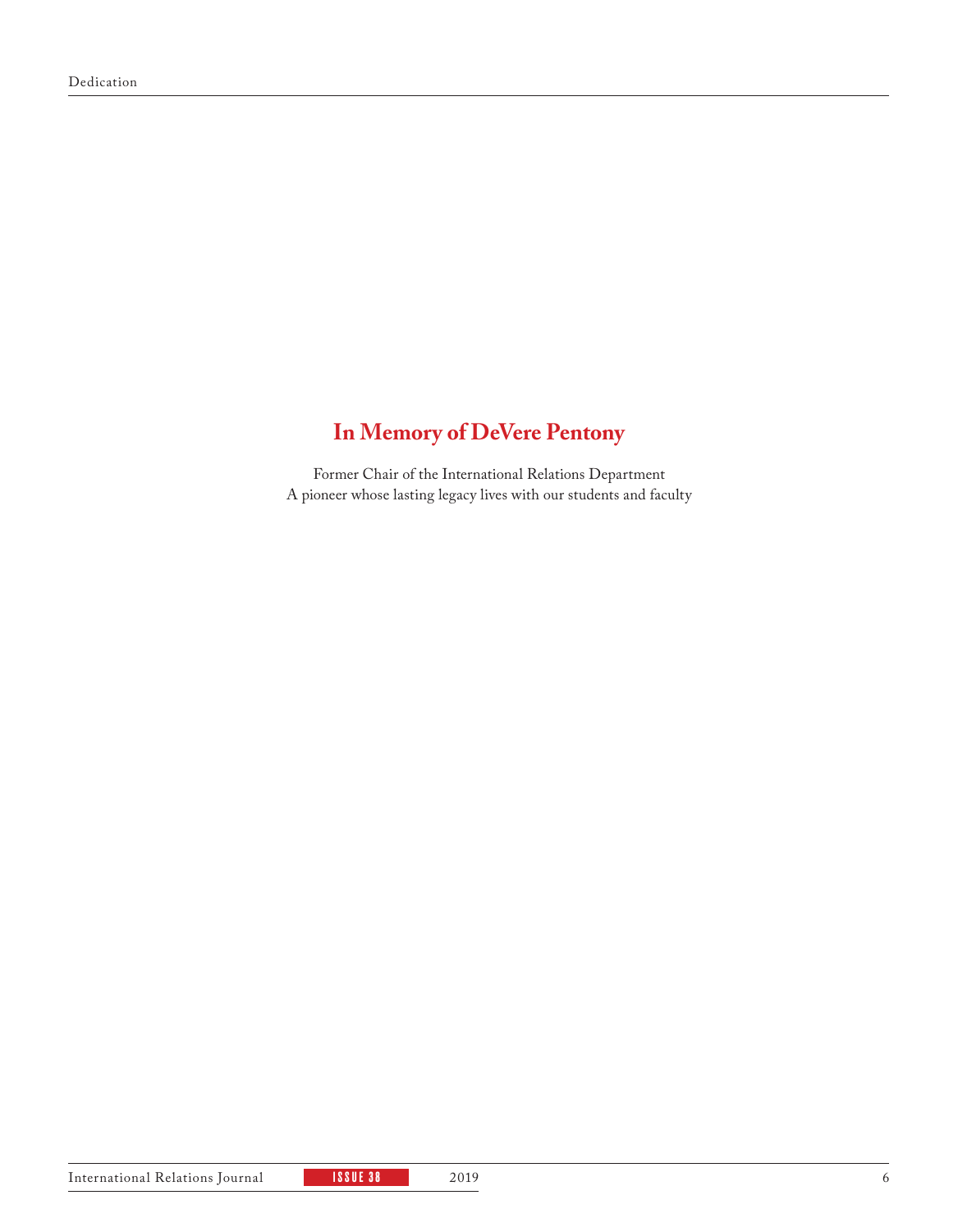# Author Biographies

#### **Yui Yoshiike**

Yui Yoshiike is a second-year graduate student in International Relations at San Francisco State University. She received her Bachelor's degrees in International Relations from San Francisco State University and Meiji Gakuin University in Japan. Her research interests include international migration and refugee integration and resettlement. She is currently doing an internship at the International Rescue Committee as a resettlement case manager's assistant.

#### **Anthony Nguyen**

Anthony Nguyen is a second-year Masters' student from the Political Science Department at San Francisco State University. He studies comparative politics and international relations with emphases on East Asian politics, foreign policy, and human rights. His interests on East Asia stemmed from his past political activism and involvement with Vietnam and the local Vietnamese-American community. Upon graduation, Anthony plans to attend a doctoral program in the hopes of contributing to scholarly work and teaching on Vietnam and East Asia while continuing to pursue his activism on Vietnamese political and human rights advocacy.

#### **Kelli Garry**

Kelli Garry graduated from Berkeley City College in Spring 2016 with an Associate of Arts degree in History. She transferred to San Francisco State University directly after graduating, and upon taking an introductory course in international relations, loved the subject and decided to major in international relations. Her favorite field of study within IR is feminist theory. She subsequently focuses her research in areas where women are especially influenced by international policies. This has led her to research international law primarily, which includes critically analyzing the institutions with legislating power. In her free time you will usually find her painting, reading queer theory, or doing grassroots organizing for environmental non-profits.

#### **Joshua Salazar**

Joshua Salazar is 2018 graduate from the University of California, Santa Barbara with a BA in Global Studies and a minor in Italian Studies. Currently, he is a Master's candidate in International Relations at San Francisco State University, who is expecting to graduate in the coming year. He is keenly passionate about dissecting intersectional and social problems, such as social justice, socioeconomics, rights and rightless-ness, privilege, power, race, gender, and sexuality. In particular, he enjoys studying immigration and securitization of the European bloc. Already being trilingual in three languages (English, Spanish, and Italian), in his free time, he enjoys practicing, learning, and teaching new languages. Some of his earlier publications can be found in Global Square, Global Societies Journal, and Vagabond Multilingual Literary Journal. In the future, Joshua foresees himself working to better local communities–striving towards social equity for all.

#### **Jenn Yan**

Jenn is a first year Master's candidate in the International Relations program at San Francisco State University. Jenn received her Bachelor of Arts in Global/International Studies and Sociology from UC Santa Barbara. During her junior year of college, Jenn studied Political Science at Science Po, Lyon as a part of a French immersion program. Jenn is passionate about studying human rights, environmental justice, and gender inequality. After graduation, she plans to turn her passions into a career in the nonprofit sector.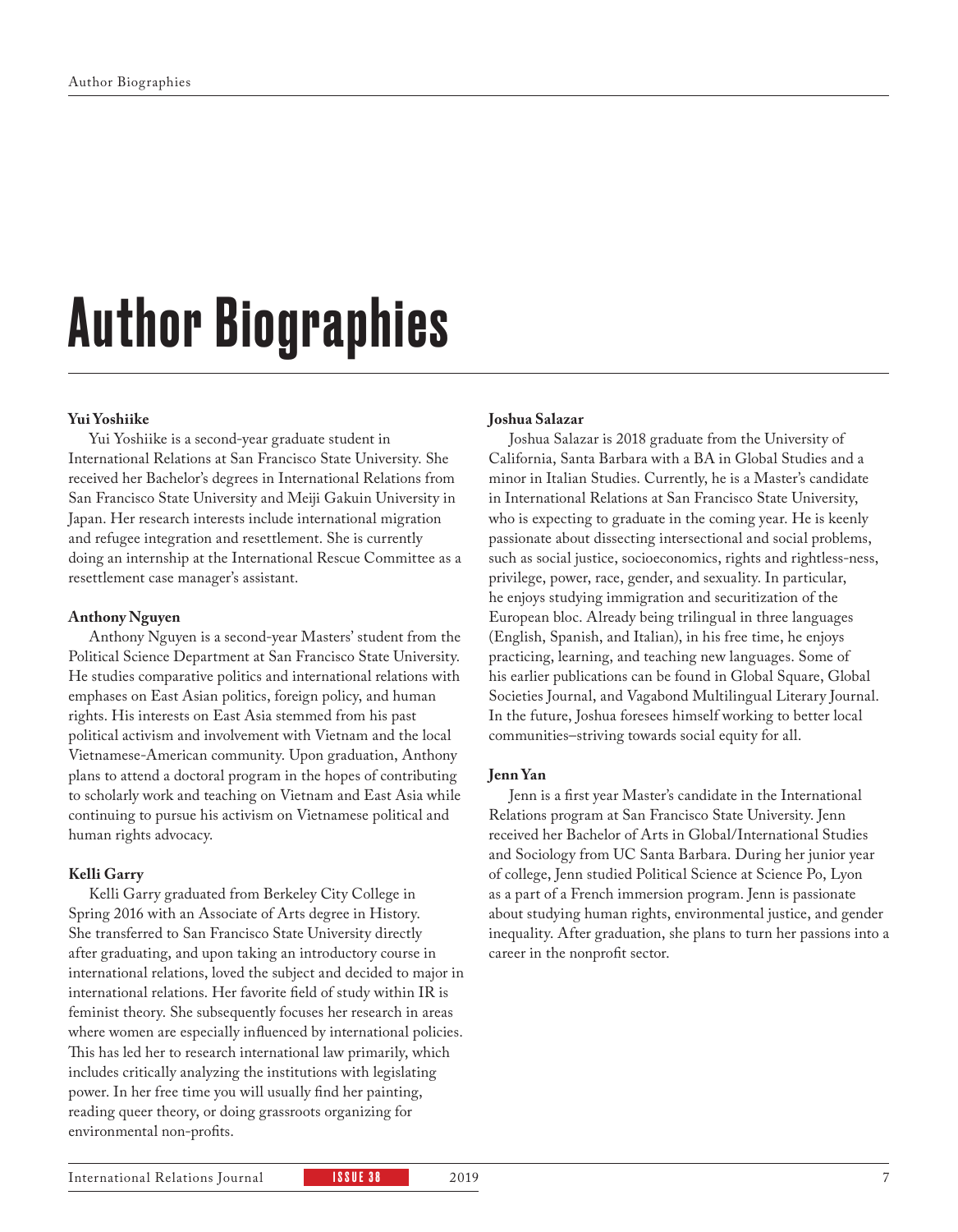# North Korean Defectors in South Korea

### **Yui Yoshiike**

#### **Abstract**

Over 30,000 North Korean defectors have entered South Korea since the 1990s, and despite the support by the South Korean government; the integration of the defectors has been one of the most puzzling challenges of the international community. This paper aims to understand what factors prevent North Korean defectors from integrating into South Korea through looking at the defectors' social, cultural, and economic capital. It shows that the lack of these three capitals create an identity crisis for the defectors, and that the native intolerance of the defectors makes integration problematic. This paper concludes that even though the government supports the defectors generously, it does not directly translate to a successful adjustment of the defectors into South Korean society. A better educational and cultural understanding between North and South Koreans and calling awareness to this issue will be the first step for better integration.

#### **Introduction**

It is reported that over 30,000 North Korean defectors have entered South Korea since the 1990s, and in the past five years, 25 defectors have unexpectedly returned to North Korea.<sup>1</sup> The South Korean government tries to integrate North Korean defectors in a variety of ways. However, it does not appear as though their integration has been successful.

This paper aims to understand what factors prevent North Korean defectors from integrating into South Korea. I argue that the lack of social, cultural, and economic capital creates an identity crisis for the defectors, and the native intolerance towards these defectors makes it more difficult for defectors to be integrated into South Korean society, in spite of the government's support.

The reason for choosing South Korea as a case study (juxtaposed to China) is because many defectors who have entered China first are likely to (re) settle in South Korea.2 Moreover, researching North Korean defectors aids both Japan and other

2. Yoo Chang, Stephan Haggard.& Marcus Noland. (2009). Migration experiences of North Korean refugees: Survey

<sup>1.</sup> Chloe Sang Hun. "North Korean Defector, 'Treated Like Dirt' in South, Fights to Return." *New York Times.* (2017) Accessed March 31st, 2018, from https://www.nytimes.com/2017/08/05/world/asia/north-korea-defector-south-korea. html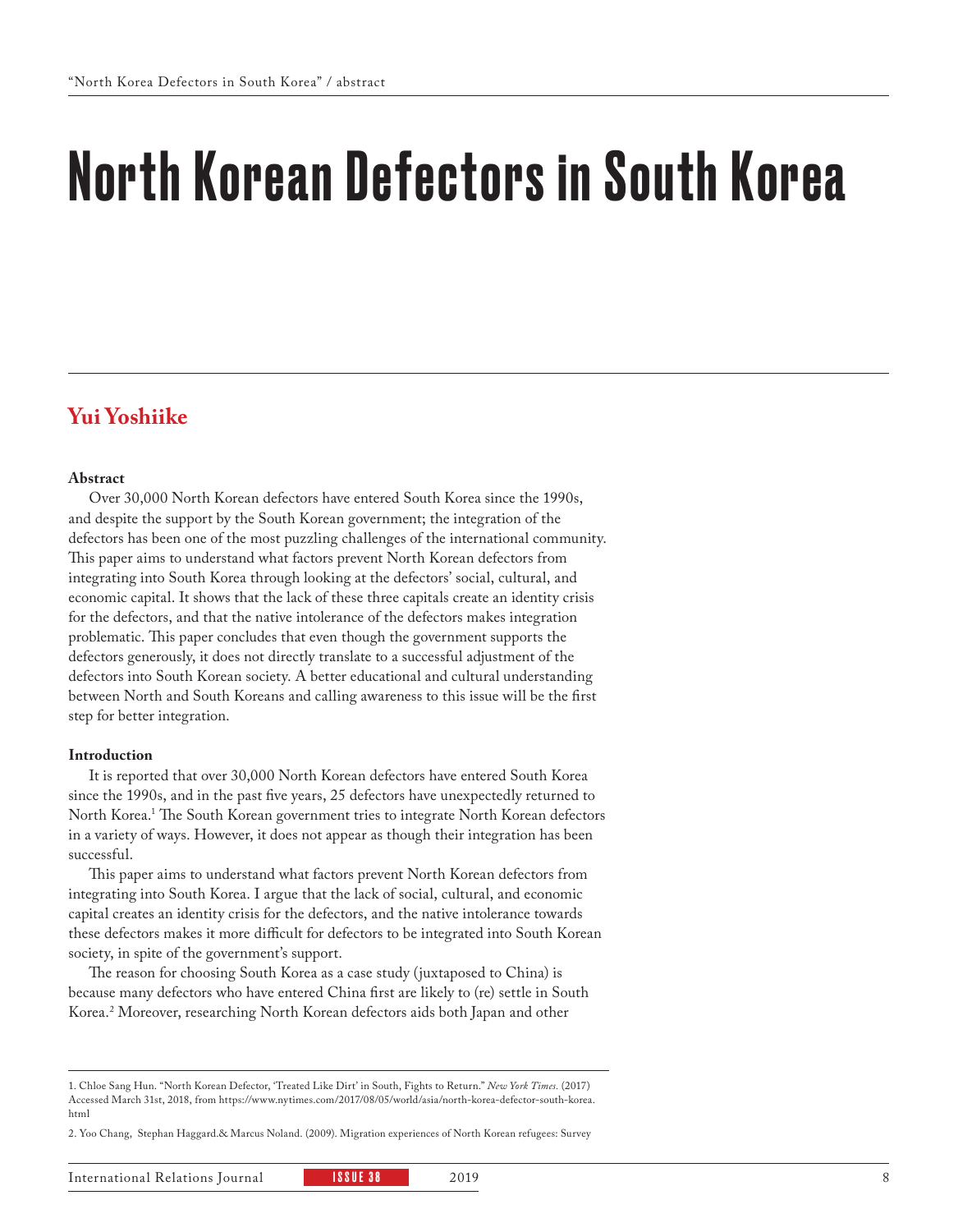surrounding countries, as it adds to the scholarship and tries to find efficient ways to address future immigration challenges. There is a high possibility that there will be more defectors from North Korea, and that neighboring countries such as Japan will no longer be able to ignore the issue. I believe that it is more efficient to analyze the integration policy and the challenges associated with it in South Korea since, like Japan, it is a democratic nation.

This paper will first discuss the literature in relation to the factors that prevent defectors from integrating into the new society. Then, it will provide background information of North Korean defectors in South Korea and a case analysis. Lastly, this paper will provide policy recommendations.

#### **Literature Review**

First, this paper introduces three factors that relate to the three forms of capitals as discussed by Pierre Bourdieu. These three forms of capital are "economic capital, which is readily convertible; social capital, which is comprised of 'social obligations' or 'connections'; and cultural capital or 'cultural competences', which can be embodied, objectified, and institutionalized."3 His theory of social and cultural recreation addresses the social inequality related to the field of international migration.4 These three factors are significant for migrants to integrate into the new society because social and economic inequality is deeply connected to integration.

#### **Economic factors**

Being economically stable and getting a job is vital to not only live, but to flourish as well. If migrants face financial difficulties in their new society, then they will feel like their host society is unwelcoming. Jobs and careers often determine their social class or community, thus, also influencing their social identity.

Unemployment affects their adjustment in the host society. For example, the unemployment rate of Muslim immigrants in Belgium is more than twice the rate of unemployment rate among native Belgian residents.5 "In Belgium, the gap between natives and immigrants (from outside the EU) in terms of employment and education is higher than anywhere else in Europe."6 People feel excluded when they are struggling with unemployment. As a result, not only are they unable to catch up with their class, they are treated as "others" or pariahs in their society.7 These circumstances make immigrants feel unwelcome and isolated from their host society. Moreover, the level of skills that migrants possess affects their financial situation. If migrants only have low skills, then it will be more difficult for them to get high skilled jobs in their new society.<sup>8</sup>

Conversely, it is also important to examine the receiving country's perspective. The 'labor market competition model' argues that native people in the receiving society are against immigrants with similar skills because they think that immigrants are

evidence from China. *In Korea Yearbook* (2009) (pp. 301-328). Brill.

<sup>3.</sup> Jason D. Edgerton, & Lance W. Roberts. Cultural capital or habitus? Bourdieu and beyond in the explanation of enduring educational inequality. *School Field* 12, no. 2 (2014):193-220.

<sup>4.</sup> Ibid.

<sup>5.</sup> Sarah Teich. Islamic Radicalization in Belgium. *Research Assistant*, ICT. (2015)

<sup>6.</sup> Rik Coolsaet. What drives Europeans to Syria, and to IS? Insights from the Belgian case. *Academia Press*. (2015)

<sup>7.</sup> Ibid.

<sup>8.</sup> Ibid.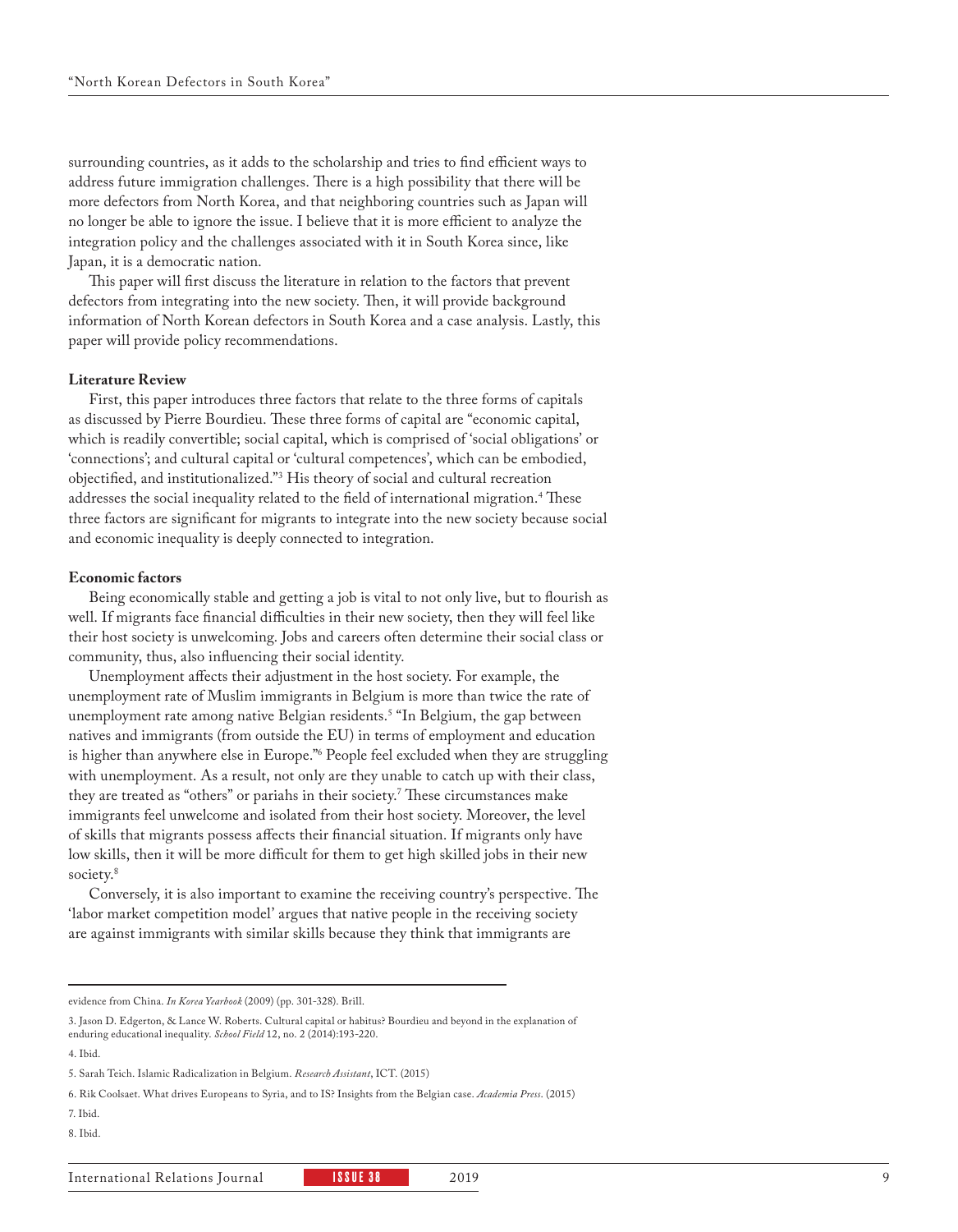stealing their jobs. However, they also prefer immigrants who have different or low skills compared to them.9 Jens Hainmueller and Michael Hiscox explain that, "both low-skilled and highly skilled natives strongly prefer highly skilled immigrants over low-skilled immigrants, and this preference is not decreasing in natives' skill levels."<sup>10</sup>

#### **Social factors**

Eric Bidet explains that, "the central idea of the social capital approach is that benefits and resources for individuals depend on their mobilization through social relations, which is actually the main feature that differentiates social capital from other forms of capital, such as economic or human capital."11 In other words, social capital refers to the framework of the relationship of people, while economic capital refers to the bank accounts of people. When a person tries to build their social capital, they need to be connected to others in their new society, which is significant for both defectors and refugees.12 Not only does it make their adjustment to society easier, it often helps lead them to jobs. Additionally, getting involved in communities also prevents them from feeling lonely and isolated in the new society.

#### **Cultural factors**

Cultural capital includes all cultural resources such as informal education transported through familial units, political parties, or society.13 The idea of cultural capital has been used to understand skilled migration. Even if immigrants have recognized qualifications or needed skills from foreign countries, employers will often impose native-based standards that require immigrants to have enough local, professional experiences among other barring certifications in their new society. These standards make it difficult for immigrants to access skilled jobs, and make it easier for locals to secure such jobs. Yet, migrants with institutional cultural capital are likely to be employed for their professional and geographic mobility.<sup>14</sup>

Bourdieu also provides the idea of "habitus" in the discussion of cultural capital. "Habitus is rooted in family upbringing (socialization within the family) and conditioned by one's position in the social structure. Bourdieu termed it 'socialized subjectivity' or subjectivity conditioned by structural circumstances."15 Someone's subsequent actions are likely to contribute to the constant of life chances. "One's practices or actions in a particular field are the interactive consequences of one's habitus and capital within the dynamics of that field".16

#### **Host / Native Hostility**

The idea of host / native hostility has not been paid a great attention compared to

13. Umut Erel. "Migrating cultural capital: Bourdieu in migration studies". *Sociology* 44 no.4 (2009):642-660. 14. Ibid.

15. Jason D. Edgerton, & Lance W. Roberts. Cultural capital or habitus? Bourdieu and beyond in the explanation of enduring educational inequality. *School Field* 12, no. 2 (2014):193-220.

16. Ibid.

<sup>9.</sup> Jens Hainmueller & Michael J. Hiscox. "Attitudes toward Highly Skilled and Low-skilled Immigration: Evidence from a Survey Experiment—Erratum". *American Political Science Review* 104, no.3 (2010): 624-624.

<sup>10.</sup> Ibid

<sup>11.</sup> Eric Bidet. Social capital and work integration of migrants: The case of North Korean defectors in South Korea. *Asian perspective.* (2009):151-179.

<sup>12.</sup> Ibid.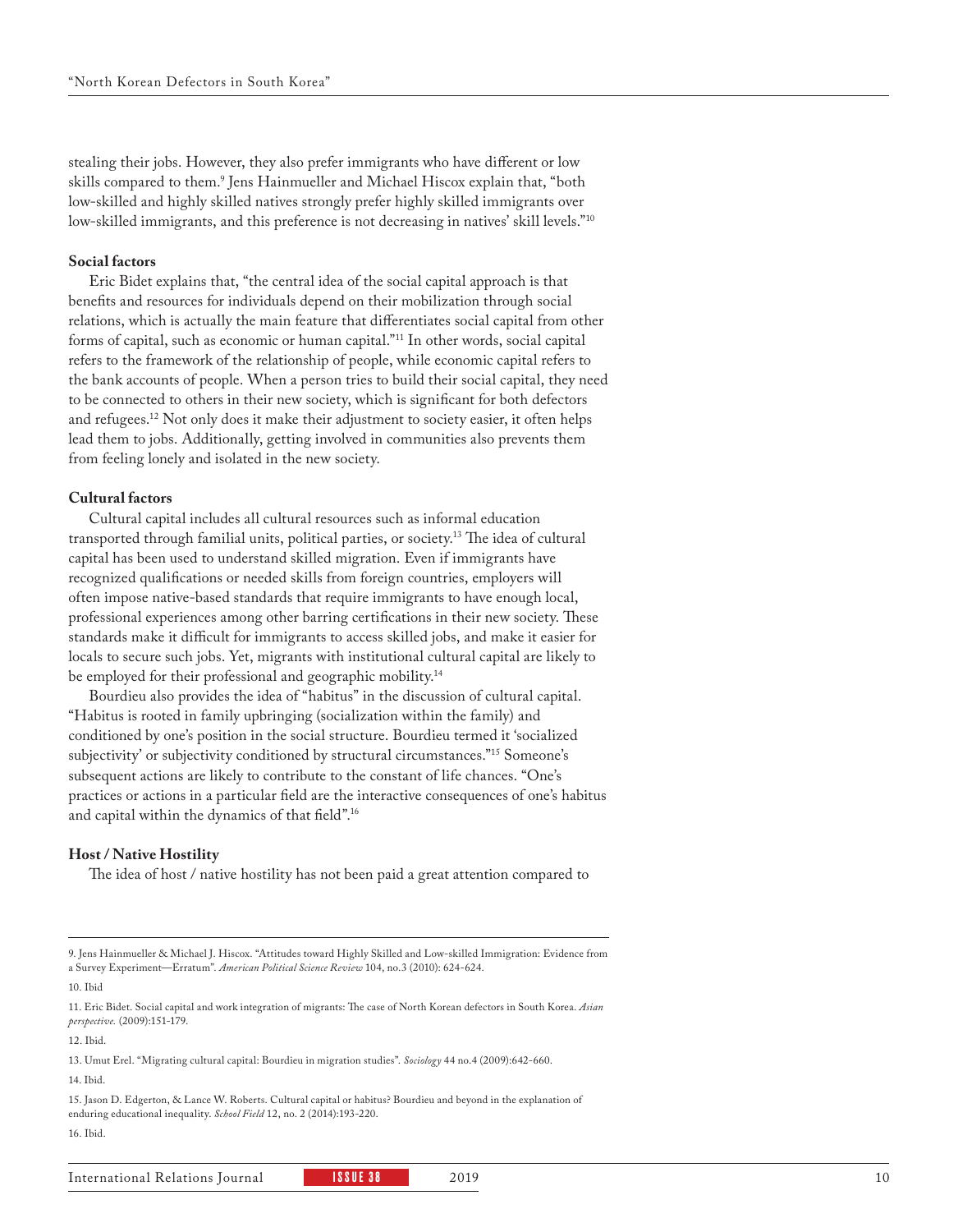other theories, yet it is important for understanding international migration integration issues because it references notions of nativism, racism, and xenophobia. Bozorgmehr explains that, "ironically, members of ethnic groups whose immigrant ancestors were discriminated against are capable of engaging in hostility and violence against the newest arrivals."17 The fact that newcomers are likely to be treated differently from local people has been recognized. However, there is also discrimination among migrants themselves. First generation immigrants have experienced difficulties building their life and community in their host society; therefore, they feel threatened by new immigrants taking advantage of the social, cultural, and economic capital that they have already created for themselves.

#### **Particular issues of defectors**

It is important to note that defectors experience particular more nuanced issues because they differ from refugees or immigrants. Defectors originally form part of one nation, therefore, the idea of reunification is considered to be an international goal. On the one hand, people in the host nation would like to accept defectors, but on the other hand, they do not actually want defectors to be fully integrated into their society. This dilemma refers to the idea of reunification. Even though they may have shared the same values, culture, and language, defectors are likely to face difficulties to be integrated into the host society.

The German reunification is a good example. A mayor in Leipzig Germany writes, "No one on either side of the Wall had any idea how far apart we had grown in forty years. Only now are we beginning to understand it."18 The differences between the two Germans are likely to come from small features, including the perception of silences, the timing of eye contact, and the distance from other speaker.19 Even though they may share the same ethnicity and language, these subtle differences can divide them, thus affecting their social adjustment and identity.

#### **Case study**

#### **Who are the North Korean defectors?**

There are approximately 100,000 to 300,000 North Korean defectors who live in the Northeastern Asian region, and among these, approximately 30,000 to 50,000 defectors are willing to settle in South Korea.<sup>20</sup> There is no official data for the total number of North Korean defectors because many of them are undocumented.<sup>21</sup> However, according to the South Korean Ministry of Unification, it is estimated that between 1998 to 2017, more than 31,000 defectors from North Korea entered South Korea. The percentage of female defectors has been particularly increasing year after

21. Dongbae Lee. "The influence of North Korean political ideologies on the integration of North Korean defectors in South Korea." *Studia Orientalia Electronica* 1 (2013): 1-20.

International Relations Journal **ISSUE 38** 2019 2019 11

<sup>17.</sup> Mehdi Bozorgmehr, Anny Bakalian, & Sara Salman. "Host hostility and nativism." *The Routledge International Handbook of Migration Studies*, 16, (2012): 189-201.

<sup>18.</sup> Roland Bleiker. "Identity, difference, and the dilemmas of inter-Korean relations: Insights from Northern Defectors and the German precedent." *Asian Perspective* 28, no 2 (2004): 35-63; refugees: Survey evidence from China. In Korea Yearbook (2009) (pp. 301-328); Christoph Conrad, Michael Lechner & Welf Werner (1996). East German fertility after unification: crisis or adaptation?. *Population and Development Review*, 331-358.

<sup>19.</sup> Ibid

<sup>20.</sup> Sung Ho Ko, Kiseon Chung and Yoo-seok Oh "North Korean Defectors: Their Life and Well-Being after Defection." *Asian Perspective* 28, no 2 (2004):65-99..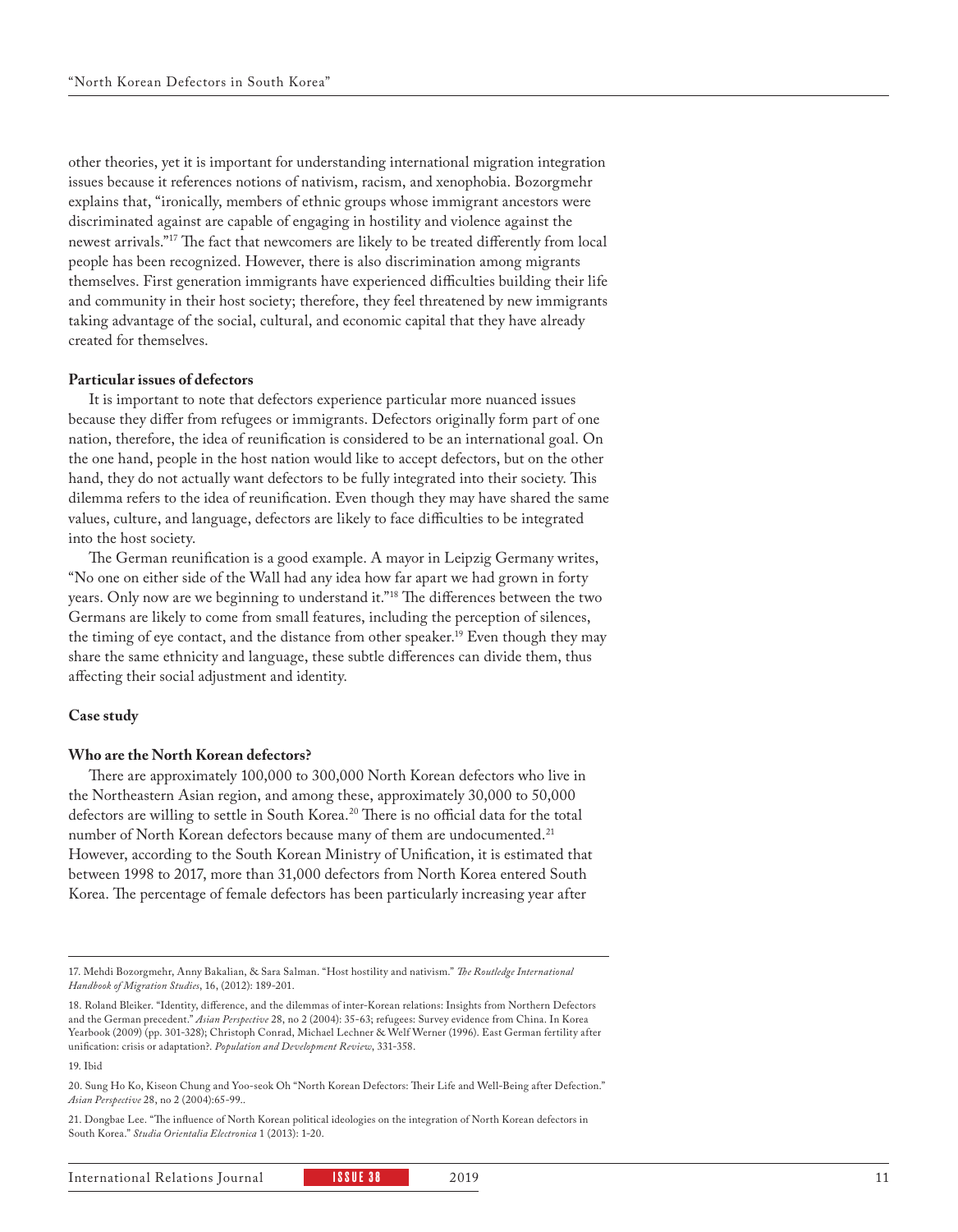year. For example, it was 12 percent in 1998, 78 percent in 2008, and increased to 83 percent in 2017. In terms of their age, there are 8,864 aged 20 and 8,993 aged 30.22 Additionally, there are 14,563 defectors that do not have any work experience.

When it comes to educational background, the number of North Koreans with secondary school education (including middle school and high school) is the largest, which is about 21,688l, whilst the number of defectors with a university education is only about 2,143.<sup>23</sup>

Defectors from North Korea during the 1970s to 1980s were coming from privileged social groups, and their reason for departure was not an economic decision, but an ideological one. On the other hand, the defectors in the mid-1990s were likely to come from non-privileged groups. Therefore, while the former defectors did not face economic issues, the latter faced both economic and social issues.<sup>24</sup> For instance, in the 1990s, there was a big famine that killed approximately three to five percent of the total population in North Korea. This made many North Koreans leave their home and this was the main reason for them to defect in the 1990s. However, the defectors from 2000 had another reason. They sought both a better life and freedom.<sup>25</sup> The fact that many North Korean defectors have arrived in South Korea means that the South Korean government has a responsibility to integrate them into their society. In the next section, this paper explains the policy of the South Korean government towards the defectors.

#### **What does the South Korean government provide?**

As soon as North Korean defectors arrive at the South Korean airport, they go directly to a facility in order to be investigated, due to the fear that they might have been sent from the North Korean government as spies. After the first security investigation, they are then taken to accommodations provided by the Intelligence Command, under the Ministry of National Defense where they spend a month in the facility to check on their social status. After these investigations, they are sent to an education facility where they spend three months. This facility, established in 1999, is called "Hanawon," which means the House of Unity in Korean.<sup>26</sup> In Hanawon, the defectors receive a South Korean education to help them adjust and integrate into society. The education includes: demands in a capitalist society, ways of job-hunting, and interview skills.<sup>27</sup> They also receive medical / dental care on site, as well as professional counseling. Even after their three months stay at Hanawon, the government continues to provide additional support for them to start their life in South Korean society.

The additional support is part of the '1997 Act on the Protection and Resettlement Support for the Residents Who Escaped from North Korea'.<sup>28</sup> The support includes:

<sup>22.</sup> Ministry of Unification."Policy on North Korean Defectors." (2016). Accessed on March 3rd, 2018 from http://www. unikorea.go.kr/eng\_unikorea/relations/statistics/defectors/

<sup>23.</sup> Ibid

<sup>24.</sup> Andrei Lankov. "Bitter Taste of Paradise: North Korean Refugees in South Korea." *Journal of East Asian Studies* 6, no 1 (2006): 105-137.

<sup>25.</sup> Dongbae Lee. "The influence of North Korean political ideologies on the integration of North Korean defectors in South Korea." *Studia Orientalia Electronica* 1 (2013): 1-20.

<sup>26.</sup> Yoon In-Jin. "North Korean diaspora: north Korean defectors abroad and in South Korea." *Development and Society* 30, no.1 (2001): 1-26.

<sup>27.</sup> Ji Ming Kang. "What Hanawon doesn't teach North Korean defectors." *NK News*.ORG. (2015). Accessed in March 10, 2018, from https://www.nknews.org/2015/07/what-hanawon-doesnt-teach-north-korean-defectors/

<sup>28.</sup> Tara O. "The integration of North Korean defectors in South Korea: Problems and prospects." *International Journal of*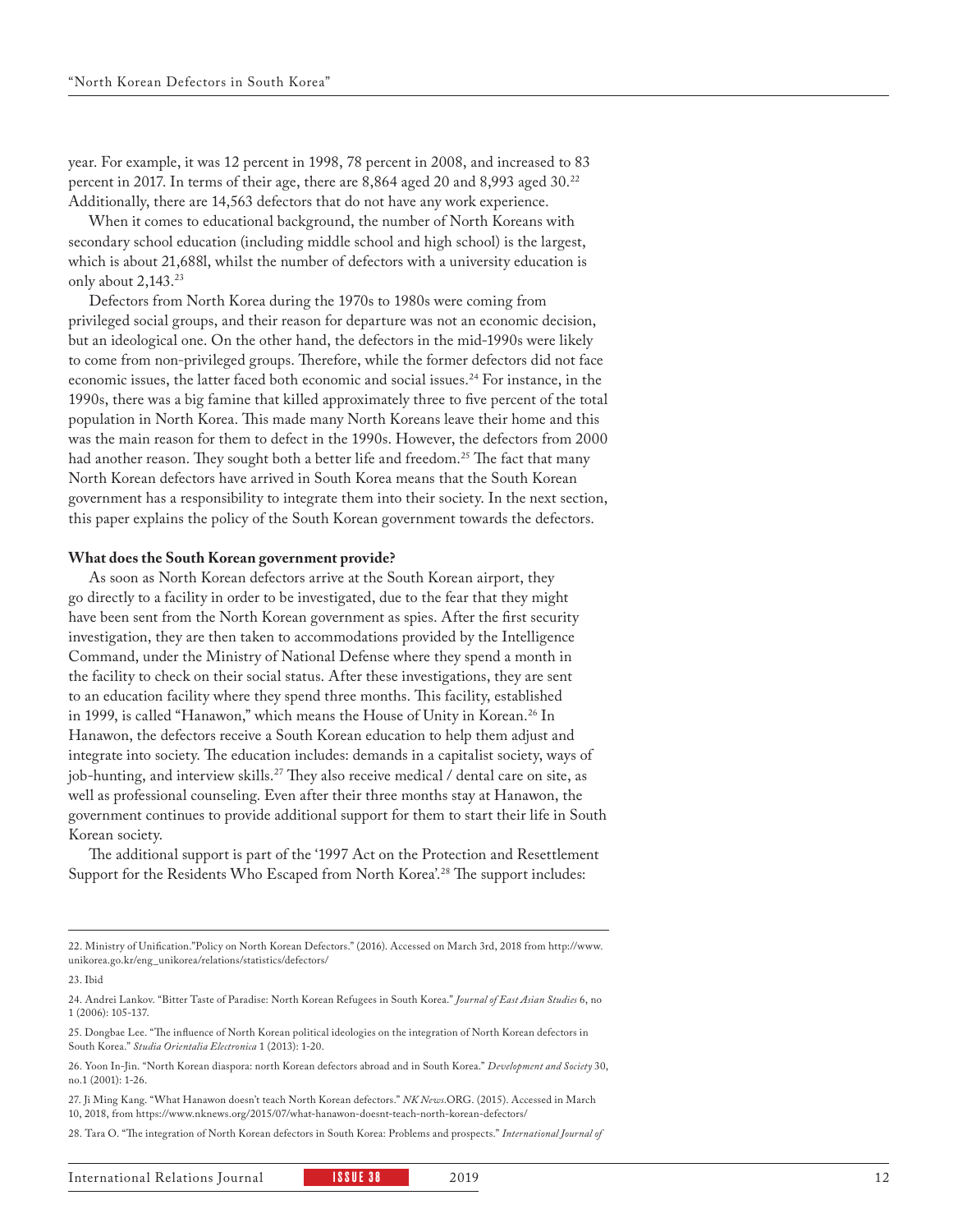finance, housing, health care, basic welfare for six months, and special encouragement for entering school and getting jobs. In terms of finances and housing, each North Korean adult obtains approximately 35,000 dollars from the government, which covers their rental deposit for housing. In addition, the government is responsible for setting up a permanent apartment for them. Defectors who are between 50 and 60 years old are able to receive a pension as well.<sup>29</sup>

Defectors also receive opportunities to participate in professional employment training, and money for commuting costs. Food and housekeeping expenses are also paid for during their first three weeks of training. It is estimated that about 954,016 dollars are spent for one defector to be trained and educated.<sup>30</sup> In order to encourage South Korean companies to employ North Korean defectors, the government also funds 50 percent of the monthly wages of defectors, which is up to approximately 668 dollars for two years.<sup>31</sup> When defectors are unemployed, they receive monthly financial support, which is a double of the amount that unemployed South Korean citizens are able to get.32

In terms of education, the government provides North Korean defectors with a full tuition scholarship for public college and a partial scholarship of 50% for private college. With that being said, regardless of educational background, defectors receive high school degrees as an exception, so that they can get accepted to universities through a less-competitive process compared to South Korean students. When it comes to entering universities, South Korean society is exceptionally competitive. This education-related stress may often lead applicants to commit suicide or suffer from serious forms of depression. In particular, the university they enter is a cornerstone for their future employment, marriage, and social class. Even though North Korean defectors are likely to have high dropout rates, some famed universities have been open to admitting defectors.<sup>33</sup>

Moreover, defectors receive support from police officers, who play a huge role for their adjustment and settlement in the South Korean society effectively. After the period, of investigation and education, defectors are put under the surveillance of a security policeman for one to two years in their local residence. This may be helpful for defectors since it means that they have some company. However, the police are not likely to be a very resourceful institution for the integration of defectors.<sup>34</sup> The police officers tend to have a lack of knowledge regarding issues in North Korea, including the reasons for defectors leaving their home, their life, their personal history, and their current situation. Since the officers also have their general duties to tend to, this makes it hard for them to foster a deep connection with defectors.<sup>35</sup>

In addition, it is the responsibility of the police officers to introduce jobs to the defectors, to look for a temporary place to live until they are able to find a leased apartment, and to teach them general skills (e.g., how to buy things or how to use the

34. Yoo In-Jin. "North Korean diaspora: north Korean defectors abroad and in South Korea." *Development and Society* 30, no.1(2001):1-26.

*Korean Studies* 15, no. 2 (2011): 151-169.

<sup>29.</sup> Ibid

<sup>30.</sup> Ibid

<sup>31.</sup> Ibid

<sup>32.</sup> Ibid

<sup>33.</sup> Ibid

<sup>35.</sup> Ibid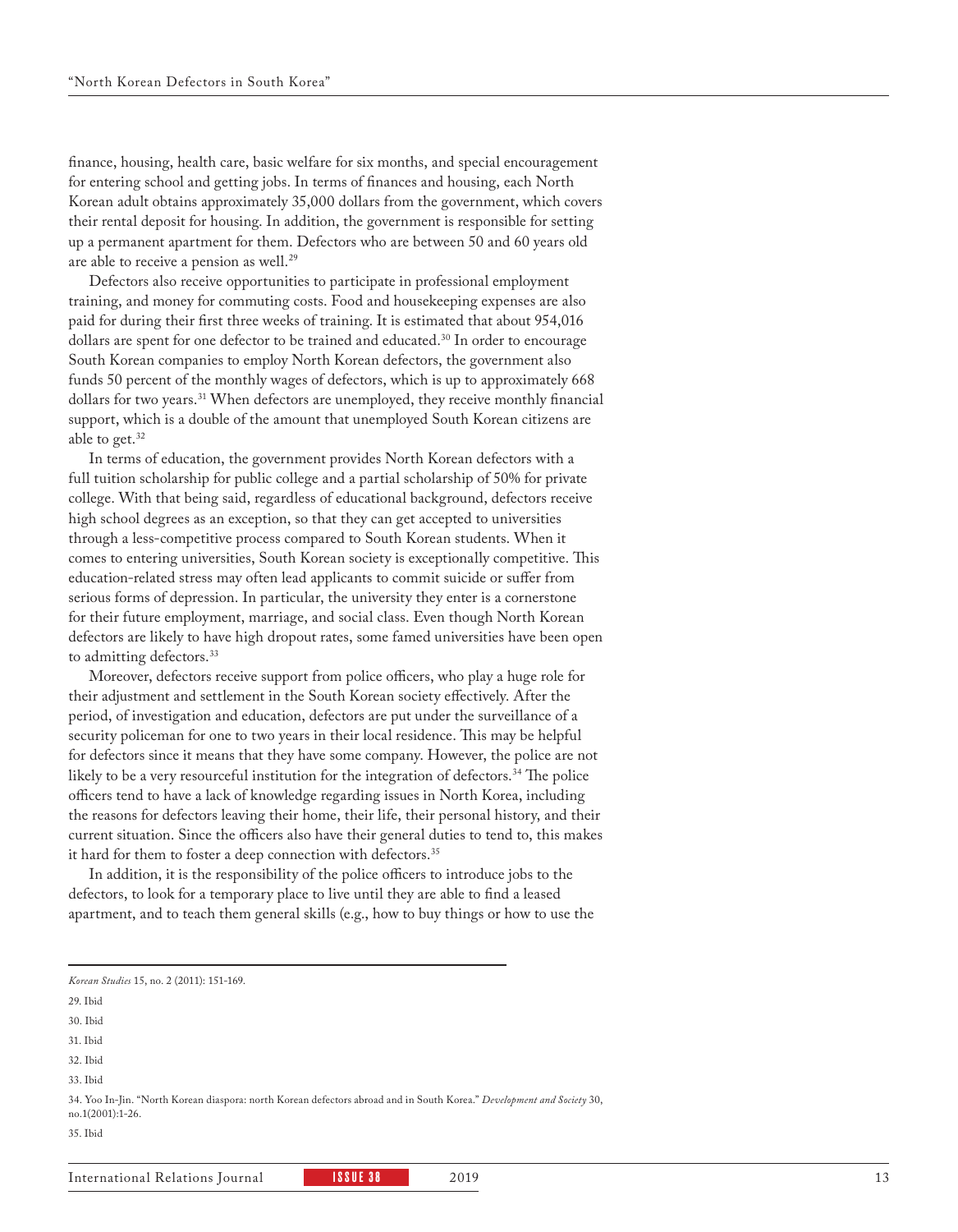subways). Therefore, even though defectors may meet a police officer without a good understanding of defectors and with a lack of authentic commitment to them, their role is still instrumental for defectors' social adjustment.36 Overall, considering the government's support of finance, housing, health care, welfare, and career, it could be said that North Korean defectors are not ignored. They receive protection and positive incentives from the government.

However, despite all of the support from the South Korean government, most of North Korean defectors do not seem to adjust to the South Korean society very well.37 Currently, North Korean defectors have experienced difficulties fitting into their new environment. The fact that there has been a rapid increase in the population of defectors in South Korea makes it even more difficult for them to adjust into the society.<sup>38</sup>

#### **Analysis of case study**

The following section will provide the factors, which prevent North Korean defectors from integrating into South Korean society. These factors include economic, social, and cultural factors, as well as native intolerance for the defectors.

#### **Economic factors**

In 2006, the Ministry of Unification stated that the unemployment rate among defectors was 36.5 percent. The main reason for their unemployment was the lack of motivation for finding jobs; especially low-paying manufacturing jobs.39 A study by the Korea Institute for National Unification in 2005 reported that approximately 52 percent of the defectors are day-laborers and that about 17 percent have unstable jobs.<sup>40</sup> According to a study by the Database Center for North Korean Human Rights in 2005, only 5.1 percent of the defectors self-identify as upper-middle class, and 10 percent identify as lower-middle class.41 At the same time, about 57 percent consider themselves as low class, and about 28 percent identify as living in serious poverty.<sup>42</sup>

As noted, the main reasons why North Korean defectors face economic issues include the lack of motivation, health issues, and the lack of skills and education. According to the Ministry of Unification, the main reason why many North Korean defectors are unemployed is their lack of motivation for finding a job—particularly manufacturing jobs with low wages.43 Many of the defectors quit jobs that the South Korean government has provided them because they think that these jobs are inferior or because they are willing to start their own business. Defectors are not likely to be successful unless they know how the South Korean economy works.<sup>44</sup> With that

36. Ibid

44. Tara, O. (2011). The integration of North Korean defectors in South Korea: Problems and prospects. *International* 

<sup>37.</sup> Jieun Baek. North Korea's hidden revolution: How the information underground is transforming a closed society.  $(2001)$ 

<sup>38.</sup> Yoo In-Jin. (2001). North Korean diaspora: north Korean defectors abroad and in South Korea. *Development and Society*, 30(1), 1-26.

<sup>39.</sup> Kim, Jih-Un & Jang, Dong-In "Aliens among brothers? The status and perception of North Korean refugees in South Korea." *Asian Perspective*. (2007). 5-22.

<sup>40.</sup> Ibid

<sup>41.</sup> Ibid

<sup>42.</sup> Ibid

<sup>43.</sup> Kim, Jih-Un & Jang, Dong-In "Aliens among brothers? The status and perception of North Korean refugees in South Korea." *Asian Perspective*. (2007). 5-22.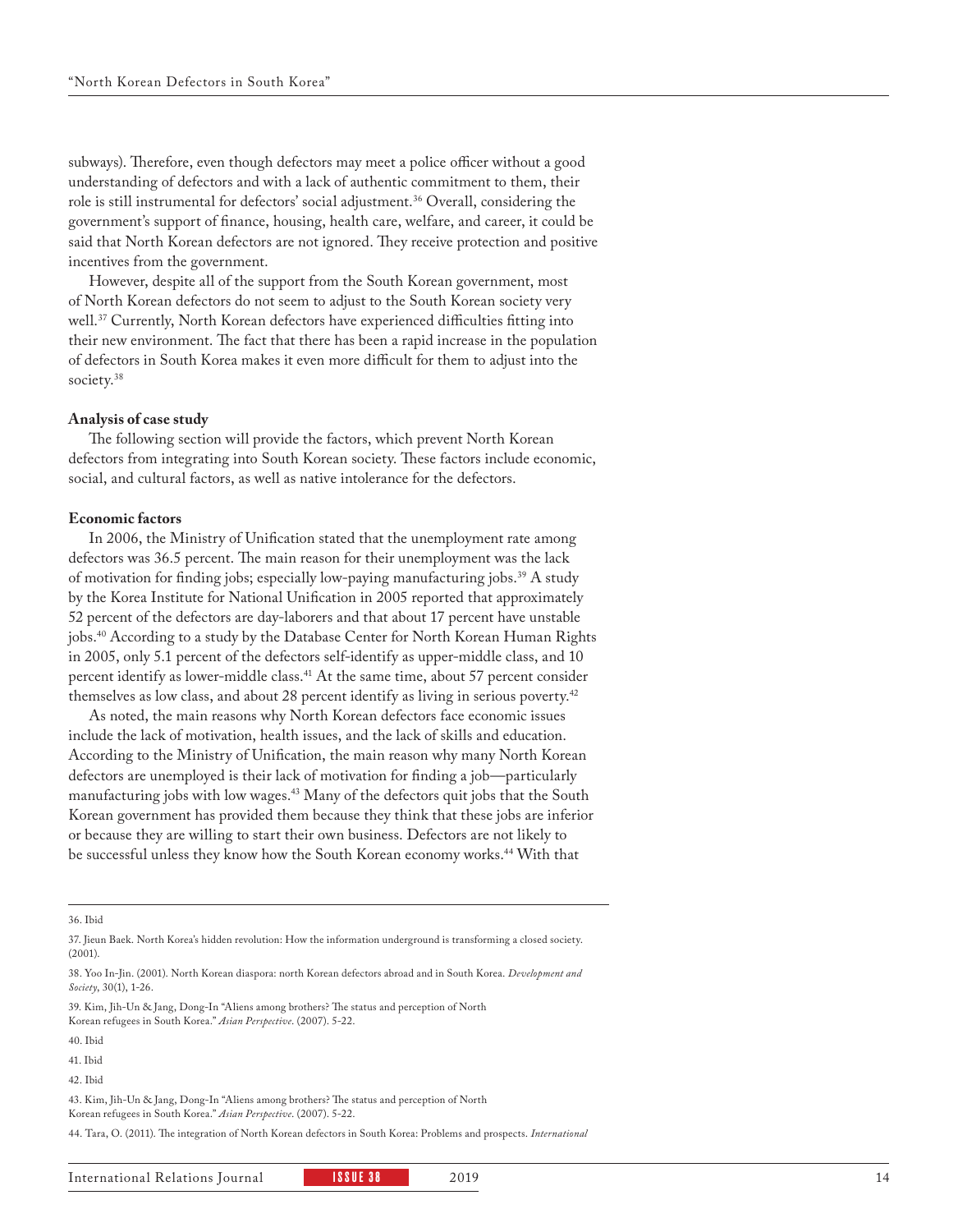being said, when North Korean defectors are unemployed, they are generally able to get monthly financial support from the South Korean government.<sup>45</sup> This could also contribute to defectors' lack of motivation for sustaining employment.

Many North Korean defectors are from poor families with limited medical care, thus, they continue to suffer from health issues, including physiological sickness after they arrive in South Korea. Even if they are able to obtain employment, they are likely to call in sick frequently, which often leads to their firing.<sup>46</sup> In fact, some defectors who are not sick may still find ways to obtain doctor's notes in order to miss work. High absenteeism among defectors vis-à-vis South Korean employees produces an image in South Korean society of defectors not being diligent. This belief may give South Korean business owners reasons to refuse employment to defectors.<sup>47</sup>

Another challenge facing North Korean defectors seeking employment is the lack of professional skills and education. Many defectors face significant issues fitting into the South Korean workforce particularly in the skilled labor market. As formerly noted, the education and skills that they obtained in their home country often do not meet the expectation of South Korean companies (e.g., computer literacy and English skills.)<sup>48</sup> There are many occasions where defectors lose their jobs due to their lack of efficiency at work. For instance, one defector who worked at a car service center had to quit because memorizing the car brands in English was too difficult for him, and the store lost some customers because of his accent.<sup>49</sup>

According to a survey by the Korea Research Institute for Vocational Education and Training, 28.9 percent of the defectors who obtained a college degree in North Korea are employed in manufacturing or as temporary workers in South Korea. They are not employed in their professions. This data shows that the professional training provided by the South Korean government is not efficient enough.<sup>50</sup>

This section talked about economic factors; however, it is also important to note that these factors are greatly connected to social and cultural factors. For example, North Korean defectors that do not have a good network in South Korea (e.g. family and alumni relations) experience more difficulties finding jobs compared to South Koreans.<sup>51</sup>

#### **Social factors**

In addition to the difficulties of the labor market, North Korean defectors also struggle with social and cultural issues. A survey shows that while about 58 percent of North Korean interviewees said economic difficulties are the greatest struggles that they have faced in South Korea, about 21 percent of them listed sociocultural differences.<sup>52</sup> Many defectors are likely to feel lonely, isolated, subordinate, and helpless.

46. Ibid

47. Ibid

48. Roland Bleiker. "Identity, difference, and the dilemmas of inter-Korean relations: Insights from Northern Defectors and the German precedent." *Asian Perspective* 28, no. 2 (2004): 35-63.

49. Kim, J. U., & Jang, D. J. "Aliens among brothers? The status and perception of North Korean refugees in South Korea." *Asian Perspective*. (2007). 5-22.

51. Roland Bleiker. "Identity, difference, and the dilemmas of inter-Korean relations: Insights from Northern Defectors and the German precedent." *Asian Perspective* 28, no. 2 (2004): 35-63.

52. Yoo In-Jin. "North Korean diaspora: north Korean defectors abroad and in South Korea." *Development and Society* 30,

*Journal of Korean Studies*, 15(2), 151-169.

<sup>45.</sup> Ibid

<sup>50.</sup> Ibid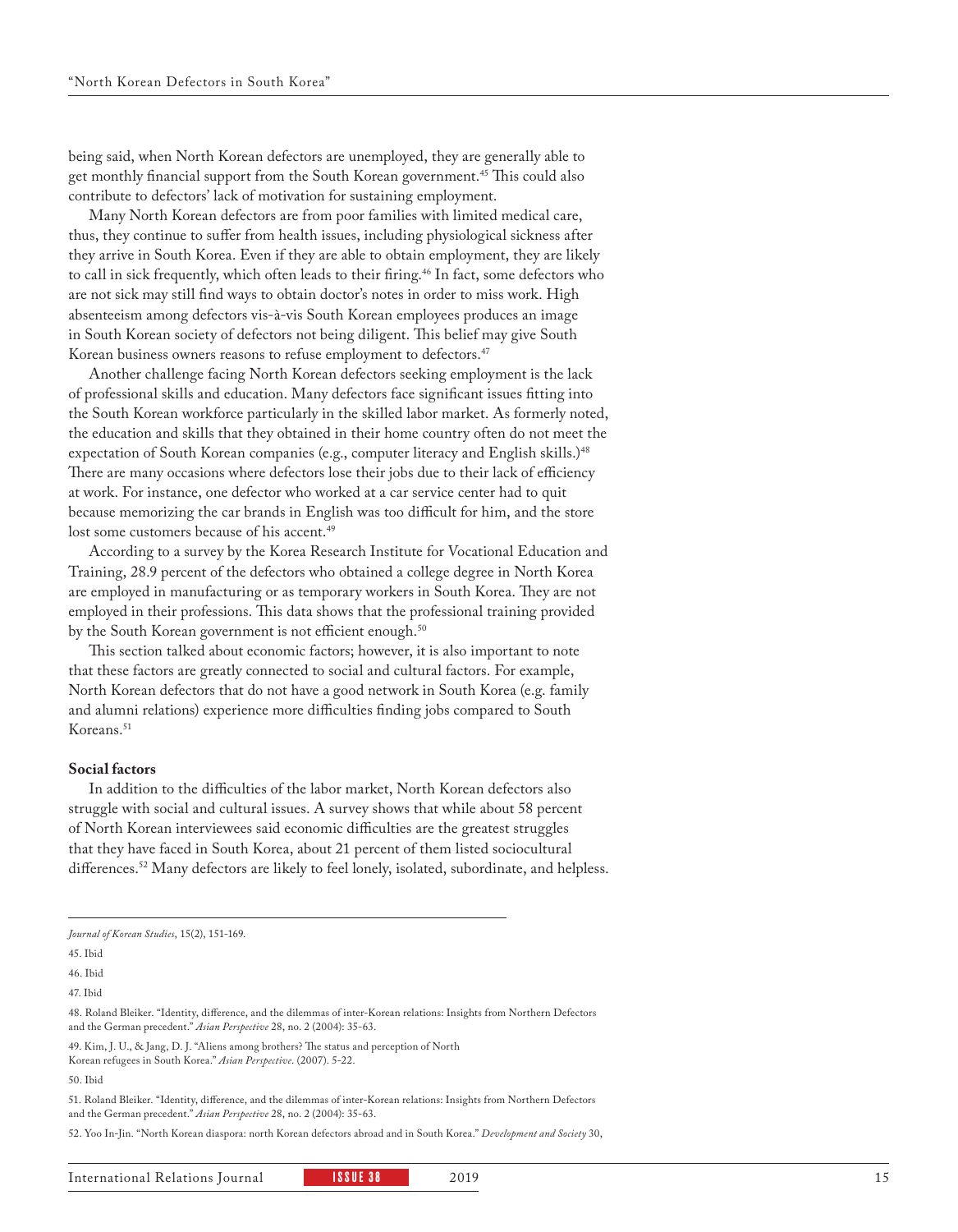Therefore, it makes them feel as though they do not belong in the new society. Some of the defectors even claim that the South Korean society is not friendly. It is known that defectors from North Korea tend to suffer from psychological issues such as depression, stress, and trauma-PTSD more seriously than other immigrants.53 Many defectors who have left North Korea alone—leaving behind their family and friends—suffer guilt.<sup>54</sup> These negative memories and sentiments make them feel depressed and lonely.

In addition, many North Korean defectors do not have strong connections with neither North Koreans nor South Koreans. According to a survey, "only 14 percent of defectors were actively participating in a friendly society, mostly in religious ones."55 Many of them are not willing to connect with other North Koreans since such connections remind them of their home country. Some defectors feel uncomfortable talking about their life in North Korea because it often reminds them of negative experience which they do not want to remember.<sup>56</sup>

#### **Cultural factors**

In 2004, Roland Bleiker stated that, "many defectors, despite being offered generous financial aid, job training, and other assistance in the South, find it extremely hard to adapt to life in an environment that espouses very different values from the ones in which they grew up."57 North Korean defectors tend to understand the politics, economy, society, and culture of South Korea due to their own assumptions and values from North Korea. Though, sometimes these assumptions do not meet the realities of the South Korean society.58 Many of the defectors feel overwhelmed by the freedom, which they never experienced in North Korea. North Korean defectors are not likely to make decision by themselves. In North Korea, everything was predetermined and the decisions that they had to make were very limited. The freedom in South Korea includes individualism, which allows them to make their own choices.<sup>59</sup>

However, some defectors feel that South Korean society is strict and individualistic. Living in a competitive and individualistic society is not easy even for South Korean natives; thus, it is even harder for defectors.<sup>60</sup> Such differences also challenge their social adjustment.

They face cultural differences regarding the idea of equality. In North Korea, they were taught the importance of equality, yet they experience socioeconomic inequality in South Korea.<sup>61</sup> Even though North Korean defectors may have experienced being poor

56. Ibid.

60. Jieun Baek. North Korea's hidden revolution: How the information underground is transforming a closed society. (2016).

61. Tara, O. "The integration of North Korean defectors in South Korea: Problems and prospects." *International Journal of Korean Studies* 15 no. 2 (2011): 151-169.

International Relations Journal **ISSUE 38 2019** 2019

no.1 (2001):1-26.

<sup>53.</sup> Roland Bleiker. "Identity, difference, and the dilemmas of inter-Korean relations: Insights from Northern Defectors and the German precedent." Asian Perspective 28, no. 2 (2004): 35-63.

<sup>54.</sup> Tara, O. "The integration of North Korean defectors in South Korea: Problems and prospects." *International Journal of Korean Studies* 15, no.2 (2011): 151-169.

<sup>55.</sup> Eric Bidet. "Social capital and work integration of migrants: The case of North Korean defectors in South Korea." *Asian perspective*, (2009): 151-179.

<sup>57.</sup> Roland Bleiker. "Identity, difference, and the dilemmas of inter-Korean relations: Insights from Northern Defectors and the German precedent." *Asian Perspective* 28, no. 2 (2004): 35-63.

<sup>58.</sup> Tara, O. "The integration of North Korean defectors in South Korea: Problems and prospects." *International Journal of Korean Studies* 15 no. 2 (2011): 151-169.

<sup>59.</sup> Ibid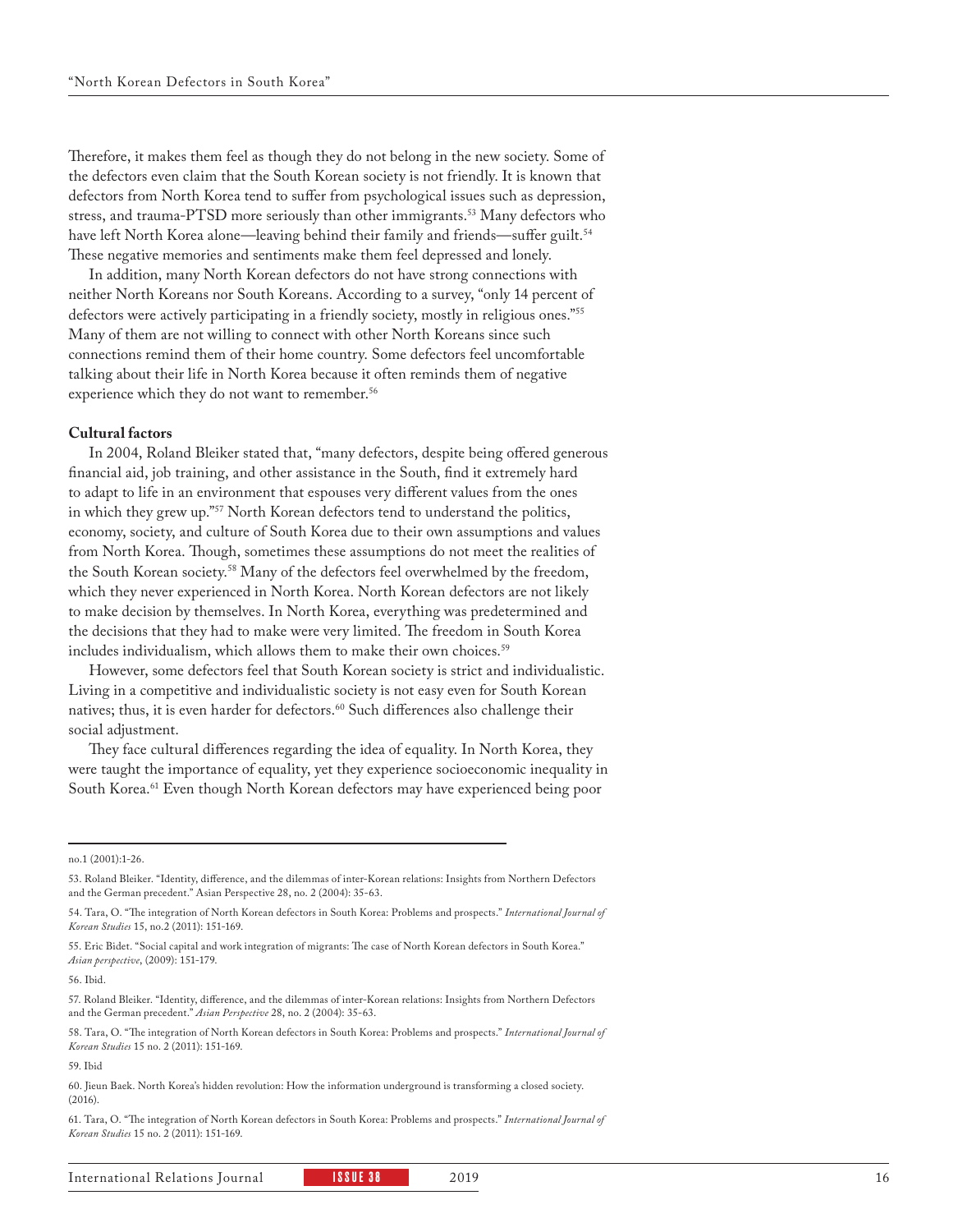in North Korea, they were surrounded by those with a similar status—that is, poverty. However, North Korean defectors in South Korea are not only poor, they are also living among socialites and among other more-wealthy family and friends. These differences in the environment make integration more difficult and depressing for the defectors. $62$ 

#### **Native intolerance of the defectors**

While the South Korean government welcomes North Korean defectors, people in South Korea are not always tolerant of the defectors in their society. It has been said that the South Koreans' attitude towards the defectors is cold. Some people in South Korea use the phrase 'the defector problem'. This implies that the social integration and adjustment of defectors has become a popular and evident subject matter at the national level.63 North Korean defectors and South Korean natives speak the same language, and they even share a common history dating back thousands of years. However, six decades of separation have created two different cultures and systems.<sup>64</sup> One North Korean defector in South Korea expressed, "I am living in a country where the people look like me and speak the same language, but their lifestyle and mentality are so vastly different that I feel like an alien." 65

The idea of reunification is considered an international goal. Although it is clear that the two Koreas have completely different political identities and political and economic systems, there is a deeply held international belief that Koreans are one people, and that they should be reunited.<sup>66</sup> However, the first step is a discussion regarding reunification, how it should be pursued, and or if it is even desirable, let alone possible.67 The dilemma remains that on the one hand, people in the host nation would like to accept defectors, but on the other hand, they do not actually want defectors to be integrated into their society.

In addition, the attention given to the goal of reunification has been less compared to past years. In prior years, people used to seriously consider the possibility that the regime might collapse and that Korean reunification might actually happen, and observers were surprised at the fact that it did not happen. On the other hand, people today tend to give little attention to the Korean reunification.<sup>68</sup> In 2005, Akramov Kamiljon argued that, "reluctance to focus attention to reunification has been reinforced by estimates that the associated costs may be enormous."69 In addition to the economic, social, and cultural factors, South Korean intolerance towards the defectors greatly contributes to the problems relating reunification and integration.

65. Roland Bleiker. "Identity, difference, and the dilemmas of inter-Korean relations: Insights from Northern Defectors and the German precedent." *Asian Perspective* 28, no. 2 (2004): 35-63.

69. Ibid

<sup>62.</sup> Eric Bidet. "Social capital and work integration of migrants: The case of North Korean defectors in South Korea." *Asian perspective*. (2009): 151-179.

<sup>63.</sup> Yoo In-Jin. "North korean diaspora: north Korean defectors abroad and in South Korea." *Development and Society* 30 no.1 (2001): 1-26.

<sup>64.</sup> Tara, O. "The integration of North Korean defectors in South Korea: Problems and prospects." *International Journal of Korean Studies* 15 no. 2 (2011): 151-169.; Jordan, A. A. (Ed.). "Korean unification: implications for Northeast Asia." *Center for Strategic & International studies* 15 (1993).

<sup>66.</sup> Byung Chul Koh. "Korea: Dynamics of diplomacy and unification." *Monograph series Keck Center for International and Strategic Studies* 12, (2001).

<sup>67.</sup> Charles K. Armstrong. "Korea and its Futures: Unification and the Unfinished War." *The Journal of Asian Studies* 60, no.1 (2001). 232-234.

<sup>68.</sup> Charles Wolf & Kamiljon T. Akramov. North Korean Paradoxes. (2005) RAND Corporation.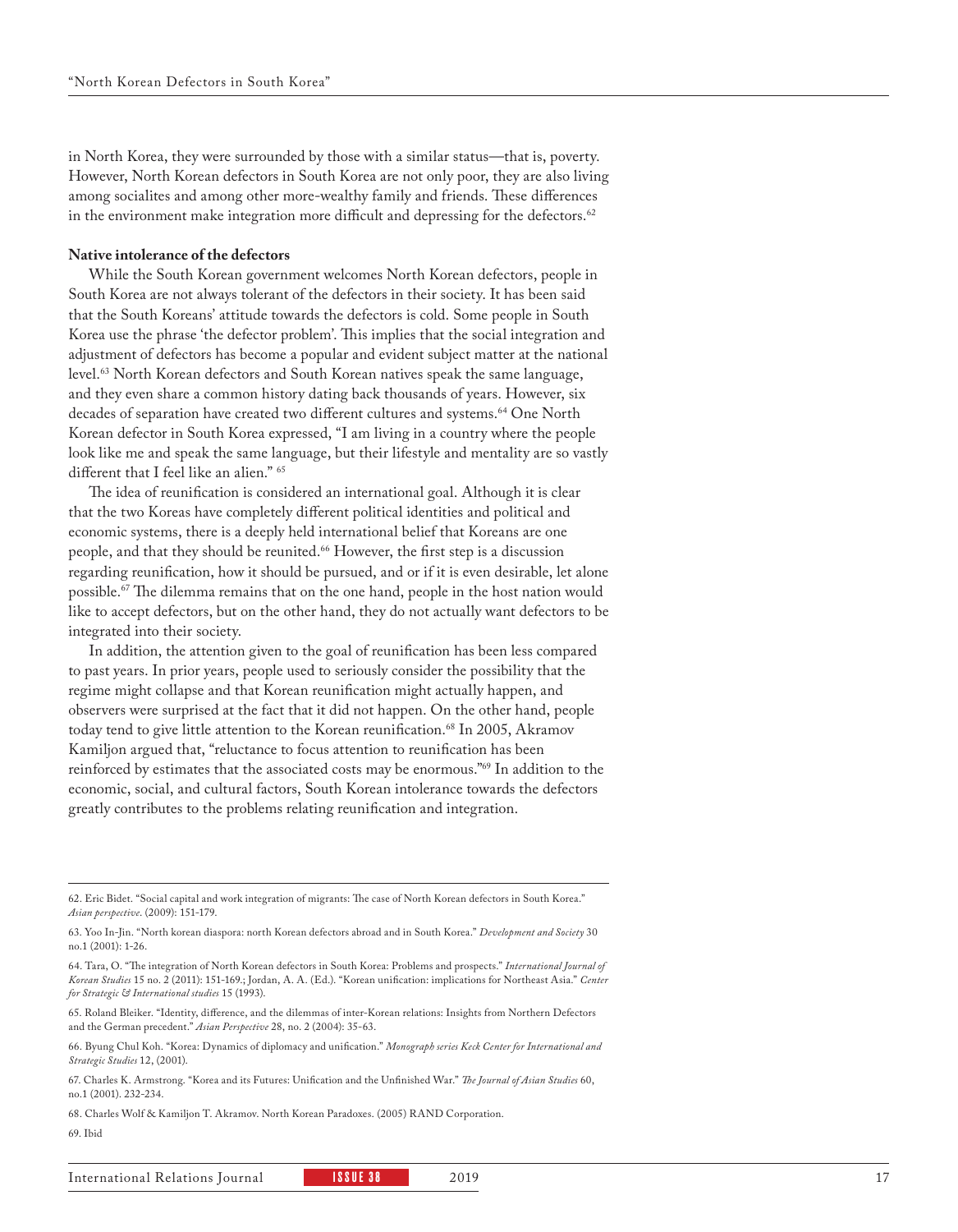#### **Policy recommendation / Future research**

In order to solve this issue, the South Korean government would need to revise the education in Hanawon towards the defectors, which includes the education about the social value of South Korean society as well as the professional training programs for employment. Lack of education and knowledge about South Korean society, its culture, and values dramatically affect the social adjustment of defectors. Three months of education in Hanawon is simply not enough for the defectors to understand South Korean society. Even if defectors spend more than three months in Hanawon, the most significant thing is the quality of the education. Additionally, a better education for South Korean natives about these defectors would also likely ameliorate integration efforts. If people are more aware of this issue in South Korea, then a mutual understanding and possibly a promotion of accommodation towards defectors will follow.

For future research, a deeper analysis of the education of defectors by the South Korean government as well as the role of NGOs may be valuable. NGOs may help offset government constraints and manage more flexible programs, which can assist defectors linguistically and financially. Each North Korean defector has a different need, thus, it is worth reexamining the desire of defectors in order to rebuild these programs effectively. Considering the current situation, this paper argues that there are more efficient ways to integrate defectors.

#### **Conclusion**

By questioning the factors that prevent North Korean defectors from integrating into South Korea, I have argued that the lack of social, cultural, and economic capital creates an identity crisis for defectors. Also, despite generous government support, the native intolerance towards defectors still makes it difficult for them to be fully integrated into society. This paper concludes that even though the government supports the defectors generously, it does not directly translate to a successful adjustment of the defectors into South Korean society, and the support is still not enough because it does not narrow the chasm between both native-born South Koreans and defected North Koreans living together in South Korea—i.e., financially, culturally, and politically. I believe that the solution for this issue depends on what all the Koreans in South Korea can and are willing to do. There is a need for a better educational and cultural understanding between North and South Koreans, and calling awareness to this issue will be the first step for a better integration.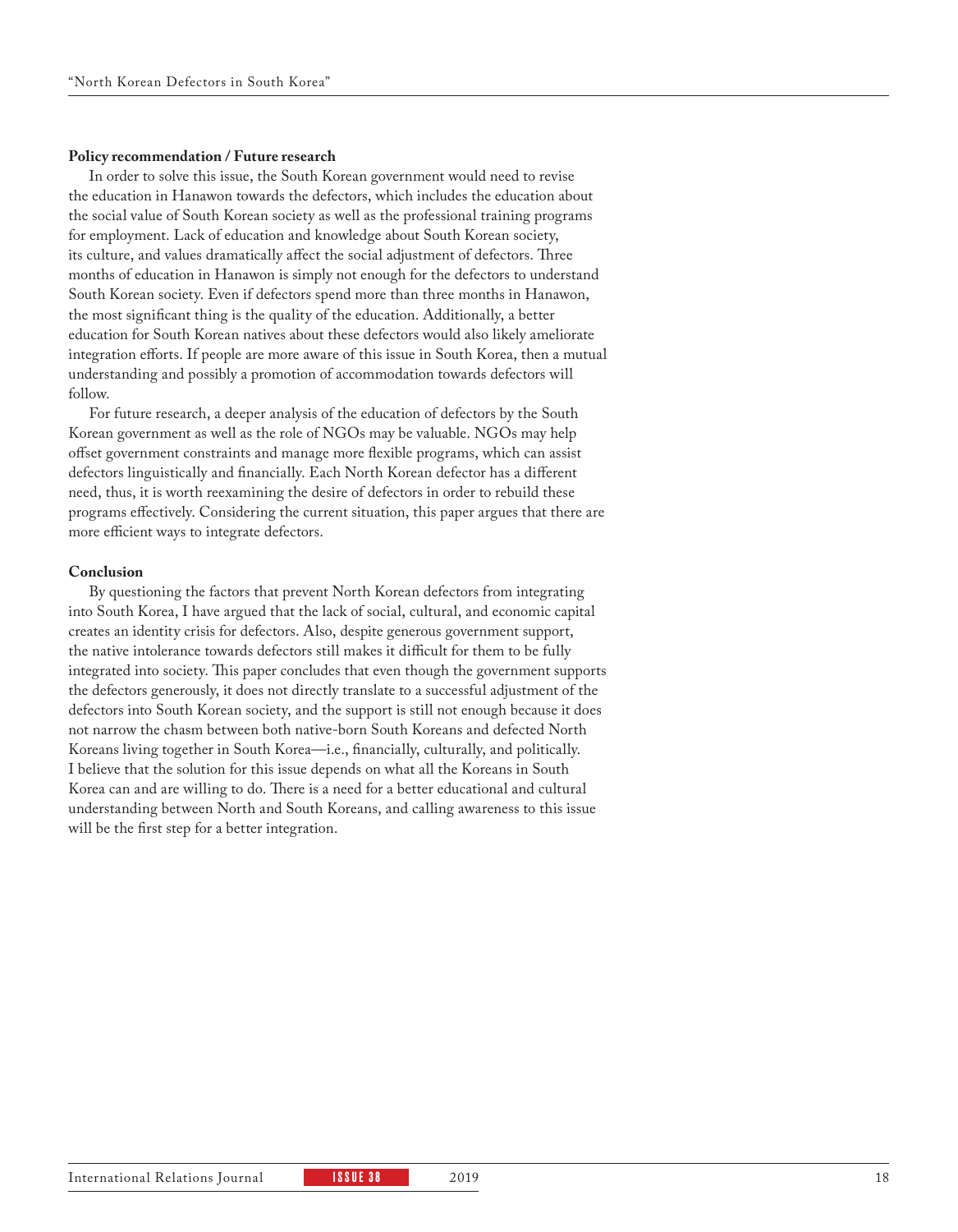- Armstrong, C. "Korea and its Futures: Unification and the Unfinished War." *The Journal of Asian Studies* 60, no.1 (2001). 232-234.
- Baek, J. North Korea's hidden revolution: How the information underground is transforming a closed society. (2001).
- Bidet, E. "Social capital and work integration of migrants: The case of North Korean defectors in South Korea." *Asian perspective*. (2009):151-179.
- Bleiker, R. "Identity, difference, and the dilemmas of inter-Korean relations: Insights from Northern Defectors and the German precedent." *Asian Perspective 28*, no 2 (2004): 35-63.
- Bozorgmehr, M., Bakalian, A., & Salman, S. "Host hostility and nativism." *The Routledge International Handbook of Migration Studies*, 16, (2012): 189-201.
- Conrad, C., Lechner, M., & Werner, W. "East German fertility after unification: crisis or adaptation?" *Population and Development Review*. (1996): 331-358.
- Coolsaet, R. What drives Europeans to Syria, and to IS? Insights from the Belgian case. *Academia Press*. (2015)
- Dang, J. "What Hanawon doesn't teach North Korean defectors." *NK News*.ORG. (2015). Accessed in March 10, 2018, from https://www.nknews.org/2015/07/whathanawon-doesnt-teach-north-korean-defectors/
- Edgerton, J., & Roberts, L. "Cultural capital or habitus? Bourdieu and beyond in the explanation of enduring educational inequality." *School Field* 12 no.2 (2014): 193-220.
- Erel, Umut. "Migrating cultural capital: Bourdieu in migration studies". *Sociology* 44 no.4 (2009):642-660.
- Hainmueller, J., & Hiscox, M. "Attitudes toward Highly Skilled and Low-skilled Immigration: Evidence from a Survey Experiment—Erratum". *American Political Science Review* 104, no.3 (2010): 624-624.
- In-Jin, Y . "North korean diaspora: north korean defectors abroad and in South Korea." *Development and Society* 30, no.1 (2001): 1-26.
- Jordan, A. "Korean unification: implications for Northeast Asia." *Center for Strategic & International studies* 15 (1993).
- Kim, J., & Jang, D. (2007). Aliens among brothers? The status and perception of NorthKorean refugees in South Korea. *Asian Perspective*, 31(2), 5-22.
- Koh, B. "Korea: Dynamics of diplomacy and unification." Monograph series Keck *Center for International and Strategic Studies* 12, (2001).
- Ko, Sung Ho, Kiseon Chung, and Yoo-seok Oh. "North Korean defectors: their life and well-being after defection." *Asian perspective* (2004): 65-99.
- Lankov, A. (2006). Bitter Taste of Paradise: North Korean Refugees in South Korea. *Journal of East Asian Studies*, 6 (1), 105-137.
- Lee, D. "The influence of North Korean political ideologies on the integration of North Korean defectors in South Korea." *Studia Orientalia Electronica* 1 (2013): 1-20.
- Ministry of Unification."Policy on North Korean Defectors." (2016). Accessed on March 3rd, 2018 from http://www. unikorea.go.kr/eng\_unikorea/relations/statistics/defectors/
- Sang-Hun. "North Korean Defector, 'Treated Like Dirt' in South, Fights to Return." *New York Times.* (2017) Accessed March 31st, 2018, from https://www.nytimes. com/2017/08/05/world/asia/north-korea-defector-southkorea.html
- Tara O. "The integration of North Korean defectors in South Korea: Problems and prospects." *International Journal of Korean Studies* 15, no. 2 (2011): 151-169.
- Teich, S. Islamic Radicalization in Belgium. *Research Assistant*, *ICT*. (2015)
- Wolf, C., & Akramov, K. *North Korean Paradoxes*. (2005) RAND Corporation.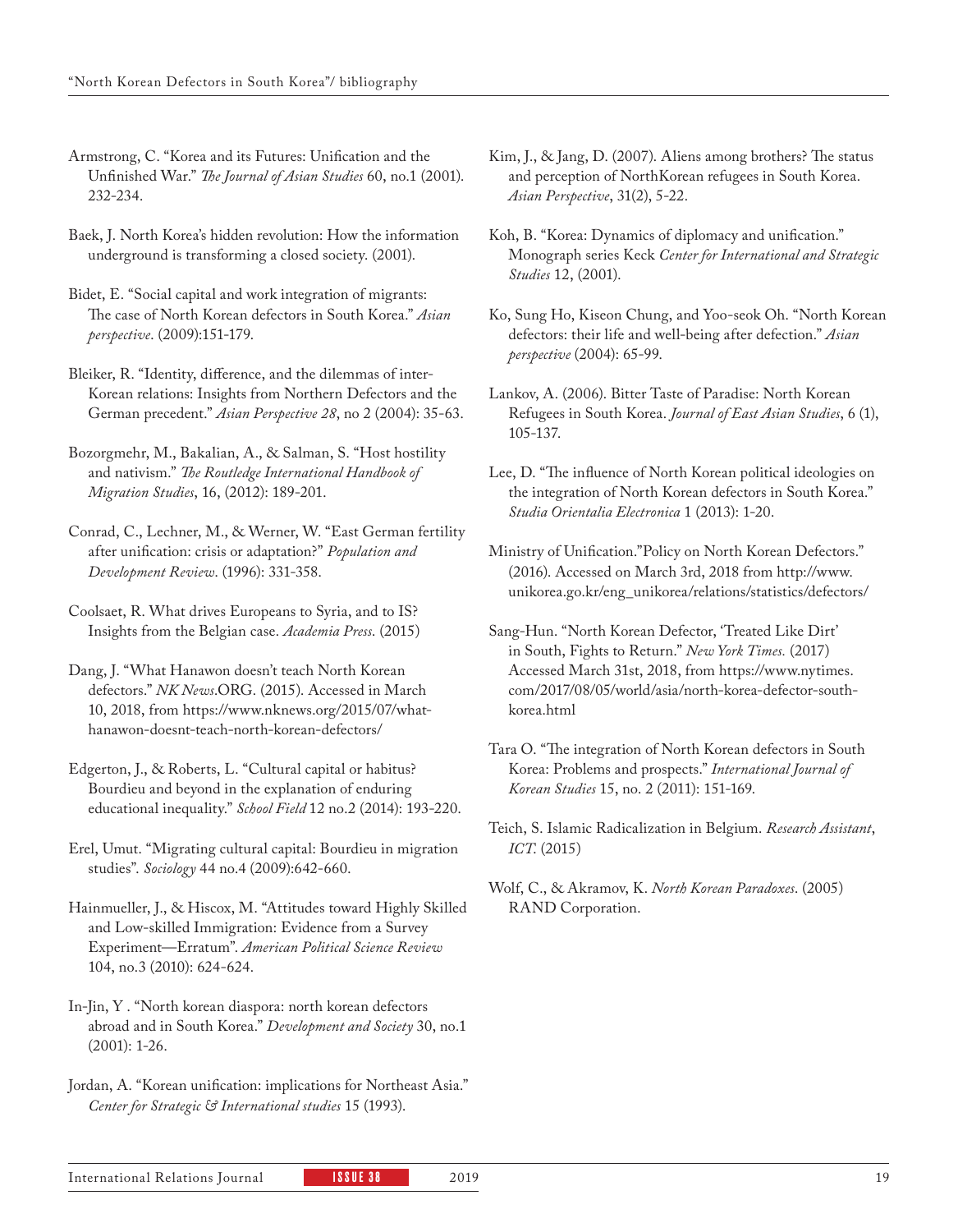# South Korea's Responsiveness to Popular Xenophobia: Case Study on the 2018 Yemeni Refugee Crisis

### **Anthony Tran Nguyen**

#### **Abstract**

The refugee crisis from the Middle East/North Africa (MENA) region remains a salient, global issue. However, international coverage on the refugee crisis continues to focus primarily on Western countries and how people from the MENA region are leaving their war-ravaged homelands for security and new living spaces in Europe, North America, and Australia. An unusual event happened in South Korea when a visa loophole on the country's infamous vacation island called Jeju-do led to over 550 Yemeni refugees arriving on the island requesting the South Korean government for asylum. This unusual event has led to popular xenophobia among the native South Korean population, which was driven partly by politicians and the local media. What causes an upsurge in xenophobia among citizens? Using the argument of fearism and securitization theories, this paper examines how the South Korean government, the political elite, and the media helped enable xenophobia and hatred among South Koreans against the newly-arrived Yemeni refugees. The paper will also briefly discuss on how to temper down xenophobic rhetoric through inter-cultural interactions and breaking down cultural barriers.

#### **Introduction**

The Saudi intervention/civil war in Yemen since 2015 has brought a grave refugee crisis for the Yemeni people. Many middle-class Yemenis were forced to flee their homes since 2015 as a result of the civil war and foreign military intervention, complicated by decades of political instability and economic hardship.1 As a result of their homeland being ravaged by civil war, many Yemeni refugees ended up in Jeju Island, South Korea after transiting on air travel through Malaysia. At first, many Yemeni refugees stayed in Malaysia due to it being a Muslim-majority country, such as Yemen, but they were only allowed to stay for three months because Malaysia is not a signatory to the 1951 Refugee Convention and because the Malaysian authorities refused to extend visas for Yemeni refugees.2 Additionally, Jeju Island in recent years

<sup>1.</sup>Hwang Yuntae and Yeara Ahn-Park, "500 Yemenis in Jeju-do Seek Refugee Status: Welcome them or Be Cautious?", *The Kukmin Daily,* June 27, 2018, http://www.kukmindaily.co.kr/article/view.asp?arcid=0012475427, (accessed on March 15, 2019).

<sup>2.</sup> Choe Sang-hun, "Migrants Expected Warm Welcome on Korean Resort Island. They Were Wrong.", *The New York*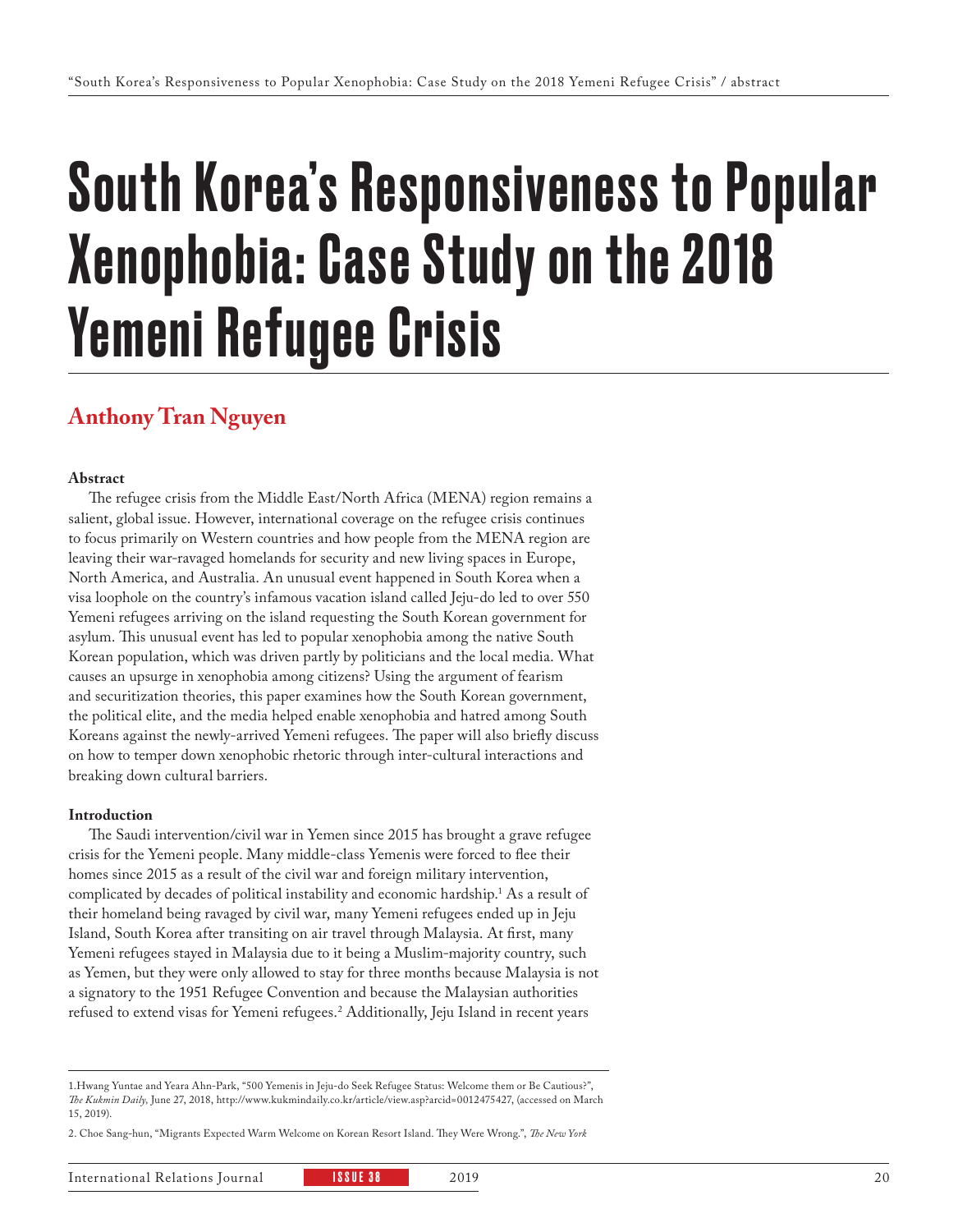has allowed visa-free access for many countries in the world (where Yemen is in the list) in order to boost their slugging tourism industry. Yemeni refugees took advantage of the visa-free loophole to enter Jeju Island starting in 2016, believing that South Korea is a friendly, safe, open country towards Muslims and refugees.<sup>3</sup> The number of refugees increased by four-fold up to around 560 by May 2018.4 However, this presence of Yemeni refugees in Jeju Island has prompted outrage among Koreans as some Koreans have demanded the government to expel refugees out of Jeju Island. On the other hand, many native residents of Jeju Island and NGOs have given them food and refuge; in contrast, the government has responded to the influx by banning Yemeni refugees from entering mainland South Korea.

This paper shall examine how much of an impact does popular xenophobic nationalism have on political decision-making in both the legislative and executive branches of the South Korean government. I argue that the legislative and executive branches of the South Korean government are responsive to popular sentiments and demands, even if those sentiments are xenophobic and anti-refugee. This is proven by statements and responses by the South Korean government and by the country's legislature, the National Assembly, regarding the issue of refugees coming into South Korea. I show how some of those words, from these statements and responses, include concessions to the xenophobic petitioners. I will conduct a web content analysis of all the opinions, sentiments, and responses among the media, the political elite, and the South Korean government on the Yemeni refugee issue in Jeju Island. The effect of popular xenophobic nationalism is what I shall measure through pinpointing out certain words, language in a sample of all the three actors through their articles, videos on social media and online petitions to the President of South Korea as well as speeches, quotes, and legal directives by political leaders of major political parties in the South Korean legislature and the South Korean government itself.

#### **Literature Review**

This topic on the impact on popular xenophobic nationalism and the government's response to those sentiments' ties the theories and definitions of both xenophobic fearism and securitization. Xenophobia, according to the definition by the United Nations Human Rights Office of the High Commissioner, is intense dislike or hatred against a certain group of people that are perceived as "outsiders" based on grounds upon national, ethnic or social origins, race, color, religion, gender, sexual orientation or other grounds.5 It describes acts of xenophobia as including acts of direct discrimination, hostility or violence and incitement to hatred with the intention to humiliate, denigrate and/or hurt the person and/or associated group of people.<sup>6</sup>

The exact causes of why xenophobia exists is subject to debate among scholars. In one article, Harris argues that the fear of loss of social status and identity, real or perceived threats to citizens' economic success, and a feeling of reassuring national

*Times*, September 12, 2018, https://www.nytimes.com/2018/09/12/world/asia/south-korea-jeju-yemen-refugees.html, (accessed on March 15, 2019).

<sup>3.</sup> Ibid; Darryl Coote, "Yemeni Refugees Languish on South Korea's Holiday Island.", *Korea Expose*, June 14, 2018, https://www.koreaexpose.com/yemeni-refugees-flee-civil-war-languish-jeju-korea-holiday-island/, (accessed on March 15, 2019).

<sup>4.</sup> Ibid.

<sup>5.</sup> UNESCO, *Xenophobia*, http://www.unesco.org/new/en/social-and-human-sciences/themes/international-migration/ glossary/xenophobia/, (accessed on April 1, 2019).

<sup>6.</sup> Ibid.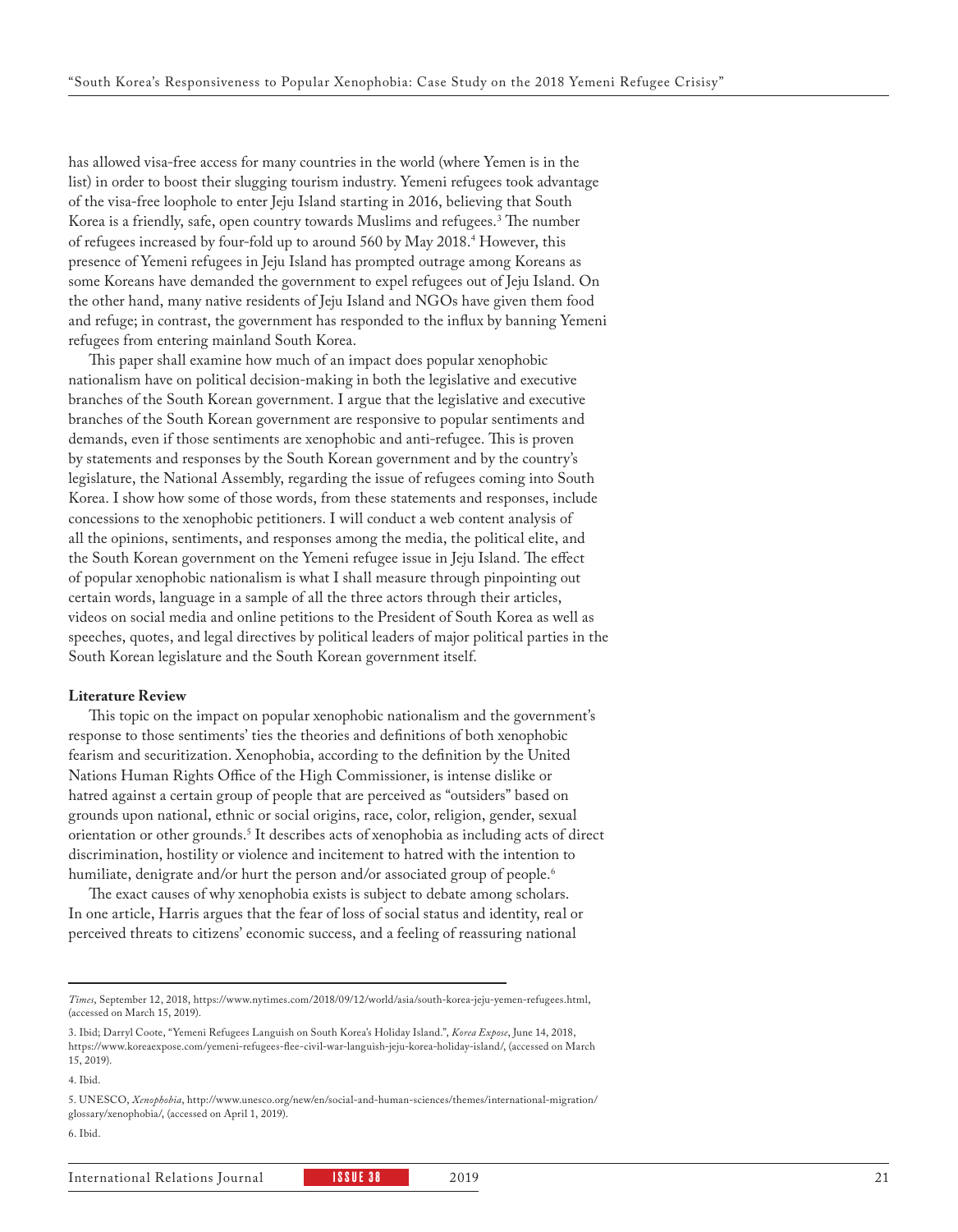self and its boundaries when a country faces a national crisis are the reasons that some people would resort to xenophobia and hatred of foreigners entering their country.7 Other scholars argue that resource competition is the leading cause to xenophobia, as studies on xenophobia in South Africa against African non-citizen migrants point out on the lack of jobs and scarce availability of government housing as their core explanation.8 On the other hand, the poverty hypothesis demonstrates that a person's economic deprivation produces frustration and expressions of aggression towards the other, as in the case of the 2008 anti-foreigner violence in South Africa.<sup>9</sup> Frustrations with government performance as well as xenophobic rhetoric by other politicians are also other claims that some scholars argue that leads to xenophobia.10 Other arguments as to why xenophobia exists in society also include racial/ethnic superiority over others as a result of poor intercultural communication.<sup>11</sup>

In many ways, xenophobia is related to nationalism and national identity, as well as individual rights. Here Kaysen argues that the perception of non-citizens having more rights/benefits than citizens while the government does not fully guarantee protection of individual rights, including rights relating to economic living and social protections, leads to people developing xenophobia attitudes.12 Nationalistic and ethnocentric beliefs in the idea of ethnic/racial superiority over others and ethnic homogeneity are also the cause to xenophobia as well because natives with strong beliefs on national identity (i.e. ethnic nativism which asserts that citizenship is acquired primarily by birth inside of a country), in contrast to, civic loyalty (commitment and loyalty to the state), are more likely to have stronger negative views on foreigners.<sup>13</sup>

The literature on xenophobia also discusses the ways in which xenophobia and fear of the "Other" develops within society. A Nepalese philosopher named Subba coined the term "fearism" from his own fictional genre writings and led a global project in developing the term into a "philosophy" of fearism in collaboration with R. Michael Fisher.14 In their definition of fearism, it is the process of discourse hegemony that creates a normalized environment of fear, by "keeping the cultural matrix of 'fear' operative and relatively invisible".15 Popular culture, public discourse, and news

10. Pillay et al., *Citizenship, violence and xenophobia in South Africa: Perceptions from South African Communities*, 45-46; Centre for the Study of Violence and Reconciliation, Understanding current xenophobic attacks and how South Africa can move forward (presentation at the South African Parliamentary Seminar on Migration and Xenophobia, Pretoria, South Africa, June 20, 2008.)

11. Matt Mogekwu, "African Union: Xenophobia as poor intercultural information," *Ecquid Novi: African Journalism Studies* 26, no. 1 (2005): 5-20, https://doi.org/10.1080/02560054.2005.9653315.

12 . Carl Kaysen, "Are Nations Natural Economic Units?" in *Racism, Xenophobia, and Ethnic Conflict*, ed. Simon Bekker and David Carlton, (Durban: Indicator Press, 1996), 31-48.

13. Oksana Yakushko, "Xenophobia: Understanding the Roots and Consequences of Negative Attitudes toward Immigrants," *The Counseling Psychologist* 37, no. 1 (2009): 45, http://digitalcommons.unl.edu/edpsychpapers/90/

14. Michael R. Fisher, "*Fearism: A Critical Analysis of Uses and Discourses in Global Migration Studies", Technical Paper*  64 (Carbondale, IL: In Search of Fearlessness Research Institute, 2017), 12, https://prism.ucalgary.ca/bitstream/ handle/1880/110031/Tech%20paper%2064.pdf?sequence=1&isAllowed=y0.

15. Michael R Fisher, "Invoking 'Fear' Studies", *Journal of Curriculum* 

*Theorizing* 22, no.4 (Winter 2006): 51, http://go.galegroup.com/ps/

anonymous?id=GALE%7CA173422693&sid=googleScholar&v=2.1&it=r&linaccess=fulltext&issn=1057896X&p=AON

International Relations Journal **ISSUE 38 2019** 2019

<sup>7.</sup> Bronwyn Harris, 'A Foreign Experience: Violence, Crime and Xenophobia during South Africa's Transition', *Violence and Transition Series,* vol. 5 (2001): 70, http://www.csvr.org.za/docs/racism/aforeignexperience.pdf

<sup>8.</sup> Suren Pillay et al., *Citizenship, Violence and Xenophobia in South Africa: Perceptions from South African Communities*, (Pretoria: Human Sciences Research Council, Democracy and Governance Programme, 2008), 7-8.

<sup>9.</sup> Christine Fauvelle-Aymar and Aurelia Segatti, 'People, space and politics: An exploration of factors explaining the 2008 anti-foreigner violence in South Africa' in *Exorcising the demons within: Xenophobia, violence and statecraft in contemporary South Africa*, ed. Loren B. Landau (Tokyo: United Nations University Press, 2012) 58–89.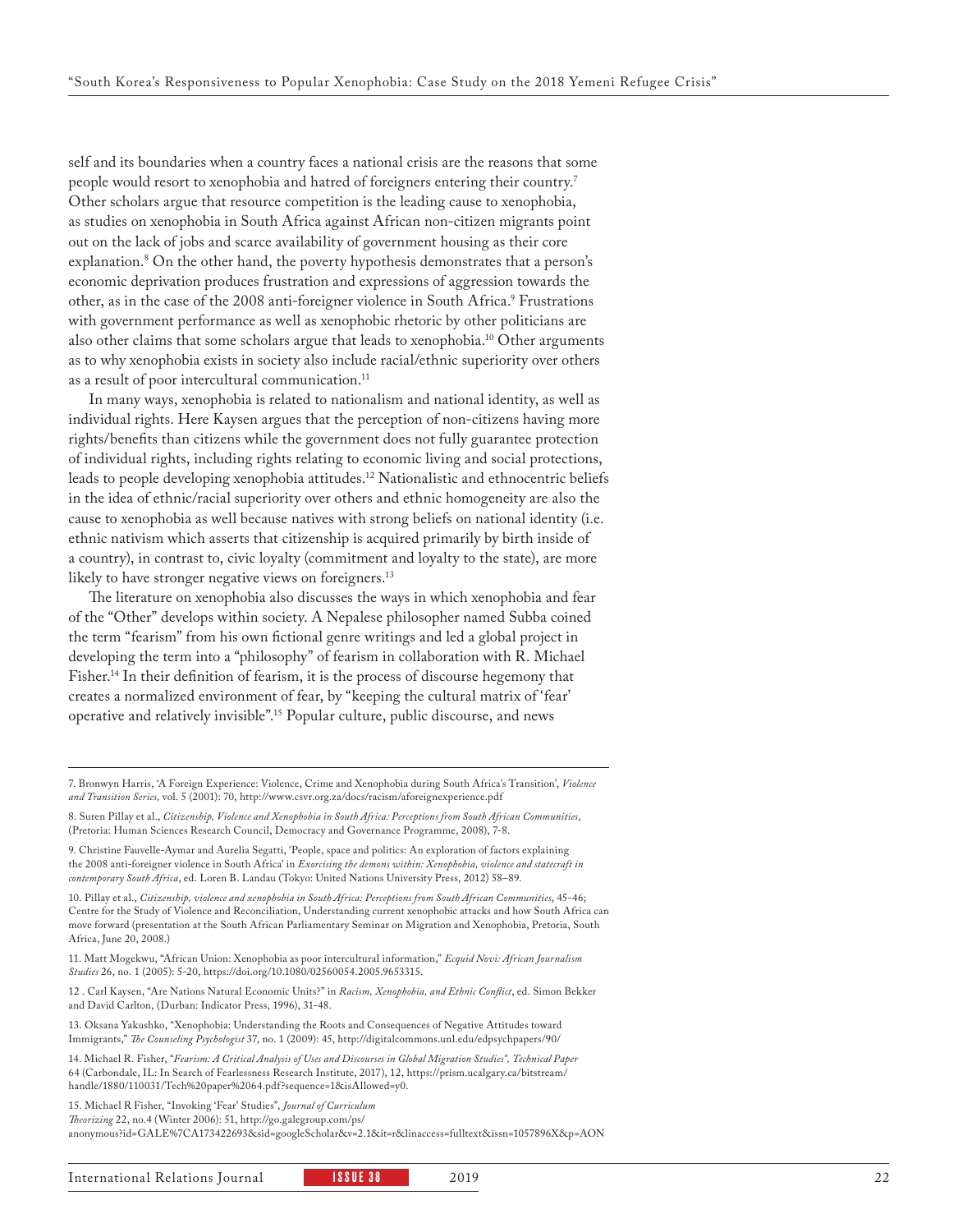media are often identified as sources that have expressed negative stereotypes and demonizations of an Other (e.g. immigrants, foreigners, refugees, and asylum seekers). Thus, they play a crucial role in circulating and promoting xenophobic attitudes and popular hostility among the public against the designated Other.16 When pop culture, news media, and public discourse circulates hostile attitudes towards the Other, the public is then taught to desire and demand the exclusion of the Other from their sphere, such as the nation-state, human values, civic rights, and moral obligations.<sup>17</sup> Fear itself has a complex role in its involvement in power relations between the state/ citizens versus the Other or in cultural scripts, as well as in categorizing the Other as fearsome or constructing the Other as a danger to the national group's homogeneity existence.18 Politicians capitalize on the production and circulation of fear of the "Other" made by public discourse, pop culture, and mainstream media in order to achieve their own political and economic agendas.<sup>19</sup>

The response to rising popular xenophobia is securitization by the state on refugees, migrants, and newcomers coming to the nation-state. Securitization literature discusses on how survival is the main core element that creates the notion of security as a result of a separation between politics and security. According to Buzan, Waever, and de Wilde, the purpose of security centers around survival, and that there is a more subterranean or subconscious logic behind the notion of "security" that is different from the political purpose of security.20 Politics focuses mainly on debate, decision among the power actors within the boundaries of law.<sup>21</sup>

However, security can go beyond and outside the boundaries of law when the necessity for survival trumps rule of law.22 This means that the nation-state and its identity, when facing an existential crisis of survival, can take extraordinary measures that may be outside the boundaries of the rule of law in order to eliminate the existential threat. Security itself not only goes beyond the established boundaries of rule of law, it can also go above politics as well.<sup>23</sup> In order to implement "successful securitization" by the nation-state, a political actor and/or state officials representing the "securitizing actor" need to speak in the rhetoric of "the need to bring security", presenting a crisis to a "resonating audience" that there is an existential threat to not only the state itself, but also the nation and its people as a whole.<sup>24</sup>

In terms of impact to society, Waever argues that securitization should be seen with

18. Sara Ahmed, *The Cultural Politics of Emotion* (Edinburgh: Edinburgh University Press, 2004); David Garland, *The Culture of Control: Crime and Social Order in Contemporary Society* (Oxford: Oxford University Press, 2001).

19. Corey Robin, *Fear: The History of a Political Idea* (New York: Oxford University Press, 2004).

20. Barry Buzan and Ole Weaver, eds., *Security – A New Framework for Analysis*, (Boulder: Lynne Rinner Publishers, Inc., 1998), 21-27.

21. Luca Mavelli, "Between Normalisation and Exception: The Securitisation of Islam and the Construction of the Secular Subject," *Millennium: Journal of International Studies* 41, no. 2 (2016): 163, https://doi. org/10.1177/0305829812463655

22. Mavelli, "Between Normalisation and Exception: The Securitisation of Islam and the Construction of the Secular Subject," 164.

23. Buzan and Weaver, eds., Security – *A New Framework for Analysis*, 23.

24. Mavelli, "Between Normalisation and Exception: The Securitisation of Islam and the Construction of the Secular Subject," 163.

International Relations Journal 1989 1880 1880 1880 2019 23

<sup>16.</sup> David Altheide, *Creating Fear: News and the Construction of Crisis* (New York: Aldine de Gruyter, 2002); Frank Furedi, *The Politics of Fear: Beyond Left and Right* (London: Continuum Press, 2006).

<sup>17.</sup> Nikos Papastergiadis, "The invasion complex: The abject other and spaces of violence." *Geografiska Annaler. Series B, Human Geography* 88, no. 4 (2006): 429-442, http://www.jstor.org/stable/4621538.; Imogen Tyler, "'Welcome to Britain': The cultural politics of asylum," *European Journal of Cultural Studies* 9, no. 2 (2006): 185-202.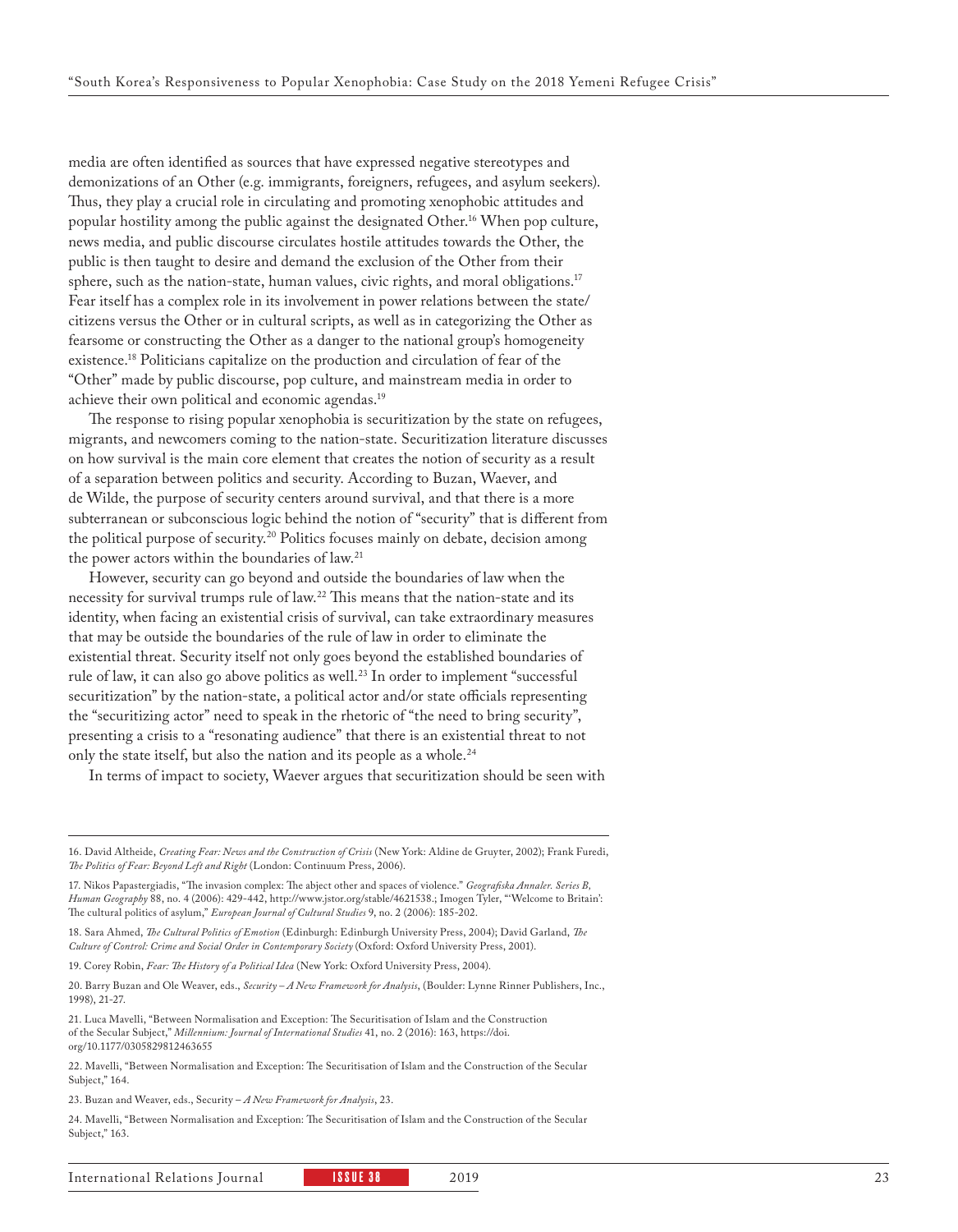a negative light, as securitization itself constitutes a failure of the state to deal with political and national security issues that could have been dealt with through normal politics of democratic debate and rule of law-based decision-making/implementation.<sup>25</sup> Waever argues for states themselves to use the strategy of de-securitization, whereby the process of making crises and threats into issues of "existential threats to nationstate security" by state/political actors needs to be moved away from the "threat-defense sequence" that constitutes securitization and into "the ordinary public sphere" where it can be dealt with through public debate and consultation within the rules of the democratic political system.<sup>26</sup>

In connecting xenophobia against Muslims in South Korea with securitization theory, there has actually been no published body of literature that demonstrates the connection between xenophobia/fearism against Muslim with securitization theory by the state. This paper will connect the theories of xenophobia/fearism with securitization theory by analyzing the case study of South Korean xenophobia against Yemeni refugees by society and the state.

#### **Methodology**

This study conducts a textual content analysis through Korean online news websites and social media sites using speeches, quotes, and words from the media, political parties, and national government officials that are either published online or broadcasted on television which regard their sentiments and responses to the arrival of Yemeni refugees coming to South Korea. I will examine any similarities and differences between the media, political parties, and government officials and how each actor perceives the influx of Yemeni refugees coming to South Korea and how they wish to respond to the influx. Words, phrases, and sentences that denotes any positivity in supporting the presence of refugees from Yemen or negativity in opposing the refugees are expressions that will be recorded in and analyzed for any impact of the responses of these three actors upon Korean popular opinion on Yemeni refugees. The data from the words and phrases from speeches/quotes from government officials and political parties will be recorded and analyzed to see if there is any language of securitization. This will help me build a connection that the government is easily responsive to securitization when there is high popular xenophobia among citizens.

#### **Background: The Refugee Act of 2012 and its implementation/impact on refugees in South Korea**

The Refugee Act of 2012 is South Korea's first ever codified law that addresses refugee rights and processing refugee status (and it is also a first for the greater East Asia region). The Refugee Act of 2012 has several key provisions that are meant to codify the rights of recognized refugees and refugee status applicants, such as the right of refugees to social security for recognized refugees, basic livelihood security such as living expenses and proper residential facilities, medical support, primary/secondary education for refugee minors, the right to vocational training and language education, and the right to engagement in wage-earning employment through work permit.<sup>27</sup> Refugees also have the right to access an attorney, the right to an interpreter when being questioned for interview, the ability to access documentation of the interview in

25. Buzan and Weaver, eds., Security – *A New Framework for Analysis*, 29.

26. Ibid.

27. Republic of Korea Refugee Act 2012, Chapter 4, Sections 1-3, Articles 31-44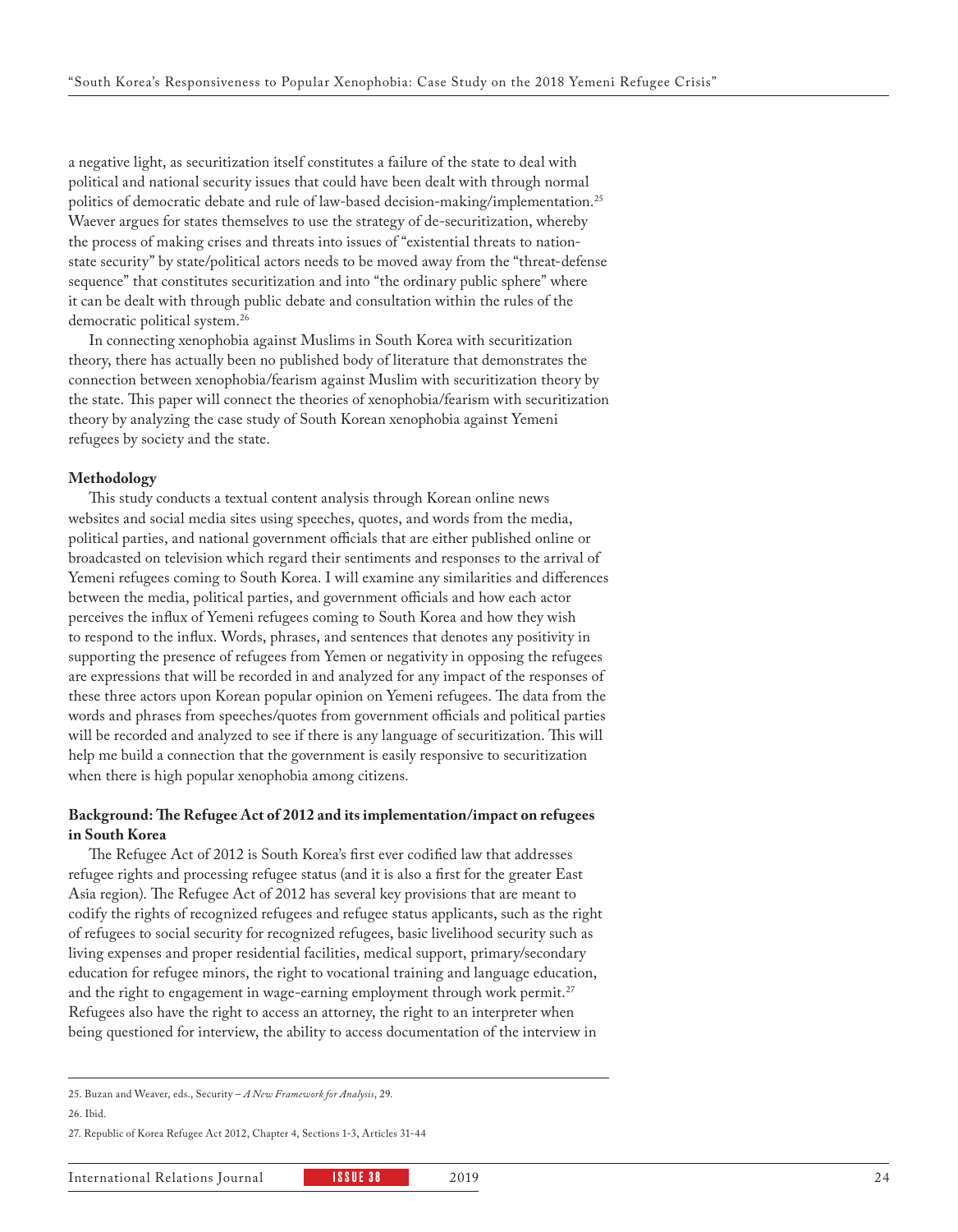their own language, the right to appeal to the Refugee Committee when application gets denied, and the right to privacy by prohibiting disclosure of personal information to any outside third-party source without the refugee individual's permission.<sup>28</sup> The right of non-refoulment and limitations towards detaining asylum-seekers are also recognized in the new law.29 In terms of processing application, the Refugee Act of 2012 stipulates that all refugees have to apply at a port of entry and that they are required to stay at a designated location for a period not exceeding seven days while the application gets processed and approved for an interview/questioning stage.<sup>30</sup> Because the time period for completing the process of Refugee Status Determination is no more than 6 months, this was what allowed the Act to become codified by refugee law.<sup>31</sup>

Overall, these rules and regulations are a significant improvement in the treatment of refugees arriving in South Korea. However, many NGO civil society groups in charge of human rights and refugee rights have reservations on sections pertaining to livelihood assistance and right to work permits. This is because the distribution of livelihood assistance and work permits are under the discretion and control of the Ministry of Justice (MoJ)—where the MoJ can refuse to distribute them to refugee applicants if the applicants are shown to violate the law.32 Another complaint that civil society NGOs have on the refugee law is also the lack of procedures on entailing permanent residency for refugees. In the 2012 refugee law, a refugee applicant can successfully attain the status of "refugee" recognition (and hence protection) when their application gets approved and certified by the Ministry of Justice. However, there is no mechanism for a refugee to apply for permanent residency status in the same manner as non-Koreans who are not refugees.33 This opens up the doors of ambiguity on what to do next for recognized refugees—will the Republic of Korea allow them a permanent stay in the hopes of getting citizenship in the future or will they be forced to return back to their homeland once the war/repression ends?

In terms of how refugees were treated by the 2012 Refugee Law, many refugees from places like Egypt, Yemen, and Kashmir have complained of false translation and ill-treatment by the authorities when trying to process refugees for determination status. In one case, a Yemeni refugee had their application for asylum request rejected because of fabricated translations from an immigration official and an interpreter.34 Many interpreters for languages non-common to Koreans, such as Arabic, are often not well-qualified enough to accurately render what a refugee said—often missing key details in the narrative and leading to the application's rejection.<sup>35</sup> Intimidation and ill-treatment are also rife in facilities that hold refugees, as some refugees were forced to be placed in detention centers with terrible, squalid conditions that are converted

<sup>28.</sup> Republic of Korea Refugee Act 2012, Chapter 2, Article 14, 16, 17, 21

<sup>29.</sup> Republic of Korea Refugee Act 2012, Chapter 1, Article 3; Chapter 2, Article 20 (2)

<sup>30.</sup> Republic of Korea Refugee Act 2012, Chapter 2, Article 6

<sup>31.</sup> Republic of Korea Refugee Act 2012, Chapter 2, Article 18 (4)

<sup>32.</sup> Changrok Soh and Breda Lund, "The Refugee Act of Korea: The Limits of Civil Society Influence." *Korean Political Science Review* 48, no. 3 (2013): 21, https://www.academia.edu/28724225/The\_Refugee\_Act\_of\_Korea\_The\_Limits\_of\_ Civil\_Society\_Influence

<sup>33.</sup> Republic of Korea Refugee Act 2012, Chapter 2, Article 18 (1)

<sup>34.</sup> Wooyoung Lee, "Refugees slam South Korean asylum process as abusive, biased," *UPI*, July 27, 2018, https://www. upi.com/Refugees-slam-South-Korean-asylum-process-as-abusive-biased/4641532671492/ (accessed March 28, 2019) 35. Ibid.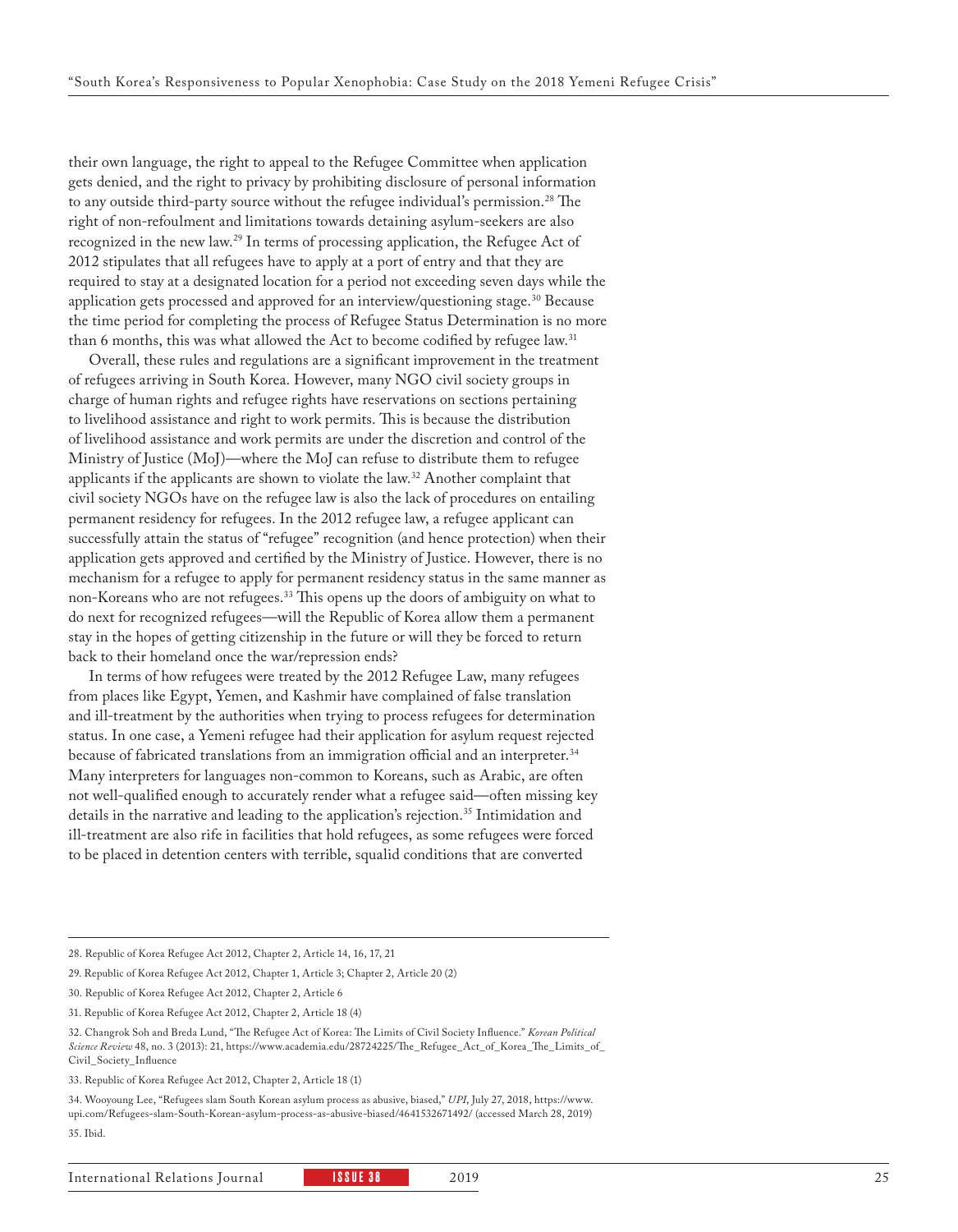into refugee residential facilities.<sup>36</sup> Individuals there were treated almost as criminals in a prison as individuals were not allowed to sit when ordered by the immigration officers.37 The rate of acceptance for refugee status has been low in recent years. As of 2017, less than 1% would get their application accepted with refugee status while only 318 applicants were accepted with "humanitarian visas" without any welfare support.38 The way in which the South Korean state has implemented the Refugee Law invites ambiguity, loopholes, abuses, and restrictive application procedures. Henceforth, this shows that the South Korean state is still far away from being able to fully protect the human rights of refugees, as the state still views refugees in South Korea as more of a threat to the country's national security. This too explains the state's high priority on securitization.

#### **Case study data: Yemeni refugees in Jeju, South Korea**

#### **Response to the crisis by the government: Securitization concessions while protecting "real" refugees**

In response to public pressure, the South Korean government gave an executive order to prohibit Yemeni refugees from leaving Jeju Island for the South Korean mainland pending on the processing of their refugee applications.<sup>39</sup> Only about 7 Yemeni refugees are allowed to enter the South Korean mainland for medical or family unification reasons.40 The number of refugees that has been allowed to enter the South Korean mainland later increased to 339 after the Justice Ministry granted one-year humanitarian permits to stay.<sup>41</sup> By June 1, 2018, the South Korean government finally dropped Yemen as part of the list of countries that do not require visas to enter Jeju Island. While President Moon Jae-in himself did not speak out publicly in response to the refugee crisis, the Blue House made a video in response to the petition with the government's justice minister, Park Sang-ki, speaking. He affirmed that the Yemeni refugees have entered South Korean territory legally and that South Korea itself has no intention of withdrawing from the Refugee Convention that South Korea signed in 1992, saying that "as a member of the international community, we are in a position to fulfill our duty to protect refugees."<sup>42</sup>

However, he also gave concessions and reassurances to the public that the government will crack down on refugees that violate the law—promising to root out "refugees that produce false identification and refugees that are doing criminal activity"—by making refugee applicants submit their social media accounts, be tested for drugs, and be screened them for any criminal record with a warning that any

39. Joyce Lee and Haejin Choi, "South Korea to tighten asylum laws as hundreds of Yemenis arrive", *Reuters*, June 29, 2018, https://www.reuters.com/article/us-southkorea-yemen-refugees/south-korea-to-tighten-asylum-laws-as-hundredsof-yemenis-arrive-idUSKBN1JP0RY (accessed on April 1, 2019).

40. Yonhap News, "7 Yemeni asylum seekers on Jeju allowed to enter mainland", *The Korea Times*, July 16, 2018, https:// www.koreatimes.co.kr/www/nation/2018/07/281\_252317.html (accessed on April 1, 2019).

41. Min Joo Kim and Simon Denyer, "South Korea denies refugee status to hundreds of Yemenis fleeing war", *The Washington Post*, October 17, 2018, https://www.washingtonpost.com/world/asia\_pacific/south-korea-denies-refugeestatus-to-hundreds-of-yemenis-fleeing-war/2018/10/17/5d554d1e-d207-11e8-8c22-fa2ef74bd6d6\_story.html (accessed on March 15, 2019).

42. S. Nathan Park, "South Korea Is Going Crazy Over a Handful of Refugees", *Foreign Policy,* August 6, 2018, https:// foreignpolicy.com/2018/08/06/south-korea-is-going-crazy-over-a-handful-of-refugees/ (accessed October 15, 2018).

International Relations Journal **ISSUE 38 2019** 2019

<sup>36.</sup> Ibid.

<sup>37.</sup> Ibid.

<sup>38.</sup> Ibid.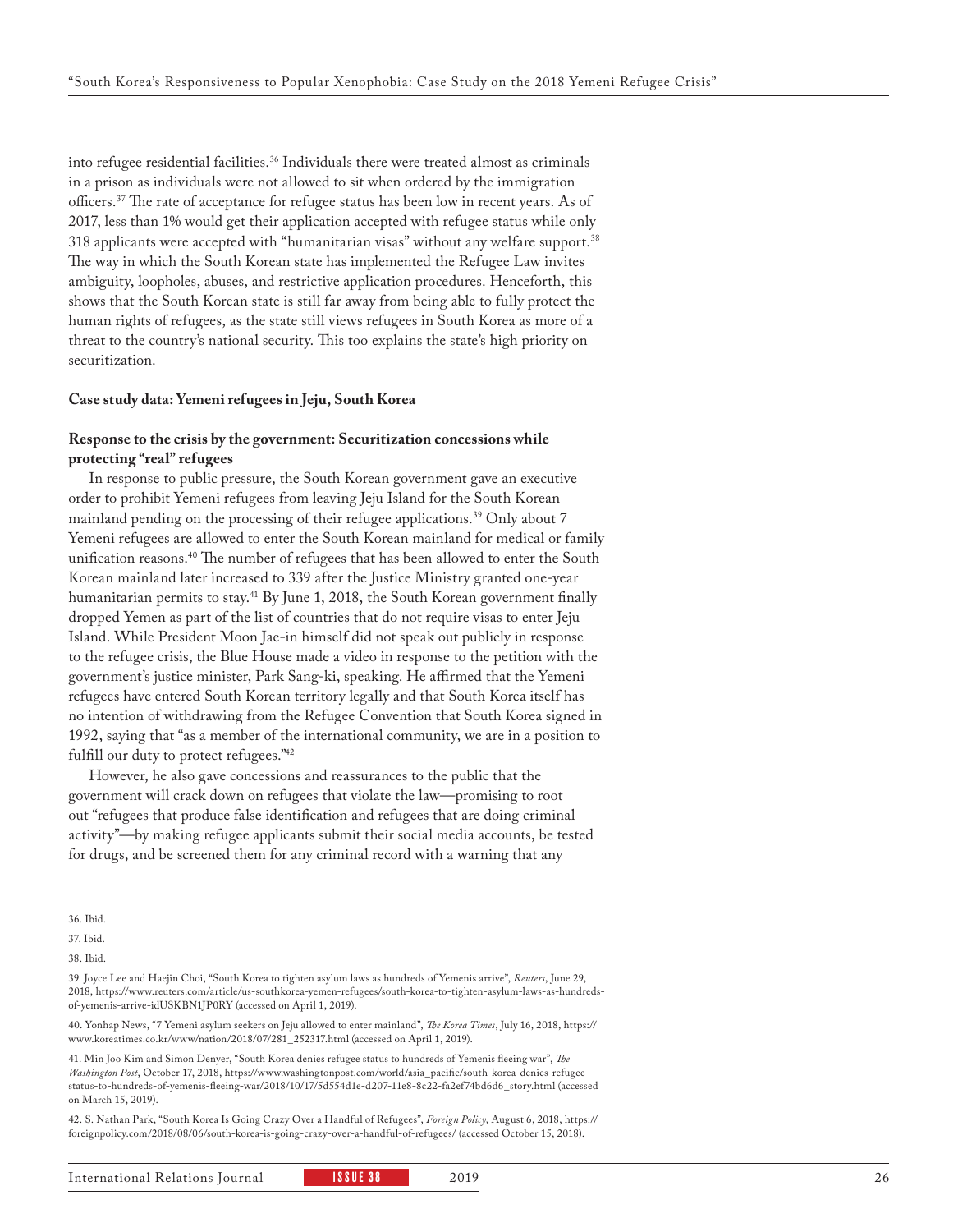refugee that "contravenes the country's social order" will be deported.<sup>43</sup> In addition, he also said that "we will protect the basic human rights of refugees, but if they violate our legal order, culture, and values, then we will consider taking various measures, such as cancelling refugee recognition."44 The justice minister affirmed that the government would not be abolishing Jeju Island's visa-free policy, proposed establishing a special tribunal for refugees.45 This shows that the government took a relatively balanced approach in handling the refugee problem in protecting the rights of refugees, all while making some concessions to the xenophobic public which suggests that they will take securitizing actions against refugees who came to reap South Korea's economic benefits not for political asylum.

#### **Refugee public discourse among the Korean political elite: Security of citizens or Human Rights of refugees goes first?**

Presently, Korean lawmakers are divided on how to respond to the rise of refugees coming from the MENA region, with some lawmakers wanted more rights and protections for refugees while other lawmakers wanted more vetting to "weed out fake refugees". The views on refugees among lawmakers are dependent upon partisan lines, with centrist parties such as the center-left Democratic Party of Korea (the current president's ruling party) and the center-right Bareun Mirae Party being divided among themselves on how to respond to the refugee crisis; while the more extreme right-wing party (the Liberty Korea Party) and the more extreme leftist party (the Justice Party) have opposite views on refugees.

On the anti-refugee side, most members of the Liberty Korea Party and some members from the Bareun Mirae Party demand that the government prioritize the safety of Korean citizens over human rights of refugees. Lawmakers such as Rep. Cho Kyung-tae from the Liberty Korea Party and Rep. Kim Jin-Tae from the Korean Nation Party have pushed for the abolishment and amendment of the 2012 Refugee Law and deporting refugee and refugee applicants out of the country. Other lawmakers have argued that "the life and safety of the Korean people are threatened" with the presence of refugees.<sup>46</sup> On the other hand, there are many lawmakers (such as Representative Kwon Chil-seung) from the centrist ruling Democratic Party of Korea who want stricter screening process for refugee applicants. This gives the Justice Ministry more power and discretion to refuse applications from "those that are deemed harmful to society" while rejecting second applications from those that got their applications rejected for the first time.<sup>47</sup> However, the pro-security lawmakers from the Democratic Party are not interested in abolishing the 2012 Refugee Law, they simply wish to amend some provisions and have a stricter screening process. In analyzing their rhetoric through content analysis through Atlas.ti software, negative terms against refugees such as "illegal", "abolish", "safety", "terrorists", "abuse", and "fake" were more

International Relations Journal **ISSUE 38** 2019 27

<sup>43.</sup> 대한민국청와대 (translated: Republic of Korea The Blue House), "[청와대Live] 청원답변 '난민법 관련' 청원" (translated as: [The Blue House Live] Reply to the petition on "Regulation of Refugee Law"), YouTube video, 22:16, August 1, 2018, https://www.youtube.com/watch?v=r-6S79tXn-8

<sup>44.</sup> Ibid.

<sup>45.</sup> Ibid.

<sup>46.</sup> Park Jeong-yang, "조경태 "난민보다 국민안전 우선"…난민법 폐지 법안 발의" (translated: Cho Kyung-tae: "Public Safety priorities over Refugees…a bill to abolish the refugee law"), *News One Korea*, July 12, 2018, http://news1.kr/ articles/?3370475 (accessed on April 1, 2019).

<sup>47.</sup> Jo He-rim, "Lawmakers divided on direction of refugee law revision," *The Korea Herald*, July 2, 2018, http://www. koreaherald.com/view.php?ud=20180702000835 (accessed on April 1, 2019).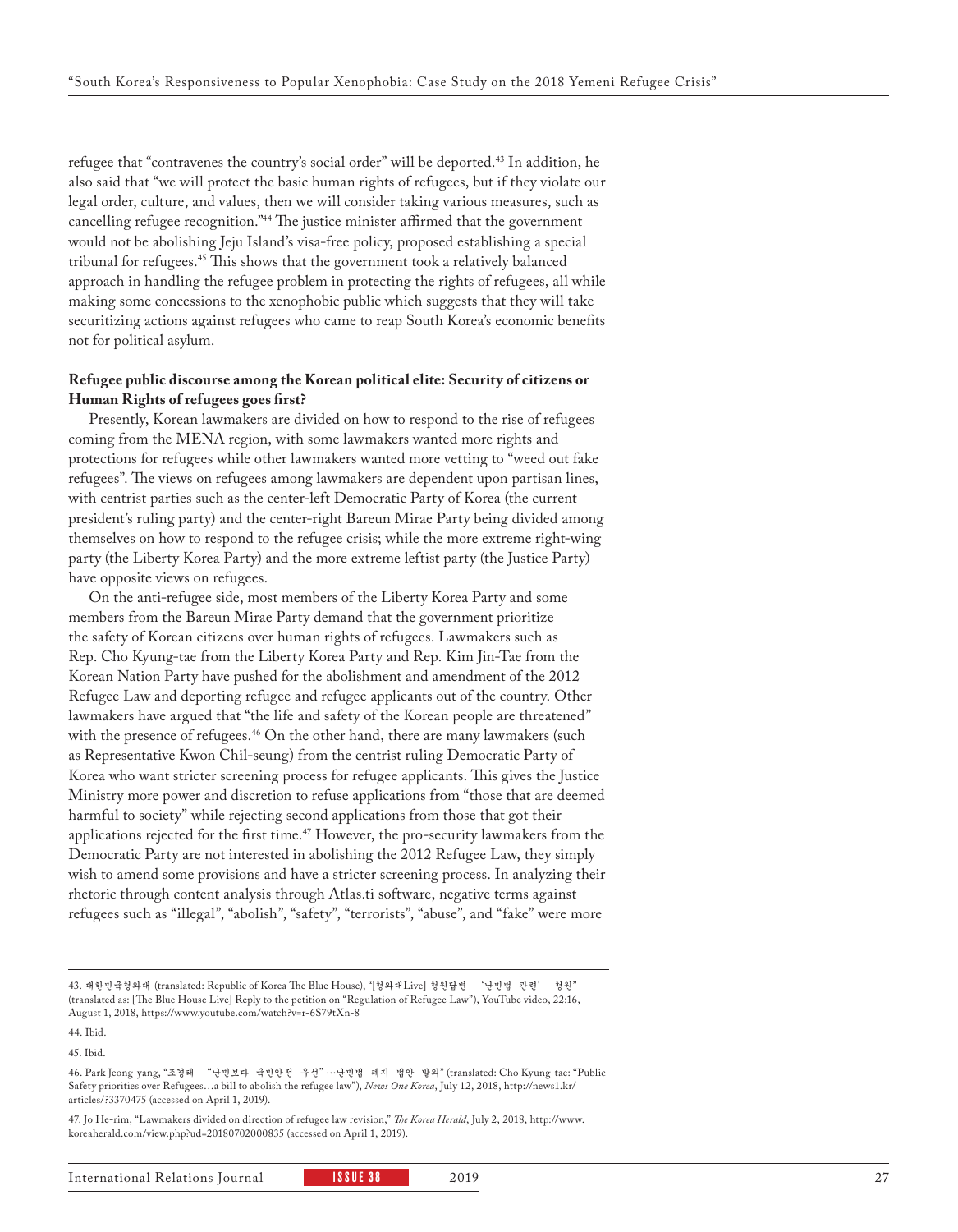commonly mentioned among the anti-refugee lawmakers than terms such as rights and justice.

On the other hand, the more liberal wing of the current president's ruling party (and some members of the opposition centrist-right Bareun Mirae Party and the leftist Justice Party) wanted more humanitarian aid and translation help for the asylumseekers, enhance the rights of refugees and asylum seekers by revising the 2012 Refugee Law, and provide subsidies to asylum seekers who have failed to obtain refugee status but were given humanitarian visas.<sup>48</sup> Some lawmakers of the Democratic Party, the Bareun Mirae Party, and the Justice Party were dismayed in seeing the hate speech rhetoric coming from the public. For example, lawmaker, Hong Myung-pyo, said that "the hate speech on refugees is not desirable, it's a pity", while Rep. Ha Tae-kyung from the Bareun Mirae Party said that "not accepting those who fled because of political and religious persecution makes Korea a racist nation.<sup>49</sup> Positive terms that supports refugees such as "rights", "justice", "human rights", "racism", "hate speech", and "humanitarian" were commonly mentioned in the speeches by the pro-refugee lawmakers.

These differing opinions among Korean lawmakers show that xenophobic rhetoric from the public only affected about half of the lawmakers in the National Assembly (primarily the conservative and some centrist lawmakers), while the other half were able to resist accepting xenophobic rhetoric from the public and resist the need for securitization. The lawmakers that represent Korea's political elite only play a minor role in securitization as not all lawmakers are in consensus with using securitization actions against the refugees. However, whether or not their rhetoric has influenced the public's opinion on refugees warrants further research and study.

#### **Response from the media**

The response by the media in terms of its portrayal of Yemeni refugees was at best almost sensationalist. The mainstream Korean media (especially television media) has portrayed the Yemeni refugee situation more as a national crisis, with one example YTN TV News made a sensationalist news headline (난민 모여든 제주도…왜? – Jeju Island, where refugees gathered…why?) that shows Yemeni male refugees (with their faces whitened out) being together in groups with each other in line in order to apply for asylum and job support with certain questions/facts being portrayed on the screen with dark background music that portrays suspense and tension.<sup>50</sup> One of the TV news stations, such as the cable news JTBC, in their reports on the Yemeni refugees did display a Yemeni male refugee doing his private afternoon prayer to Mecca in his own dwelling—an act that would be considered foreign among the Korean public as Korea has very few Muslims in its population.<sup>51</sup> The tone and graphics by which the

50. YTN News, "올해만 560명…예멘 난민, 제주도 입국 베경은?" (translated: 560 people this year alone…Yemen refugee entering Jeju Island ?), YouTube video, 10:48, June 19, 2018, https://www.youtube.com/watch?v=GmLX7QTsWe4

51. JTBC News, "제주, 예멘 난민 두고 '엇갈린 시선'…난민법 폐지 청원도 20만명 넘어" (translated: Jeju, Yemen refugees leave 'crossed gaze'…more than 200,000 petition for abolition of Refugee Law), YouTube, 4:48, June 19, 2018, https://www.youtube.com/watch?v=eWOCVhb56EU

<sup>48.</sup> Ibid.

<sup>49.</sup> Choe Yeon-jin, "'뜨거운 감자' 제주 난민문제, 공식입장 못내는" (translated: 'Hot potato' Jeju refugee problem, official stances), *The Chosun Ilbo*, July 3, 2018, http://news.chosun.com/site/data/html\_dir/2018/07/03/2018070300331. html (accessed on April 1, 2019); Jeon Hyung-joo, "하태경 '예멘 진짜 난민은 포용해야…한국을 인종차별 국가로 만들지마라'" (translated: Ha Tae-kyeong: 'Yemen real refugees should be embraced…do not make Korea a racist country'), *The Kukmin Daily,* June 27, 2018, http://news.kmib.co.kr/article/view.asp?arcid=0012475991&code=61111111&sid1=hea/ feed, (accessed April 1, 2019).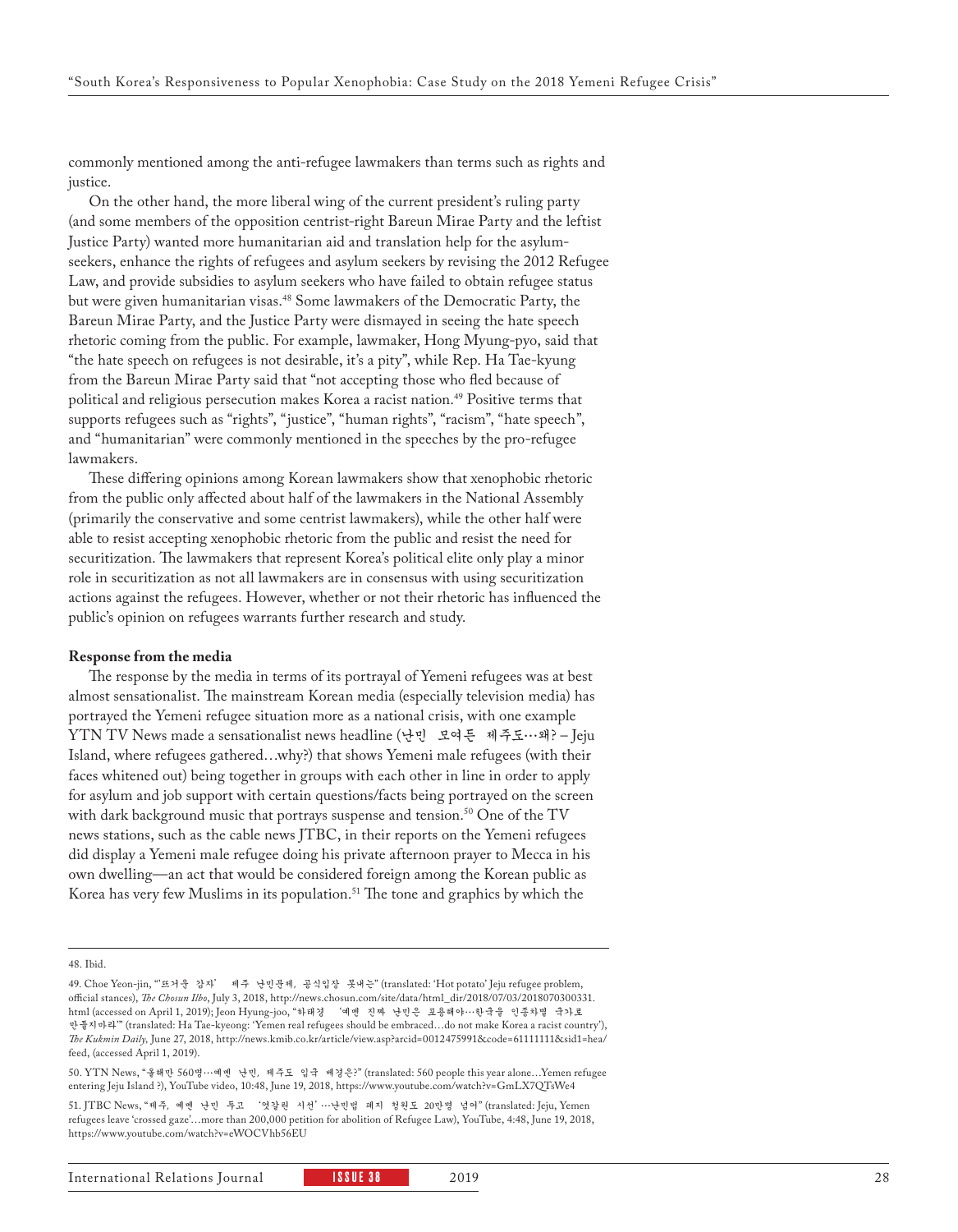mainstream television media portrayed the Yemeni refugees in a dark, sensationalist tone. This makes the situation appear as though there is a national crisis. Hence, we can infer that the news media may be partly responsible for forming or arousing nativist, xenophobic thoughts against Yemeni refugees. In other words, the sensationalist portrayals of Yemeni refugees with stereotypes being shown of men (with their faces censored) crowding together in large groups, as well as a Muslim man doing his afternoon prayer, creates an atmosphere of fear whereby Koreans are encouraged to view Yemeni refugees as a threat.

In terms of newspaper reporting, newspapers' editorial reporting and opinion pieces are based upon certain partisan leanings. The more neutral and pro-liberal/left-leaning newspapers have portrayed the Yemeni refugees in a more informative way—including graphs and charts, in contrast to the sensationalist tones as reported by television media. One example is from OhMyNews (a more left-leaning news site with its reporters mainly citizen journalists), where in one of its editorials, it gave definitions on how the processing of refugees works with an ending in its editorial that concludes that "often extreme choices are made when excessive worries add to your imagination. It is doubtful whether the surge in Yemen refugee applicants in Jeju Island is a serious event that could lead to racism and hatred".52 This news website simply gave its own editorial opinion that the Yemen refugee situation should not be capitalized as a serious event where one can express racism and hatred towards Yemenis. Other newspaper websites have dedicated some of its editorials in opposition to xenophobic/racist rhetoric on Yemeni refugees in its English-language editions such as the Kyunghyang Shinmun (a centre-left 'moderate progressive' newspaper) and the Korean Herald (which is mainly an English-only newspaper).53

On the other hand, conservative/right wing-leaning newspapers have portrayed the Yemeni refugees in negative sensationalism in its reporting. In one example, the Chosun Ilbo (which is a conservative-leaning paper) published a report on how four Yemeni refugee applicants were tested positive in their mandatory drug tests because of chewing khat (which is a drug plant native to the Arabian Peninsula), how they "illegally" transported khat into Jeju Island, and how such presence of a drug would impact society among the Jeju natives, saying that many Jeju native residents were not happy in seeing Yemenis chewing khat.<sup>54</sup> This shows again that media sensationalism attempts to target and curate negative portrayals of Yemeni refugees as "drug addicts," in order to play into the minds of the South Korean public audience and arouse xenophobic attitudes. Other newspapers who are more openly right-wing such as Pen-N-Mike have openly said in its editorial that the "presence of Yemeni refugees could constitute a threat of Korea's constitutional liberal democracy, national wealth, and security if we openly embrace them" as well as pointing fingers on "other media outlets and the Moon Jae-in government for pushing 'Political Correctness' and censoring out

<sup>52.</sup> Impeter, ""난민을 반대한다"는 당신이 꼭 알아야 할 상식들" (translated: Common sense you should know about "refusing refugees"), *OhMyNews*, June 21, 2018, http://www.ohmynews.com/NWS\_Web/View/at\_pg.aspx?CNTN\_ CD=A0002447306 (accessed April 1, 2019).

<sup>53.</sup> Korea Herald, "[Editorial] Dilemma on refugees", The Korea Herald, June 27, 2018, http://www.koreaherald.com/ view.php?ud=20180627000565 (accessed November 26, 2018); Kyunghyang Shinmun, "[Editorial] Five Hundred Yemeni Refugees in Jeju Question Human Rights in South Korea", The Kyunghyang Shinmun, June 19, 2018, http://english.khan. co.kr/khan\_art\_view.html?code=790101&artid=201806191953487, (accessed April 1, 2019).

<sup>54.</sup> Park Seong-woo, "[단독]제주 예멘 난민 4名 마약류 '카트' 양성반응…국내에서 복용한 듯" (translated: Four Yemeni refugees have tested positive for drugs because of possession of 'khat', as if consume domestically), *The Chosun Ilbo,* October 18, 2018, http://news.chosun.com/site/data/html\_dir/2018/10/17/2018101702761.html (accessed on April 1, 2019).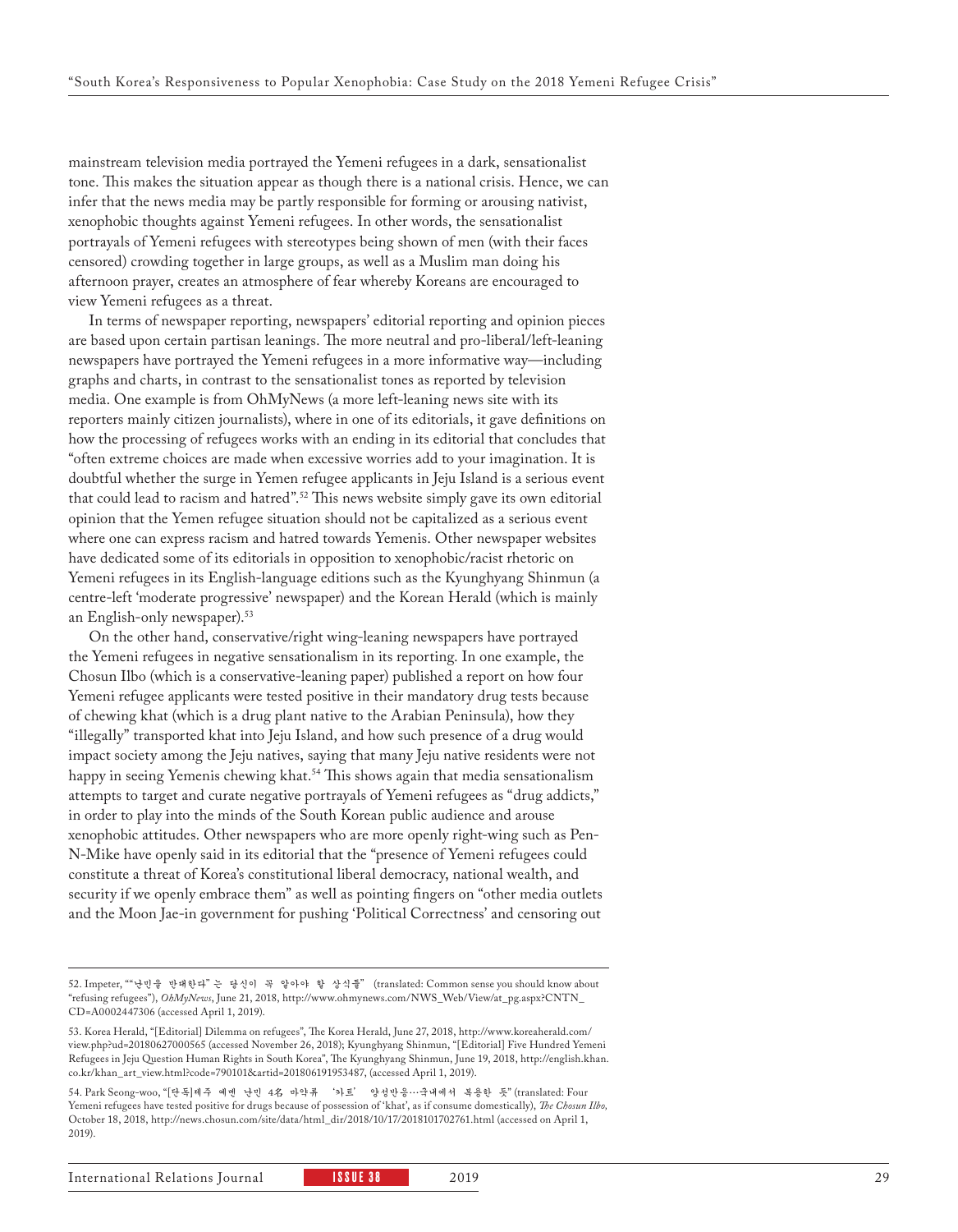'inappropriate' anti-Muslim rhetoric.<sup>55</sup>

Just like the divided opinions in the Korean National Assembly in regard to Yemeni refugees, the same goes for the newspapers and online news media in their portrayals of Yemeni refugees in its reporting and editorials. However, mainstream television itself plays a more critical role in showing a live portrayal of the event that happened, which helps the audience see and form their opinions on the situation. The tone being broadcasted on television (in many of its news reports) have a sensationalistic tone, which explains the rise of xenophobic attitudes among Koreans against Yemeni refugees.

#### **Analysis**

In analyzing the quotes and words through the internet news media and social media accounts, it has become clear that the presence of sensationalist fake news in social media platforms, anti-refugee rhetoric made by right-wing, anti-refugee politicians in the National Assembly, and media sensational rhetoric in the television and online/paper news portrayals have helped enable and spread xenophobic rhetoric among the South Korean public against Yemeni refugees. The dissemination of sensationalist real (and imaginary) news reports with its portrayals of Yemeni refugees in a negative light—such as "drug addicts", "pious radical Muslims", "a whole gang of bearded men", "violent murderers/kidnappers", "predators on young women", "pedophiles", "criminals", and "job-seekers"—have enforced and reinforced xenophobic attitudes among the Korean public against the refugees. This demonstrates the theories of fearism and securitization as being applied in the South Korea case study and the connection between both fearism and securitization through the rhetoric and behavior between citizens, civil society, the South Korean state, the South Korean political elite, and the media.

#### **Conclusion**

In solving the current refugee problem in South Korea, the best way to move forward in solving the issue is to modify the 2012 Refugee Law and put more addedprotection for the refugees, especially on guaranteed living subsistence, medical care, education, and the right to work not just for recognized refugees but also those who are applying for asylum and those who just got their application rejected. It would also be beneficial if other NGOs (especially from the Refugee Support Network coalition) be permitted to provide food and monetary aid to the refugees instead of allowing the Ministry of Justice to control (or lack thereof I should say) all of the work and resources in doing application processing and distribution of goods and social services to the refugees. Housing for the refugees should not be in squalid detention camps with grotesque conditions. Yemeni refugees should be given a proper apartment block and equitable (i.e. necessary) resources for them to live.

Moreover, refugees who were granted "refugee status" should have the right to apply for permanent residency status, while those who failed to receive "refugee status" should be allowed to be arranged to be sent to a third country for asylum acceptance before deportation. There should be trained, professional interpreters who are fluent in Arabic or any other language. They must also be sworn in to interpret word-by-word

55. Cho Joon-gyeong, "[PenN수첩/조준경] '예멘 난민'...유럽의 실수 반복하지 말아야" (translated: [PenN Notebook] 'Yemeni refugee'…Don't repeat European mistakes), *Pen-N-Mike,* June 25, 2018, http://www.pennmike.com/news/ articleView.html?idxno=7079 (accessed on April 1, 2019).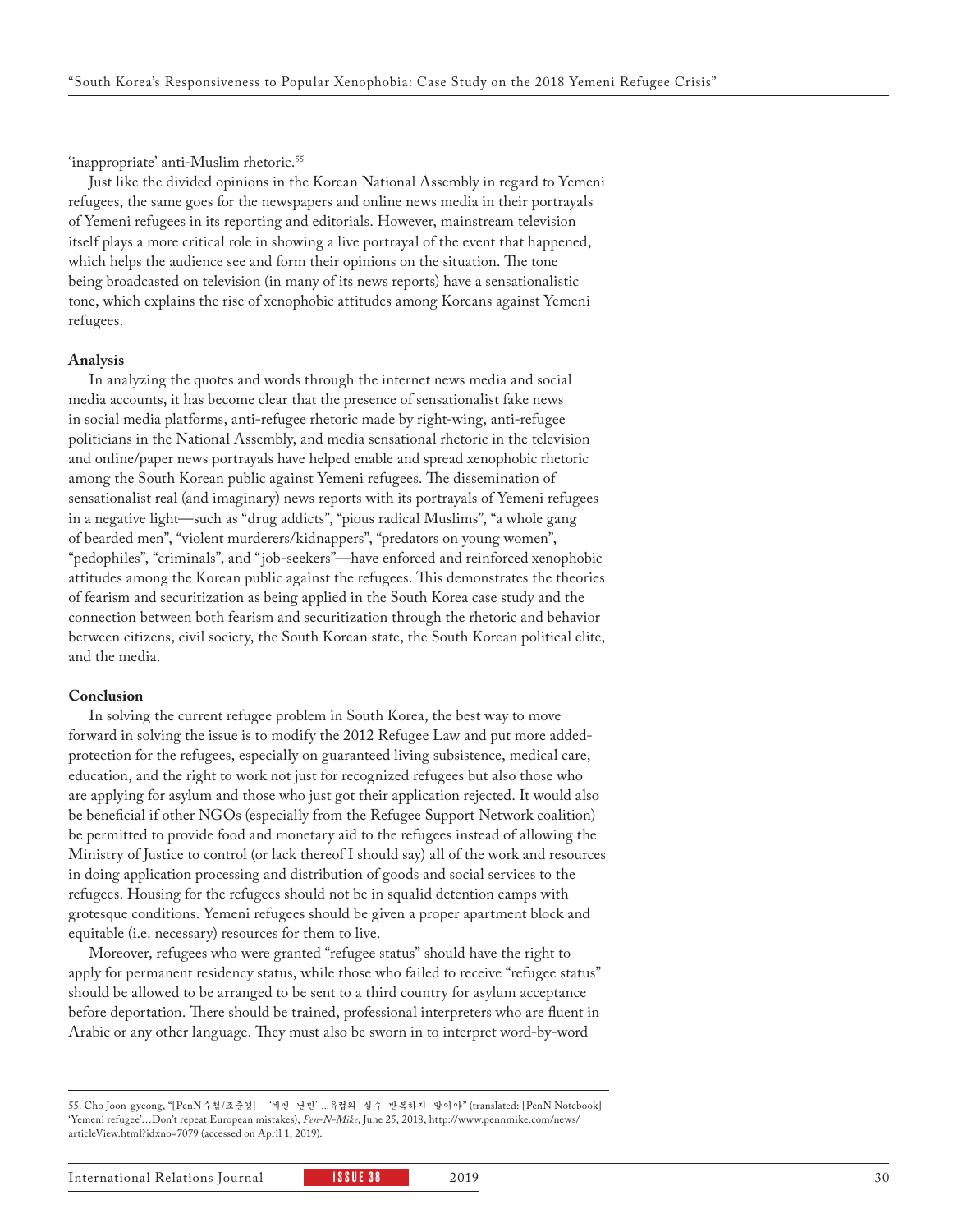translations for refugees without any fabrications. Controversial provisions within the 2012 Refugee Law such as "fast-track Refugee Status Determination processing" needs to be repealed and be replaced with provisions that prohibit any shortcuts to normal standard processing on Refugee Status Determination. The 2012 Refugee Law should not be scrapped altogether, as there are many provisions that represent progress such as recognizing the right of non-refoulment but be strengthened with better protection and rights for refugees and asylum-seekers.

It is also important to educate the public on opposing racism/bigotry, the benefits of diversity, multiculturalism and the shared values of human rights, which is a cornerstone for building a just, democratic Korea that is integrated with the global community. This can be done through people-to-people diplomacy between South Korea and the countries of the Middle East in order to break down cultural barriers between the two sides which may engender fear among or for each other. The media itself should be regulated (and self-regulated) in toning down sensationalist rhetoric in its news reports and for the government (and the media) to perform its own responsibility to report false news reports that are prevalent in social media accounts. The efforts by pro-refugee NGOs to improve refugee rights can be derailed easily if the public is overtaken by far-right anti-refugee populist slogans.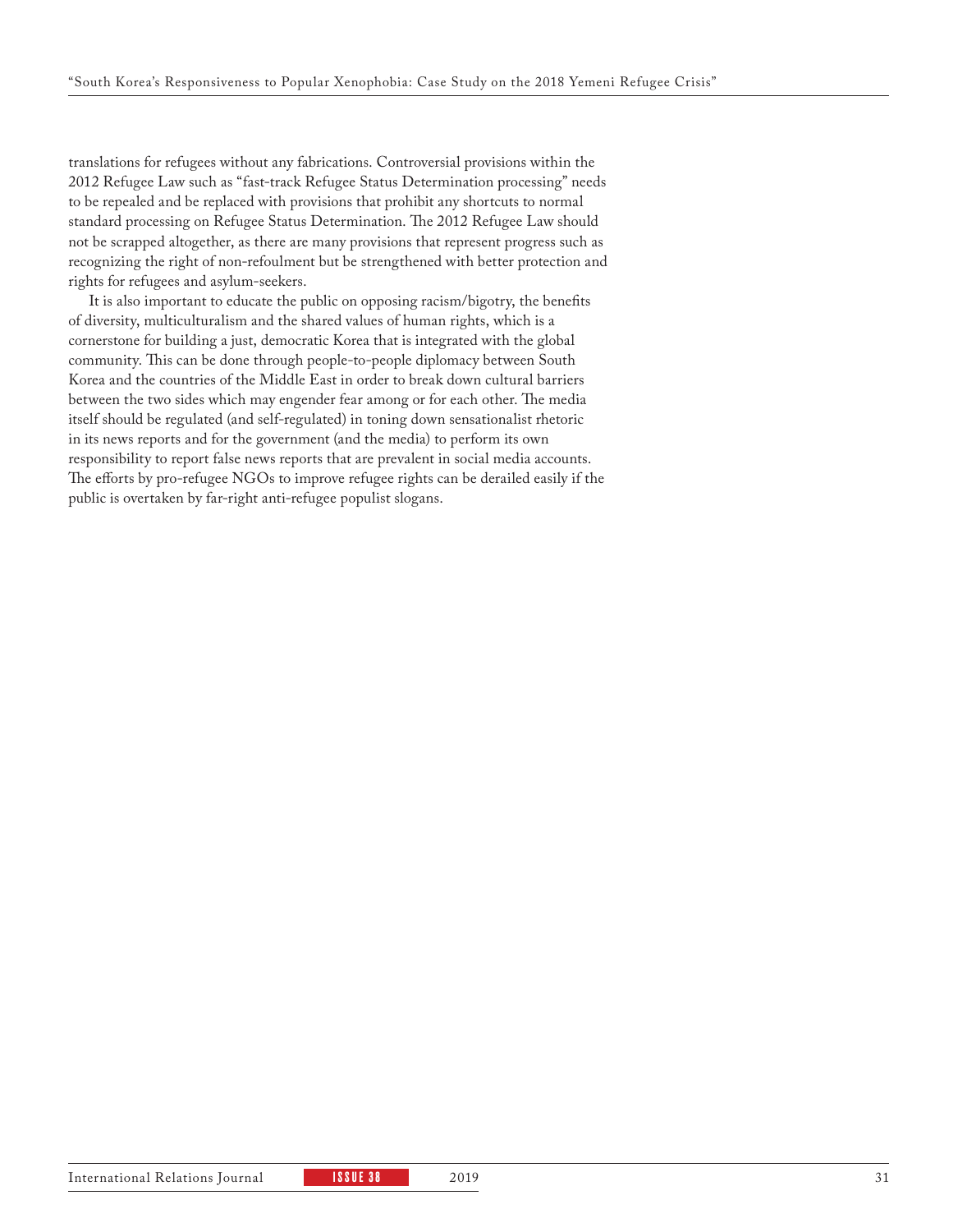Ahmed, Sara. T*he Cultural Politics of Emotion* . Edinburgh : Edinburgh University Press, 2004.

Altheide, David. *Creating Fear: News and the Construction of Crisis*. New York: Aldine de Gruyter, 2002.

- Buzan, Barry, Ole Waever, and Jaap de Wilde. Security *A New Framework for Analysis*. Boulder: Lynne Rinner Publishers, Inc, 1998.
- Centre for the Study of Violence and Reconciliation. "Understanding current xenophobic attacks and how South Africa can move forward." Presentation at the South African Parliamentary Seminar on Migration and Xenophobia, Pretoria, South Africa, June 20, 2008.
- Cho, Joon-gyeong. "[PenN수첩/조준경] '예멘 난민'...유럽 의 실수 반복하지 말아야" (translated: [PenN Notebook] 'Yemeni refugee'…Don't repeat European mistakes). *Pen-N-Mike*, June 25, 2018. http://www.pennmike.com/news/ articleView.html?idxno=7079
- Choe, Sang-hun. "Migrants Expected Warm Welcome on Korean Resort Island. They Were Wrong." *New York Times*, September 12, 2018, https://www.nytimes.com/2018/09/12/ world/asia/south-korea-jeju-yemen-refugees.html.
- Choe, Yeon-jin. "'뜨거운 감자' 제주 난민문제, 공식입장 못 내는" (translated: 'Hot potato' Jeju refugee problem, official stances). *The Chosun Ilbo,* July 3, 2018, http://news.chosun. com/site/data/html\_dir/2018/07/03/2018070300331.html.
- Coote, Darryl. "Yemeni Refugees Languish on South Korea's Holiday Island." *Korea Expose*, June 14, 2018, https://www. koreaexpose.com/yemeni-refugees-flee-civil-war-languish-jeju-korea-holiday-island/.
- Fauvelle-Aymar, Christine , and Aurelia Segatti. "People, space, and politics: An exploration of factors explaining the 2008 anti-foreigner violence in South Africa." In *Exorcising the Demons Within*, edited by Loren B. Landau, 58-89. Tokyo: United Nations University Press, 2012.
- Fisher, Michael R. "*Fearism: A Critical Analysis of Uses and Discourses in Global Migration Studies ." Technical Paper No. 64*. Carbondale, IL: In Search of Fearlessness Research Institute, 2017. https://prism.ucalgary.ca/bitstream/handle/1880/110031/Tech%20paper%2064.pdf?sequence=1&is-Allowed=y
- Fisher, Michael R. "Invoking 'Fear' Studies." *Journal of Curriculum Theorizing* 22, no. 4 (Winter 2006): 39-71. http://go.galegroup.com/ps/anonymous?id=GALE%- 7CA173422693&sid=googleScholar&v=2.1&it=r&linkaccess=fulltext&issn=1057896X&p=AONE&sw=w
- Furedi, Frank. *The Politics of Fear: Beyond Left and Right*. London: Continuum Press, 2006.
- Garland, David. *The Culture of Control: Crime and Social Order in Contemporary Society*. Oxford : Oxford University Press, 2001.
- Hadland, Adrian, Suren Pillay, and Nthabiseng Mohlakoana. *Citizenship, violence, and xenophobia in South Africa: Perceptions from South African Communities*. Pretoria: Human Sciences Research Council, Democracy and Governance Programme, 2008.
- Harris, Bronwyn. "A Foreign Experience: Violence, crime, and xenophobia during South Africa's transition." *Violence and Transition Series* 5 (August 2001). http://www.csvr.org.za/ docs/racism/aforeignexperience.pdf
- Hwang, Yuntae, and Ahn-Park Yeara. "500 Yemenis in Jeju-do Seek Refugee Status: Welcome them or Be Cautious?," *The Kukmin Daily,* June 27, 2018, http://www.kukmindaily.co.kr/ article/view.asp?arcid=0012475427.
- Impeter. ""난민을 반대한다"는 당신이 꼭 알아야 할 상 식들" (translated: Common sense you should know about "refusing refugees"). *OhMyNews,* June 21, 2018, http://www. ohmynews.com/NWS\_Web/View/at\_pg.aspx?CNTN\_ CD=A0002447306.
- Jeon, Hyung-joo. "하태경 '예멘 진짜 난민은 포용해야…한국 을 인종차별 국가로 만들지마라'" (translated: Ha Tae-kyeong: 'Yemen real refugees should be embraced…do not make Korea a racist country'). *The Kukmin Daily*, June 27, 2018, http://news.kmib.co.kr/article/view.asp?arcid=0012475991& code=61111111&sid1=hea/feed.
- Jo, He-rim. "Lawmakers divided on direction of refugee law revision". *The Korea Herald*, July 2, 2018, http://www.koreaherald.com/view.php?ud=20180702000835.
- JTBC News. "제주, 예멘 난민 두고 '엇갈린 시선'…난민법 폐지 청원도 20만명 넘어" (translated: Jeju, Yemen refugees leave 'crossed gaze'…more than 200,000 petition for abolition of Refugee Law). YouTube Video, 4:48. June 19, 2018.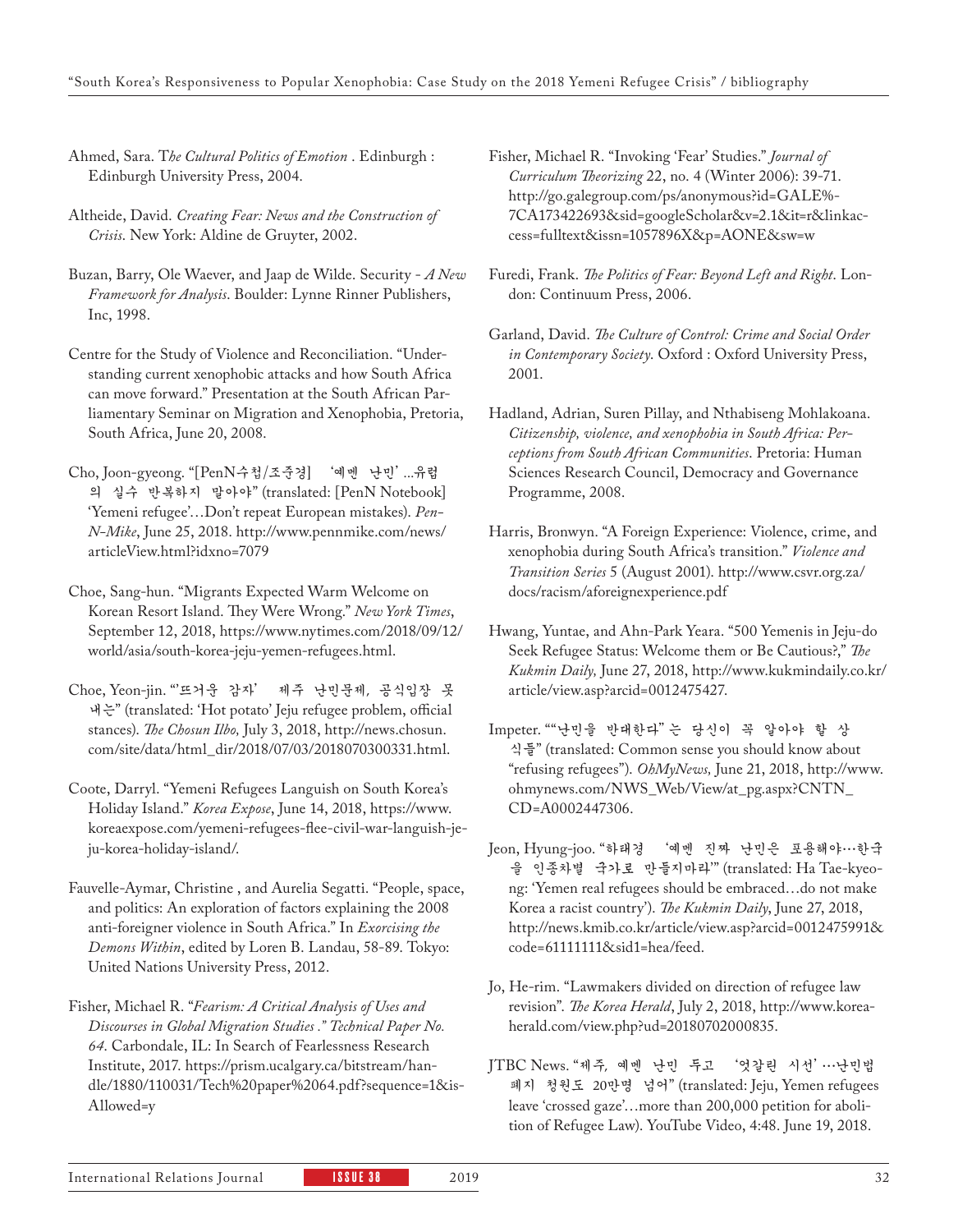https://www.youtube.com/watch?v=eWOCVhb56EU.

- Kaysen, Carl. "Are Nations Natural Economic Units ." In *Racism, Xenophobia, and Ethnic Conflict* , edited by Simon Bekker and David Carlton. Durban : Indicator Press, 1996.
- Kim, Min Joo, and Simon Denyer. "South Korea denies refugee status to hundreds of Yemenis fleeing war." *The Washington Post,* October 17, 2018, https://www.washingtonpost.com/ world/asia\_pacifc/south-korea-denies-refugee-status-to-hundreds-of-yemenis-fleeing-war/2018/10/17/5d554d1e-d207- 11e8-8c22-fa2ef74bd6d6\_story.html.

Korea Herald. "[Editorial] Dilemma on refugees." *The Korea Herald*, June 27, 2018, http://www.koreaherald.com/view. php?ud=20180627000565.

- Kyunghyang Shinmun. "[Editorial] Five Hundred Yemeni Refugees in Jeju Question Human Rights in South Korea." *The Kyunghyang Shinmun*, June 19, 2018, http:// english.khan.co.kr/khan\_art\_view.html?code=790101&artid=201806191953487.
- Lee, Joyce, and Haejin Choi. "South Korea to tighten asylum laws as hundreds of Yemenis arrive". *Reuters*, June 29, 2018, https://www.reuters.com/article/us-southkorea-yemen-refugees/south-korea-to-tighten-asylum-laws-as-hundreds-of-yemenis-arrive-idUSKBN1JP0RY.
- Lee, Wooyoung. "Refugees slam South Korean asylum process as abusive, biased". *UPI*, July 27, 2018, https://www.upi. com/Refugees-slam-South-Korean-asylum-process-as-abusive-biased/4641532671492/.

Mavelli, Luca. "Between Normalisation and Exception: The Securitisation of Islam and the Construction of the Secular Subject." *Millennium: Journal of International Studies* 41, no. 2 (January 2013): 159-81. https://doi. org/10.1177/0305829812463655

Mogekwu, Matt. "African Union: Xenophobia as poor intercultural information." *Ecquid Novi: African Journalism Studies* 26, no. 1 (2005): 5-20. https://doi.org/10.1080/02560054.2005.9 653315

Papastergiadis, Nikos. "The Invasion Complex: The Abject Other and Spaces of Violence ." *Geografiska Annaler. Series B, Human Geography* 88, no. 4 (2006): 429-42. http://www.jstor. org/stable/4621538.

- Park, Jeong-yang. "조경태 "난민보다 국민안전 우선"…난 민 (J.-y. Park 2018)법 폐지 법안 발의" (translated: Cho Kyung-tae: "Public Safety priorities over Refugees…a bill to abolish the refugee law"). *News One Korea*, July 12, 2018. http://news1.kr/articles/?3370475 .
- Park, S. Nathan. "South Korea Is Going Crazy Over a Handful of Refugees". *Foreign Policy*, August 6, 2018. https://foreignpolicy.com/2018/08/06/south-korea-is-going-crazy-over-ahandful-of-refugees/.
- Park, Seong-woo. "[단독]제주 예멘 난민 4名 마약류 '카 트' 양성반응…국내에서 복용한 듯" (translated: Four Yemeni refugees have tested positive for drugs because of possession of 'khat', as if consume domestically). *The Chosun Ilbo,* October 18, 2018, http://news.chosun.com/site/data/ html\_dir/2018/10/17/2018101702761.html.
- Republic of Korea, The Blue House. 2018. "[청와대Live] 청 원답변 '난민법 관련' 청원" (translated as: [The Blue House Live] Reply to the petition on "Regulation of Refugee Law")". YouTube Video, 22:16, August 1, 2018. https://www. youtube.com/watch?v=r-6S79tXn-8
- Robin, Corey. *Fear: The History of a Political Idea* . New York: Oxford University Press, 2004.
- Soh, Changrok, and Breda Lund. "The Refugee Act of Korea: The Limits of Civil Society Influence," *Korean Political Science Review* 48, no. 3 (2013): 5-29. https://www.academia. edu/28724225/The\_Refugee\_Act\_of\_Korea\_The\_Limits\_ of\_Civil\_Society\_Influence
- Tyler, Imogen. "'Welcome to Britain': The Cultural Politics of Asylum." *European Journal of Cultural Studies* 9, no. 2 (May 2006): 185-202. https://doi.org/10.1177/1367549406063163
- Yakushko, Oksana. "Xenophobia: Understanding the Roots and Consequences of Negative Attitudes toward Immigrants." *The Counseling Psychologist* 37, no. 1 (January 2009): 36-66. http://digitalcommons.unl.edu/edpsychpapers/90/
- Yonhap News. "7 Yemeni asylum seekers on Jeju allowed to enter mainland," *The Korea Times,* July 16, 2018. https://www. koreatimes.co.kr/www/nation/2018/07/281\_252317.html.
- YTN News. "올해만 560명…예멘 난민, 제주도 입국 베경 은?" (translated: 560 people this year alone…Yemen refugee entering Jeju Island ?). Youtube Video, 10:48. June 19, 2018. https://www.youtube.com/watch?v=GmLX7QTsWe4.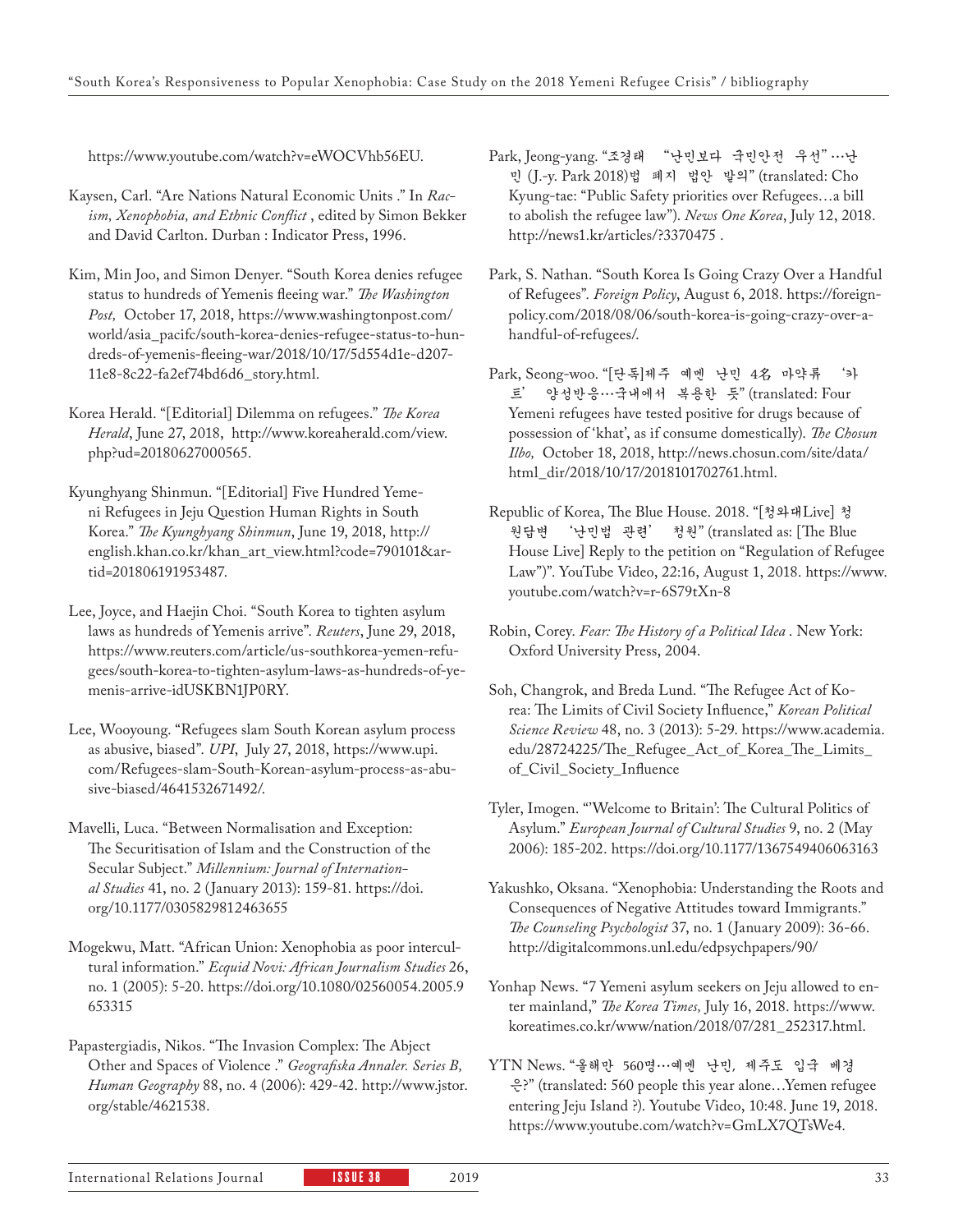# Failures to Construct Feminist Policy and the Plight of Refugees in Greece

### **Kelli Garry**

#### **Abstract**

 Since the beginning of 2015, the European Union has been facing a refugee crisis. This crisis has caused political backlash throughout European countries that are increasingly unable to provide agreed upon United Nations services to migrants seeking refuge. Female refugees constitute one of the most vulnerable groups susceptible to human rights abuses in refugee settlement camps. Greece is a major port of entry for refugees, who more often than not, are forced to stay in settlement camps on Greek islands for years at a time. This research paper examines both Greek and European Union asylum policy with a gendered perspective, and argues that Greece and the EU together are responsible for human rights abuses experienced by women in Greek refugee camps. I conclude that the Dublin III Regulation of the European Union included in the Common European Asylum System is a major contributor to human rights abuses against women in Greek refugee camps. Similarly, the lack of gender based training for authority figures in refugee camps constitutes a barrier in creating safe spaces for women where equal access to legal services and funding for women's health services is provided.

#### **Introduction**

In 2015, the arrival of over one million refugees seeking asylum in Europe sparked a migrant crisis the European Union had never seen before.1 According to the United Nations Refugee Agency, around 362,000 people put their lives at risk to cross the Mediterranean Sea into Greece or Italy in 2016, and the estimated number of refugees seeking asylum in the European Union in 2018 was 37,034.2 Although the number of migrants in the European Union has dropped since 2015, the migrant problem has not ceased. Underlying factors which have caused 1.8 million migrants to enter the European Union since 2014 include war and famine both of which are still present. This has led many analysts to assert that it is only a matter of time before the numbers of refugees and asylum seekers increase again.

<sup>1. &</sup>quot;EU Migrant Crisis: Facts and Figures," *European Parliament*, Last modified June 30, 2017, www.europarl.europa.eu/ news/en/headlines/society/20170629STO78630/eu-migrant-crisis-facts-and-figures.

<sup>2. &</sup>quot;Europe Situation," *UNHCR, The UN Refugee Agency*, Last modified December 6, 2018. www.unhcr.org/en-us/europeemergency.html.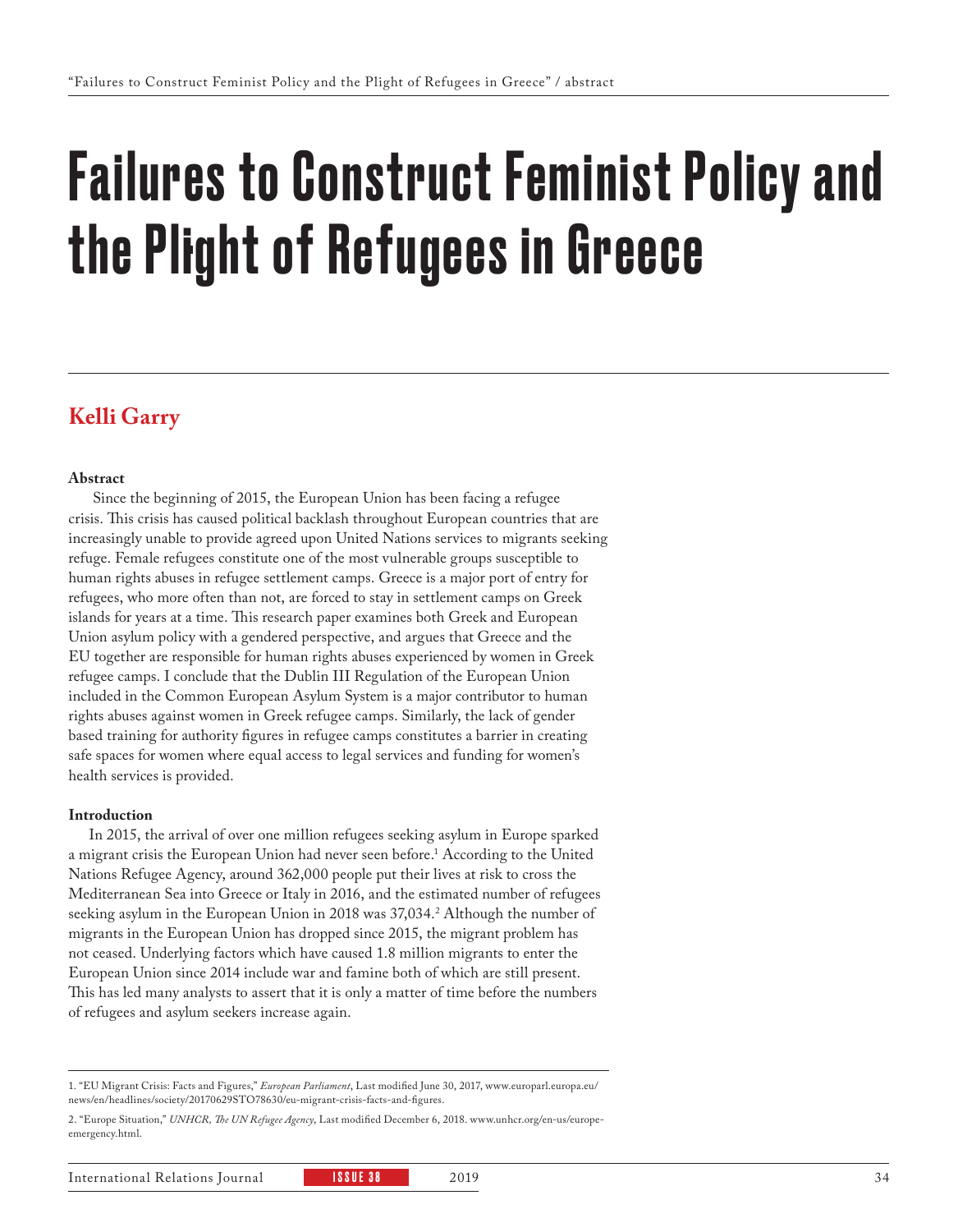The life of any refugee is difficult, but female refugees are especially vulnerable. Female refugees face sexual harassment, emotional and physical assault, and exploitation on their journey to—and through— Europe as refugees. Amnesty International conducted dozens of interviews with female refugees in Greece who described— among other abuses— having been forced to sleep alongside hundreds of refugee men, all strangers. Due to this many women slept on the beach alone, rather than in their designated sleeping areas.<sup>3</sup> It is no surprise that women are more vulnerable than men during humanitarian crises, but many analysts fail to acknowledge the ways in which Greek refugee policy is exacerbating this extreme vulnerability.

During humanitarian crises, women have always been disproportionately affected, but studies show that female refugees in Europe are facing more gender-based violence as time progresses. Teresa Fernandez, an attorney at Women's Link Worldwide, a Madrid-based nonprofit that advocates for the rights of migrant women and girls, describes women as being invisible in the European refugee crisis. She then goes on to explain, that as a result of this invisibility, a gendered perspective is absent in the asylum office.4 This is mainly due to an absence of female voices being heard, both as refugees and policy makers.

This research paper will analyze European Union and Greek policy using a gendered perspective, and answer the question: what aspects of European Union and Greek refugee policy or policies exacerbate the extreme vulnerability of female refugees in Greece? Looking through the theoretical lens of feminism, this paper will formulate an argument to explain why the quality of life for female refugees entering the European Union through Greece is decreasing, and it will also analyze ways to aid female refugees in their time of need.

This paper argues that the lack of a gendered perspective when creating policy to facilitate the safety of female refugees increases the amount of physical and mental violence female refugees experience in Greece.

Greece is a major port of entry for refugees hoping to find refuge in the European Union. Overr the last few years, the European Union has signed treaties which have directly affected the lives of female refugees living in Greece. Greece, being a member state of the European Union, has a legal obligation to uphold European Union law related to refugees, including the Dublin III Regulation of the Common European Asylum System.5 The institution of the European Union allows for Greece to maintain its own refugee policy, along with the European Union refugee policy. The intersection of these policies must be analyzed. This paper will examine the ways in which the Greek government is failing to uphold European Union asylum policy, how European Union asylum policy is detrimental to the lives of female refugees in Greece, and how Greece's own refugee policy is failing to improve the poor living conditions experienced by female refugees in Greek territory.

Policy analysts with funding from an award of the Sexual Violence Research Initiative and the World Bank Group's Development Marketplace, studied European Union refugee policy before and after the migrant crisis in 2015. While analyzing

5. Jane Freedman, "Sexual and Gender-Based Violence against Refugee Women: a Hidden Aspect of the Refugee 'Crisis,'" *Reproductive Health Matters*, 24, no. 47 (2016): 18-26, https://doi.org/10.1016/j.rhm.2016.05.003.

<sup>3. &</sup>quot;Female Refugees Face Physical Assault, Exploitation and Sexual Harassment on Their Journey through Europe," *Amnesty International*, Last modified January 18, 2016, www.amnesty.org/en/latest/news/2016/01/female-refugees-facephysical-assault-exploitation-and-sexual-harassment-on-their-journey-through-europe/.

<sup>4.</sup> Haloren Mellendorf, "The Invisible Women of Europe's Migration Crisis," *Heinrich Böll Stiftung North America*, Last modified August 15, 2018, us.boell.org/2018/08/15/invisible-women-europes-migration-crisis.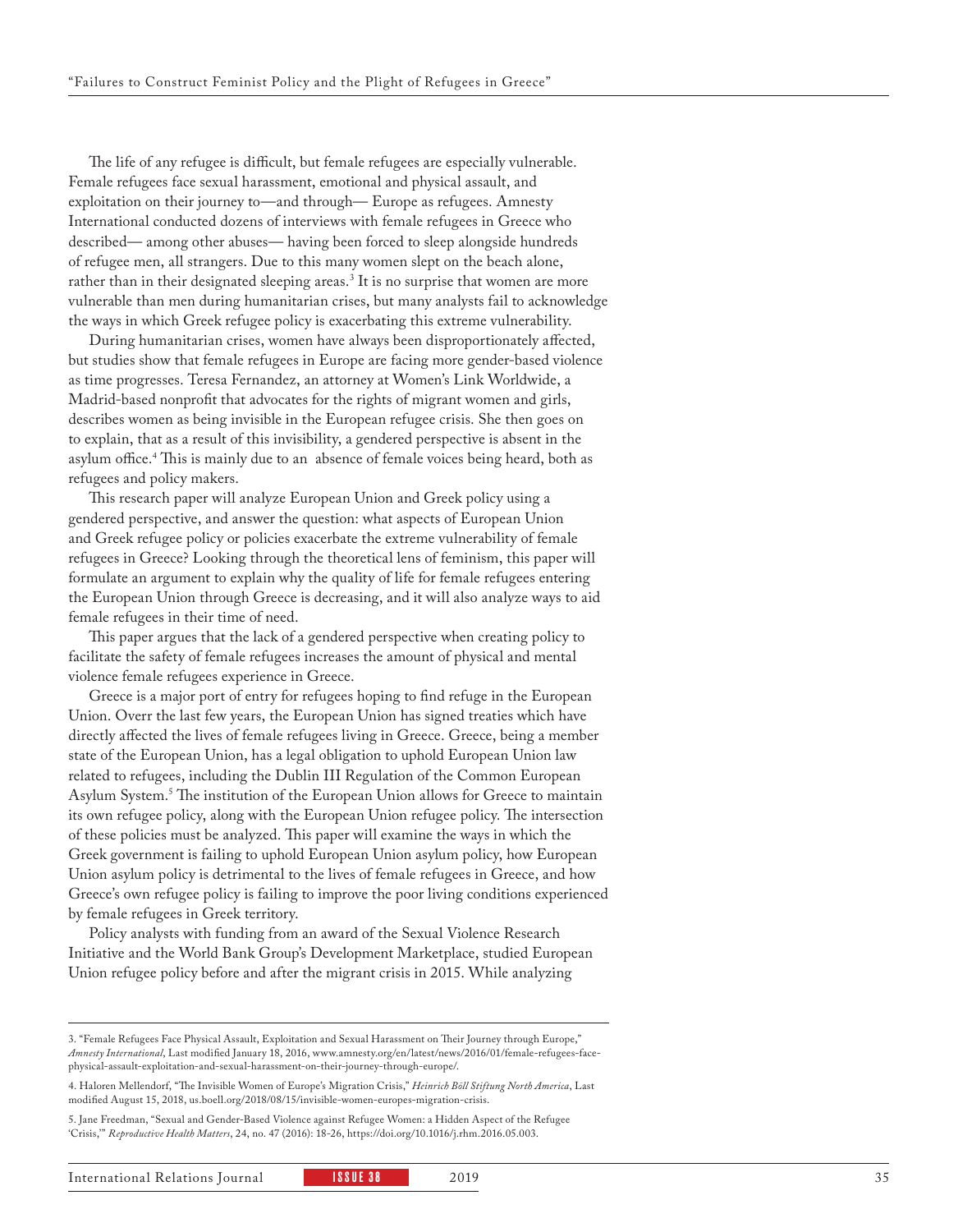the effects of the European Union-Turkey agreement in 2016, they found that healthcare providers in refugee camps witnessed a shift from debilitating physical health symptoms in female refugees, to debilitating mental health issues, as well as a heightened risk of gender-based violence.6 This is just one example of how the European Union refugee policy is directly correlated to the problems female refugees face in Europe.

#### **Literature Review**

Policy is informed by theory. When assessing European Union policy and its direct impact on the quality of life of female refugees, one must first study the theoretical backgrounds informing and driving policy. Liberal theorists of international relations emphasize the importance of the individual and are the main proponents of establishing a need to help individuals during a refugee crisis. Although liberal theorists such as John Ikenberry argue that the creation of international institutions such as the European Union is mutually beneficial to not only states but also individuals, feminist theorists such as Laura Parisi and Jutta Joachim critique these institutions for not doing enough to keep women safe.<sup>7</sup>

#### **International Cooperation**

Since the creation of the United Nations following WWII, a number of scholars believe the answer to all global crises may be found through international institutions, yet there are still those who disagree. The fundamental disagreement reduces to the questions of whether or not institutions work? And whether states are able to cooperate with one another? Realist theorists adamantly argue that states are greedy actors. Formulating their ideology around Thomas Hobbes' assessment of men and government to be self-serving, nasty, and brutish, realists do not believe that states will ever cooperate unless they are gaining from said cooperation.8 Comparatively, liberal theorists, whose ideology is the backbone behind institutionalization, believe that states can and will cooperate for a number of reasons, not all of which can be reduced to their own personal gain.<sup>9</sup>

There are a multitude of questions that emerge when assessing the successes and failures of institutions, the first being: why would a sovereign state choose to bind its hands through an institution in the first place? Realist theorists such as E.H. Carr and Hans Morgenthau argue that states are power driven, and they view power in relative terms.10 As such, these theorists struggle to see why any state would assent to supranational institutional control. For example, it does not matter to a state (in the

7. John Ikenberry, After Victory: *Institutions, Strategic Restraint, and the Rebuilding of Order after Major Wars*, Princeton: Princeton University Press, 2001; Laura Parisi, "Feminist Perspectives on Human Rights," International Studies Encyclopedia, (Oxford: Oxford University Press, 2010); http://www.oxfordreference.com/ view/10.1093/acref/9780191842665.001.0001/acref-9780191842665-e-0119; Jutta Joachim, "Women's Rights as Human Rights," *International Studies Encyclopedia*, (Oxford: Oxford University Press, 2010), doi:10.1093/ acrefore/9780190846626.013.430.

8. Garrath Williams, "Thomas Hobbes: Moral and Political Philosophy," *Internet Encyclopedia of Philosophy*, accessed March 21, 2019, https://www.iep.utm.edu/hobmoral/.

10. Hans J Morgantheau. "Six Principles of Political Realism," in P*olitics Among Nations: The Struggle for Power and Peace Fifth Edition Revised*, 4-15, New York: Alfred A. Knopf, 1978.

International Relations Journal **ISSUE 38** 2019 2019 36

<sup>6.</sup> Rebecca Hémono, , et al, "'The Needs Have Clearly Evolved as Time Has Gone on': A Qualitative Study to Explore Stakeholders' Perspectives on the Health Needs of Syrian Refugees in Greece Following the 2016 European Union-Turkey Agreement," *Conflict and Health*, 12, no. 24 (2018): 1-9, https://doi.org/10.1186/s13031-018-0158-9.

<sup>9.</sup> Tana Johnson and Andrew Heiss "Liberal Institutionalism," in *International Organization and Global Governance 2nd Edition*, 123-34, edited by Thomas G. Weiss and Rorden Wilkinson, London: Routledge, 2018.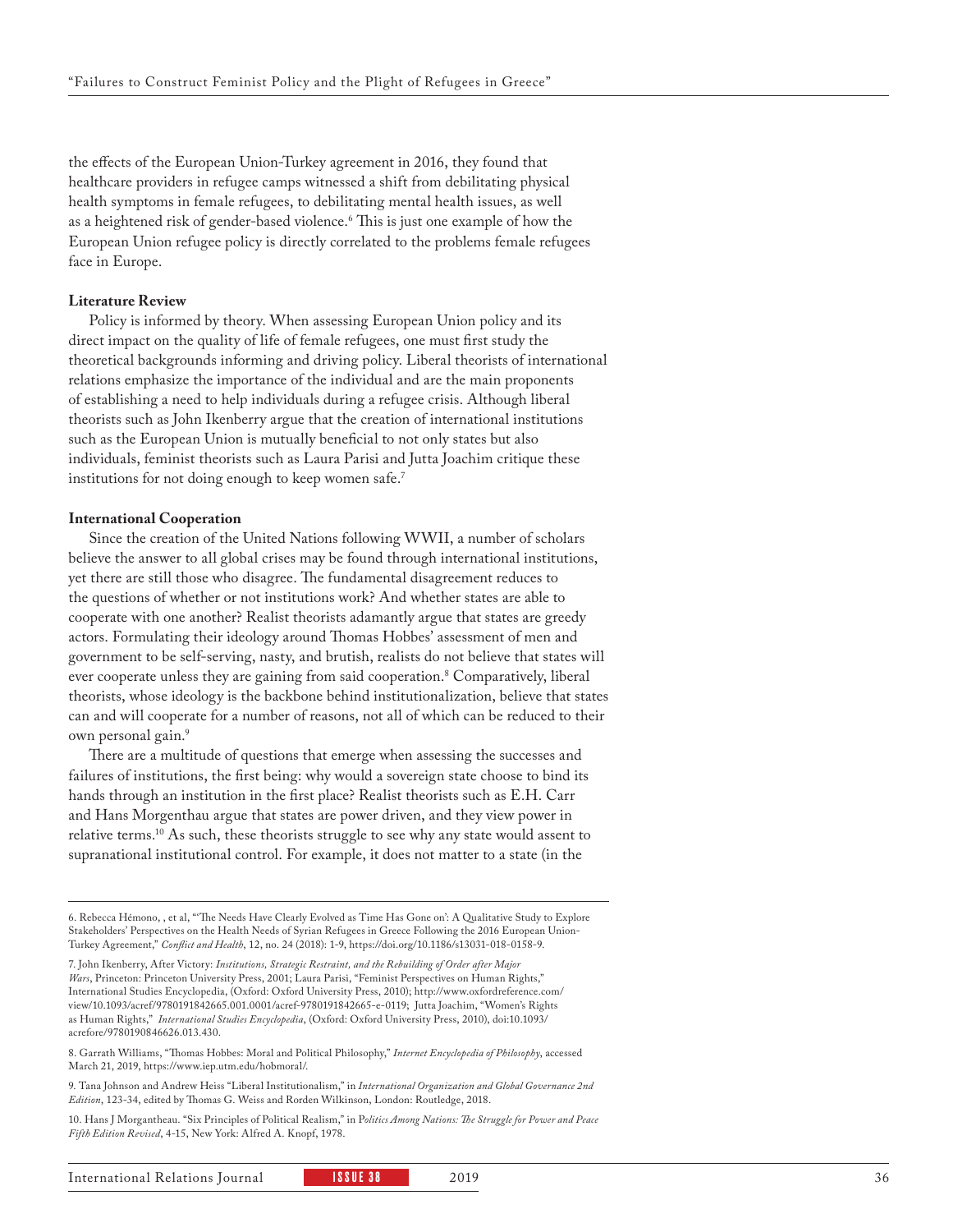realist view) how many weapons it possesses; if another state possesses more weapons, then the state with the fewer weapons will do whatever is necessary to secure more weapons. In this view, states are purely motivated by power and relative gains, working in an institution that is mutually beneficial to every member seems highly unlikely.

John Mearshimer a realist theorist, describes the international world as anarchic and power driven. Similarly to other realists, he believes that states are in constant competition with one another, and therefore are unable to cooperate unless they believe their cooperation will result in relative gains. Therefore, states are unlikely to cooperate unless it is in their own best interest. These theorists see institutions as yet another arena for states to gain power and even go so far as to describe international institutions as smaller playing fields for strong states to assert their power.11 Thomas Miles and Eric Posner take a realist approach when asking why states enter into treaties, or more specifically, binding multilateral agreements. After conducting research, these scholars conclude that states enter into treaties with other states to achieve personal gains. States will not enter into treaties if the costs outweigh the benefits.<sup>12</sup>

Those who believe that institutions are effective formulate their ideology around the idea that institutions force cooperation by limiting the amount of lying and cheating states are able to partake in, which in turn binds the hands of states wishing to assert their own power and therefore creates peace. Theorists like Robert Keohane argue that institutions are hugely positive and useful because they provide information, make commitments more credible, and facilitate coordination between states. Liberals see institutions as independent factors that have the ability to coerce states into collaboration, ultimately heightening the costs of cheating. Liberal theorists, for example, look at the United Nations Security Council and view it as a major deterrent to interstate war between member states. The Council facilitates communication, forces problem solving, and punishes those who cheat.<sup>13</sup>

Greece has been a member of the European Union since 1981, and the European Union itself was created in 1957, following the success of the Coal and Steel Community in Europe. Greece and other European Union countries gain many rewards for joining the institution of the European Union. These rewards are economic as well as political but are also met with the forfeiting of state sovereignty in many areas.

Greece has already joined the institution of the European Union. If we are to ask the question of how Greek refugee policy may be changed in order to assist in the development of better living conditions for refugee women in Greece, we must ask ourselves how the institution of the European Union alters (or does not alter) Greek refugee policy, and in what way. The European Union has binding agreements among member states that include a minimum standard of living for refugees in European Union territory. Do these institutionally binding treaties promote better living conditions for refugee women in Greece? Or do they facilitate negative living conditions for these women? These questions can only be answered by analyzing policy through a theoretical lens.

<sup>11.</sup> John. J. Mearsheimer, *The Tragedy of Great Power Politics*, New York: Norton, 2001.

<sup>12.</sup> Thomas Miles and Eric Posner, "Which States Enter Into Treaties, and Why?" *Coase-Sandor Institute for Law and Economics*, Paper No. 420 (2008): 1-31 chicagounbound.uchicago.edu/law\_and\_economics/623/.

<sup>13.</sup> Robert O. Keohane and Lisa L. Martin, "The Promise of Institutionalist Theory," *International Security*, 10, no. 1 (1995): 39-51, doi:10.2307/2539214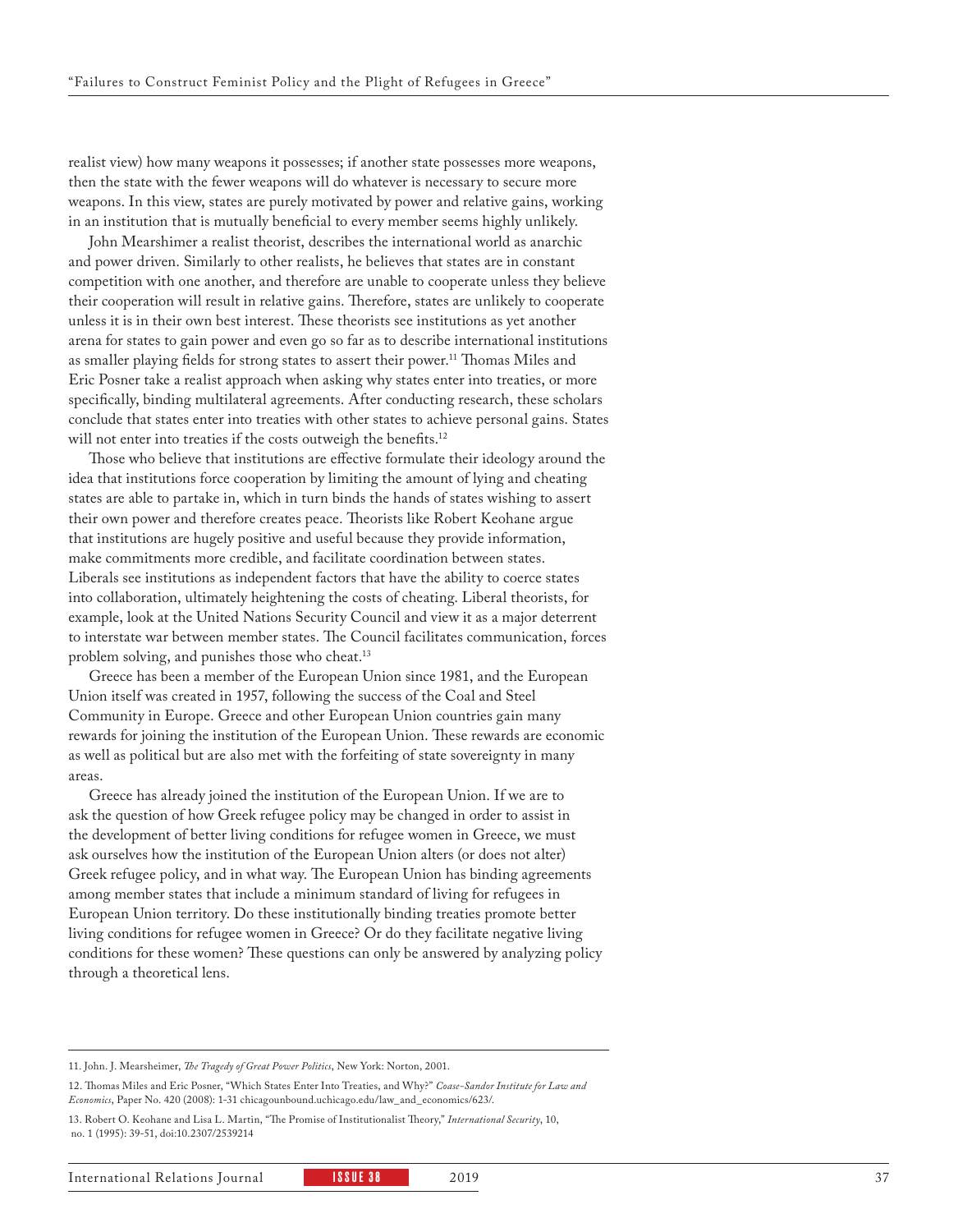#### **Immigration/Asylum Seekers**

Sandra Lavenex plainly points out that when it comes to state sovereignty and security, realist theorists stress the importance of border controls aimed at fighting illegal immigration, and oftentimes do not allow for high numbers of asylum seekers to seek refuge in their countries. In contrast, she argues that liberal theorists tend to emphasize humanitarianism and adopt refugee protection laws. She then goes on to assess how Eastern and Central Europe have begun to adopt realist-oriented legislation when it comes to the refugee crisis: by enacting much stricter border controls.<sup>14</sup>

Realists back their arguments for not adopting open border policies by arguing that it is in their own citizens' national interest to be protected from immigrants. This argument can be made economically, e.g., immigrants hurt the state economically and take jobs from citizens, and it also can be made through the lens of health and security; e.g., allowing for open borders brings in criminals. Anna Gryzmala-Busse also points out that far-right groups, which are often associated with realism, argue that influxes of refugees threaten national and cultural traditions.15

Theoretical positions help formulate legislation, therefore, it is imperative to develop a deep understanding of their tenets. Theory is especially crucial to understand how the European Union and Greek refugee policy are exacerbating the extreme vulnerability of female refugees seeking asylum in Europe. Feminist theorists and policy analysts alike argue that the legal status of female refugees has a direct impact on their treatment in foreign countries.

Female refugees are not only vulnerable because of their gender, but also because refugee policy does not even make an attempt to protect them despite their intense vulnerability. It is equally important when discussing international institutions and the laws they choose to ratify when it comes to refugees, to look at the treaties' wording and goals. If we ask ourselves why women entering the European Union as refugees are still facing such extreme vulnerabilities and gender-based violence, regardless of legislation aimed at stopping this form of discrimination, we must ask ourselves who is writing human rights legislation, and who is being protected under it.

Rachael Lorna Johnstone has approached these question from a liberal feminist perspective. After mapping out human rights legislation since its creation following World War II, she explains multitudes of gender biases adopted by the United Nations Treaty Bodies. For example, she points out that human rights legislation has historically been used to grant civil and political rights, rather than "private" rights. The omission of private rights (e.g. the right from experiencing violence in one's household), disproportionately affects women.16 This marginalization of women's rights is rooted in the definitions adopted and used in legislation.

Greece and the European Union alike have created a refugee policy aimed at the protection of female refugees from physical and mental violence, but are still continuing to fall short. This paper's analysis will show that their laws which foster the mistreatment of refugees in their countries continue to exacerbate the extreme vulnerability of women because they lack adequate female representation during the creation of such laws. In other words, female perspectives are not heard during the

<sup>14.</sup> Sandra Lavenex, "Migration and the EU's New Eastern Border: Between Realism and Liberalism," *Journal of European Public Policy*, 8, no. 1 (2001): 24-42, https://doi.org/10.1080/13501760010018313.

<sup>15.</sup> Anna Gryzmala-Busse, "Poland's Path to Illiberalism," *Current History*, 117 (2018): 96-101.

<sup>16.</sup> Rachael Lorna Johnstone, "Feminist Influences on the United Nations Treaty Bodies," *Human Rights Quarterly, 28*, no. 1 (2006): 148-185, doi:10.1353/hrq.2006.0005.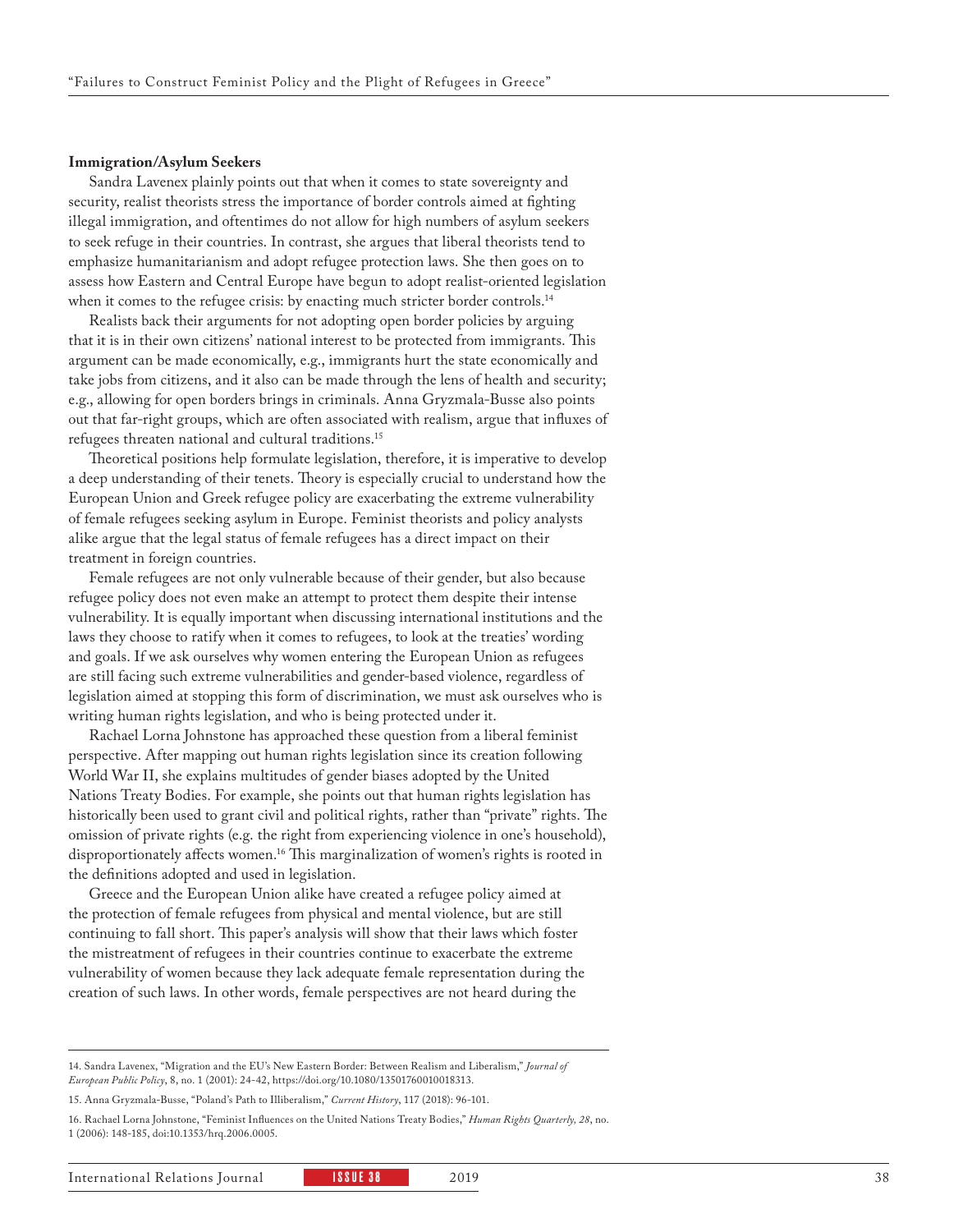creation of refugee policy, nor in refugee camps.

#### **Feminism**

Feminists take a special approach when discussing refugees that is inherently liberal. According to Sarah Cross realists believe refugee regimes to be too ambitious, while feminists believe them to not be ambitious enough. Cross then goes on to explain the reasons why both theoretical viewpoints analyze refugee regimes and view them as inadequate to solving the refugee crisis. Realists will always see state interests as triumphing over refugee rights, so no amount of international human rights legislation aimed at women's security will ever suffice to keep the global population of women safe from violence, malnutrition, etc. Feminists, on the other hand, argue that legislation aimed at the promotion of women's rights fails to reach its objective because it does not go deeply enough into detail on how to secure the rights of women, i.e. it remains too vague and open-ended.17 Regardless of this criticism, however, liberals and feminists alike would argue that international refugee regimes such as the United Nations Human Rights Campaign matter in geopolitics.

Maggie Rose views feminism as an innovative approach to understanding and solving the refugee crisis, especially in Europe. In comparison to realism, neoliberalism, and feminism, Rose explains that realism, with its focus on the state and antagonistic nature towards outsiders, will always be detrimental to refugees. Not only that, but the idea behind realist theory, that power and force are the only mechanisms to maintain world order and peace exacerbate sexism. Ideas of masculinity override the ideas of other groups, leading to the permanent subjugation of women. Rose also critiques liberalism by saying that although it is centered on the individual, it is nevertheless male-centered, making it inadequate to solve the problem of the intense vulnerability faced by female refugees.<sup>18</sup>

Feminists uphold the idea of the human rights concept itself being socially constructed. In order to understand why institutions, as well as states, place emphasis on specific rights over others, one must analyze the society where these rights are promoted. Feminists argue that patriarchal societies fall short in the protection of women's rights because they are created in male-centered societies.<sup>19</sup> Human rights, therefore, have cultural implications. Women across various cultures experience oppression differently.

Female refugees coming from Syria, for example, have already experienced economic degradation in comparison to their male counterparts. This lack of economic equality facilitates their experiences as refugees fleeing their war-torn countries. In addition, the majority of cultures in the world give women the responsibility of caring for children in the family. Female refugees, therefore, are faced with additional burdens when it comes to caring for their children. For this reason, family reunification refugee law disproportionately affects women in comparison to men.

Institutional liberal theorists, as well as realist theorists, do not center women in their analysis of international relations. This is evident by the way women's needs are

<sup>17.</sup> Sarah Cross, "Refugees and Legal Rules: Can the International Refugee Regime Provide Adequate Protection" Conference Papers -- *International Studies Association* (2007): pp. 1-28.

<sup>18.</sup> Maggie Rose, "Feminist Theory and the European Refugee Crisis," *Conspectus Borealis,* 9, no. 1 (2016): 1-15, https:// commons.nmu.edu/cgi/viewcontent.cgi?article=1009...conspectus\_borealis

<sup>19.</sup> Laura Parisi, "Feminist Perspectives on Human Rights," *International Studies Encyclopedia*, (Oxford: Oxford University Press, 2010), http://www.oxfordreference.com/view/10.1093/acref/9780191842665.001.0001/acref-9780191842665-e-0119.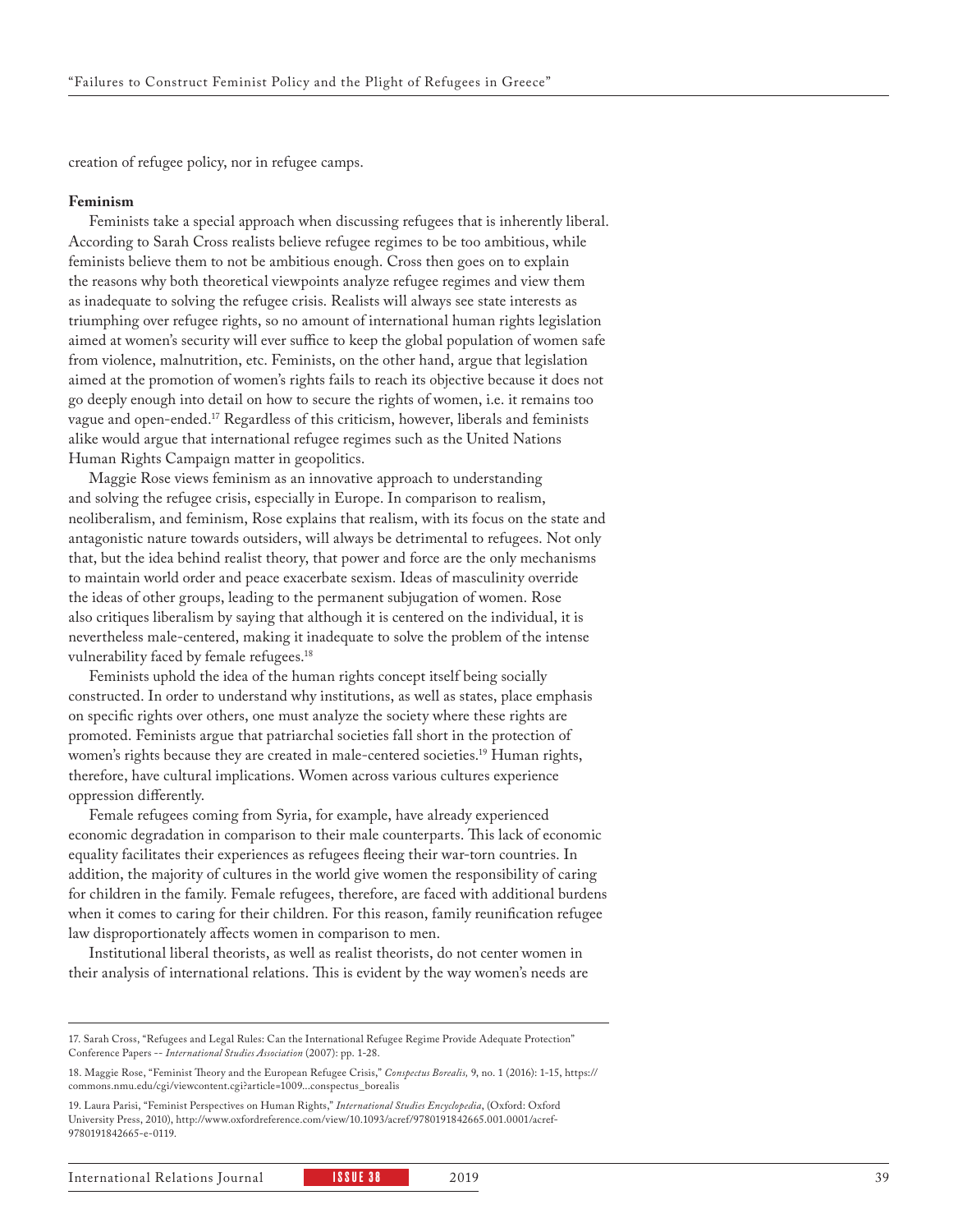omitted from legislation in all areas, including refugee policy. Feminist theorists must, therefore, dissect policy, and in doing so prioritize women and analyze how policy specifically impacts them and their livelihoods.

The following case study was created to dissect various policy measures from Greece and the European Union. The case study will analyze the impact of these policies on female refugees living in Greece. In short, asylum procedures, legal challenges specific to women, lack of safe spaces for women along with a lack of gender training for humanitarian workers, and a lack of funding for projects associated with the betterment of the lives of female refugees will each be analyzed.

#### **Case Study**

Greece has remained one of the largest emigration countries since WWII. In the 1980s, Greece was a transit country for Eastern Europeans, Middle Easterners, and Africans. Today, Greece is a major transit hub for Middle Easterners fleeing from wartorn countries in the Middle East, such as Afghanistan and Syria. The European Court of Justice found in 2011 that 90 percent of illegal entry into Europe was through Greek borders.20

The European Union's agreement with Turkey signed on March 18th, 2016 was created in order to manage the large influx of refugees arriving in Europe. The agreement upholds that all Syrian migrants who travel to the Greek islands illegally are to be returned to Turkey, and in return, legal Syrians are to be accepted into the European Union.21 The agreement means that asylum seekers who arrive on the Greek islands have not been allowed onto mainland Greece because they are required to be returned to Turkey, however, these returns have not been taking place. Hundreds of migrants arrive in Greece on a weekly basis, and thousands have been trapped in inhumane conditions.<sup>22</sup>

The Dublin III Regulation, adopted by the European Union on January 1st, 2014, lays out the rules for which states are obligated to evaluate asylum requests for refugees arriving in the European Union.<sup>23</sup> The regulation stipulates that migrants must have their asylum processed at the state in which they arrive. This has negative implications for refugees arriving through the Mediterranean, the most commonly arrival locations are Italy and Greece. European Union countries also continue to return refugees to Greece due to the regulation, causing massive overcrowding.<sup>24</sup>

Asylum as a human right was first recognized in the 1951 Geneva Convention on the protection of refugees. The European Union as an institution has been pushing for a Common European Asylum System (CEAS) since 1999. Since 1999, the European Union has created a number of legislative measures to establish a standard of treatment for refugees entering the European Union. These measures include the European Refugee Fund, the Temporary Protection Initiative, and the Family Reunification

24. "World Report 2018: Rights Trends in European Union," *Human Rights Watch*, accessed March 21, 2019, https:// www.hrw.org/world-report/2018/country-chapters/european-union

International Relations Journal **ISSUE 38 2019** 2019 2019 40

<sup>20. &</sup>quot;IOM in Greece - The UN Migration Agency," *International Organization for Migration* accessed March 21, 2019, https://greece.iom.int/en/iom-un-migration-agency.

<sup>21.</sup> Deutsche Welle, "The EU-Turkey refugee agreement: A review," *DW*, last modified March 18, 2018, https://www. dw.com/en/the-eu-turkey-refugee-agreement-a-review/a-43028295.

<sup>22. &</sup>quot;Greece: 'I Want To Decide About My Future,'" *Amnesty International*, Last modified October 5, 2018, https://www. amnesty.org/en/documents/eur25/9071/2018/en/

<sup>23.</sup> Annapaola Ammirati, "What is the Dublin Regulation?" *Open Migration*, Last modified December 8, 2015, https:// openmigration.org/en/analyses/what-is-the-dublin-regulation/.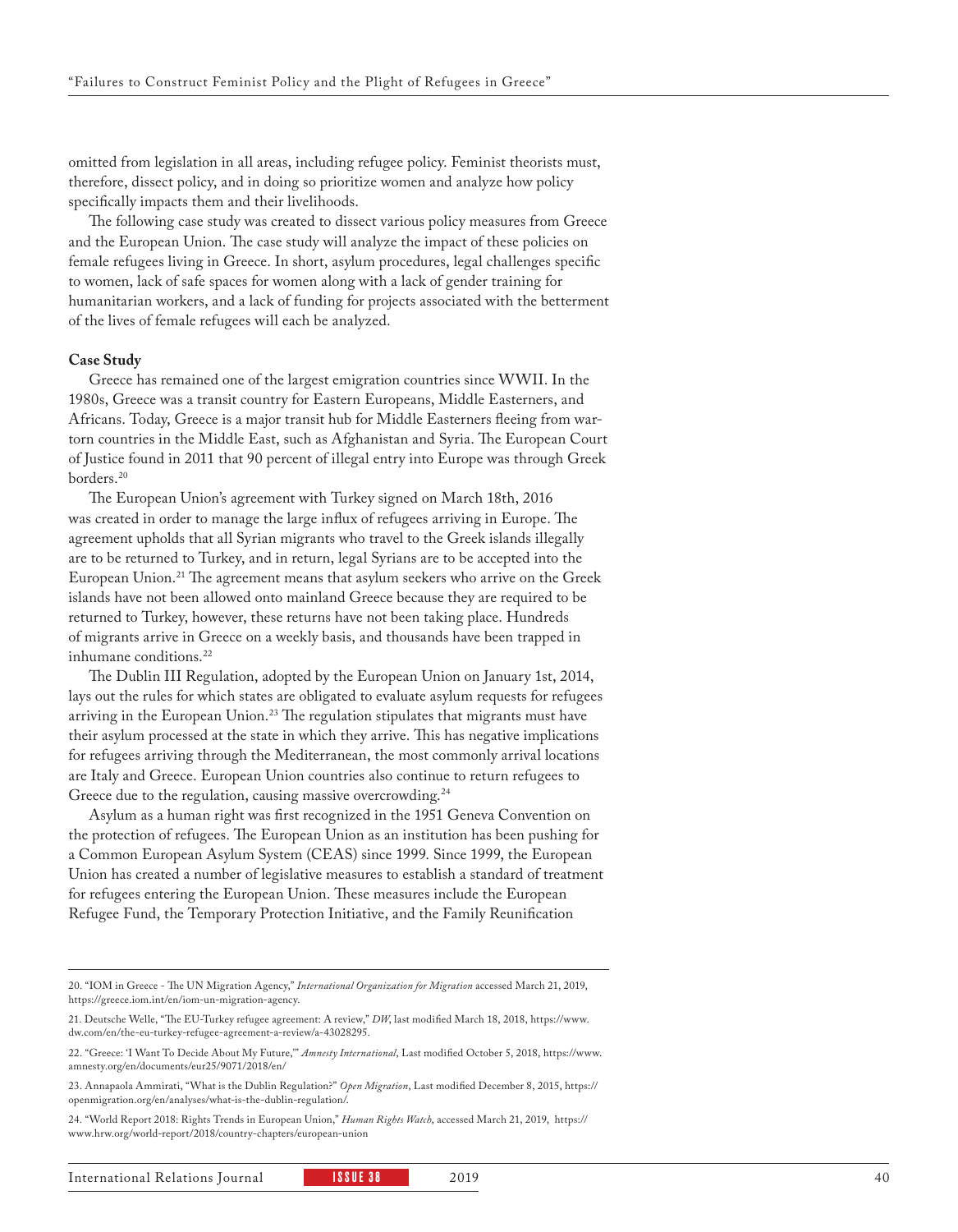Directive.<sup>25</sup> Greece is failing to administer the Family Reunification Directive properly, which affects female refugees significantly more than their male counterparts.

According to Jane Freedman, "Over 86 percent of cases facilitated by the Ecumenical Refugee Programme in Greece of single-parent households seeking family reunification are female-headed households."26 Refugees also maintain the right to family reunification under the Dublin III Regulation of the Common European Asylum System. Female refugees face major obstacles when appealing for family reunification in Greece. These obstacles include no access to legal advice and information, long waits for responses from applications, limited definitions of a "family", and refusal to recognize identity and marriage documents.<sup>27</sup>

Female refugees who are unable to be reunited with their families, in turn, pay smugglers to relocate them with family members. Women interviewed by humanitarian workers from Amnesty International said they had no choice but to use smugglers to reach family members. As Amnesty International's report explained, going to remote places with unknown men made women feel extremely uncomfortable and unsafe, especially if they were traveling on their own.28 Often times these women face physical and sexual violence from smugglers, especially if they are traveling with children.

#### **Legal Challenges**

A major area of criticism coming from humanitarian groups working in Greece is that refugees are not provided with adequate legal counseling while petitioning for asylum. Although no refugees have access to adequate legal information currently, the Women's Refugee Commission found that women are disproportionately less informed than their male counterparts. After conducting several interviews with legal aid groups and female refugees, the Commission found that legal aid groups who visit refugee sites speak with men much more frequently than women, because women stay in their tents for safety.29 The result of women having less access to legal counsel is that legal organizations have less information on women and how to assist them throughout the asylum procedures. The Greek government must improve channels of communication with female refugees in order to improve their living conditions.

#### **Inadequate Inclusion of Gender**

According to the United Nations Refugee Agency, "over 60% of the 150 reports submitted across all 24 transformations indicated that the inadequate inclusion of gender was among the top three challenges in implementing commitments."30 The United Nations High Commissioner for Refugees Guidelines on Membership of a Particular Social Group states that women can be recognized as a social group. However, not all countries recognize women as a member of a social group. This means

<sup>25. &</sup>quot;Common European Asylum System," *European Commission*, last Modified March 22, 2019, https://ec.europa.eu/ home-affairs/what-we-do/policies/asylum\_en

<sup>26.</sup> Jane Freedman, "Sexual and Gender-Based Violence against Refugee Women: a Hidden Aspect of the Refugee 'Crisis,'" *Reproductive Health Matters*, 24, no. 47 (2016): 18-26, https://doi.org/10.1016/j.rhm.2016.05.003.

<sup>27.</sup> Ibid.

<sup>28. &</sup>quot;Greece: 'I Want To Decide About My Future,'" *Amnesty International*, Last modified October 5, 2018, https://www. amnesty.org/en/documents/eur25/9071/2018/en/

<sup>29. &</sup>quot;INITIAL ASSESSMENT REPORT: Protection Risks for Women and Girls in the European Refugee and Migrant Crisis Greece and the former Yugoslave Republic of Macedonia," *United nations Refugee Agency, United Nations Population Fund and Women's Refugee Commission*, accessed March 21, 2019 https://www.unhcr.org/569f8f419.pdf. 30. Ibid.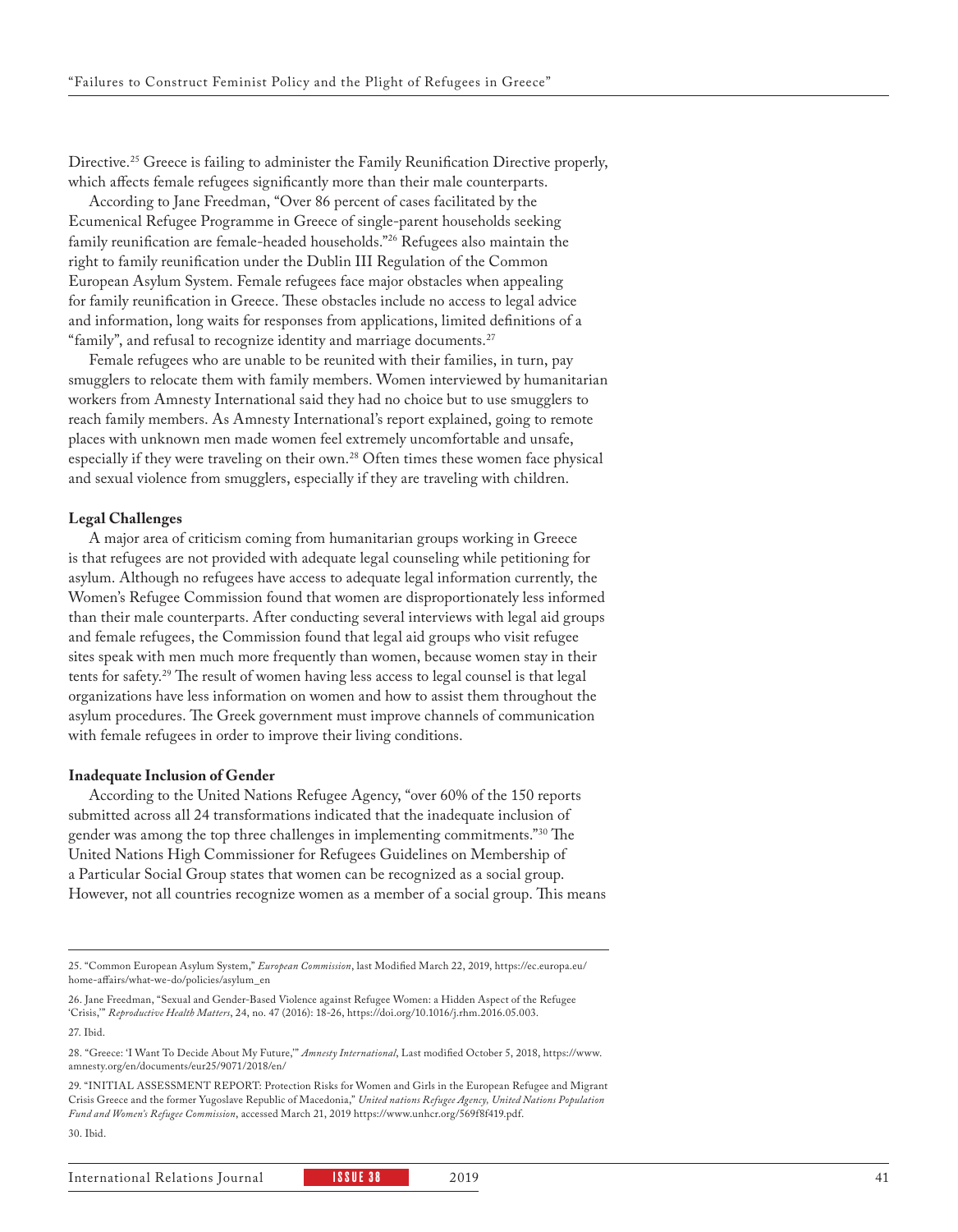that sexual violence, and specific forms of harm including domestic violence, are not always recognized as persecution.31 Human Rights Watch reports from Lesbos noted that countries who fail to identify vulnerable groups also fail to give them proper access to basic services that would lead to life improvement, such as healthcare.<sup>32</sup>

#### **Lack of Safe Spaces and Gender Training**

In addition to a lack of Farsi and Arabic translators, which hinders access to existing services such as legal counseling, a report conducted by the United Nations Refugee Agency, United Nations Population Fund, and Women's Refugee Commission discovered that there is also a dearth of safe spaces for women and girls in Greek refugee camps.33 Inhumane conditions for female migrants include lack of access to very basic services and facilities such as sex-segregated showers, medical care, and safe abortions. There is also a significant lack of gender awareness training in the humanitarian sector, resulting in personnel who are not only untrained but who are unable to even relate to the cases of women experiencing physical or mental abuse.<sup>34</sup> Jane Freedman,<sup>35</sup> a professor at the University of Oxford, describes in her case study of female refugees in Greece that overcrowding in reception centers means that pregnant women, single women, and women with children are forced to share tents with male strangers.

Women lacking access to safe bathrooms and toilet facilities is another major deterrent to their physical and psychological well-being. There are no separate distribution lines for food or toilet and shower facilities. Refugee women living at these sites all expressed feelings of unsafety when using the bathroom or taking a shower.<sup>36</sup> "This camp is not safe. I won't even go to the toilet by myself. I always have to wait for someone to go with me," said Nahla, a refugee from Syria.<sup>37</sup>

The Women Refugee Commission also found a lack of security at refugee sites, especially for women. Greek police working in refugee sites allow anyone to enter without showing identification. The Commission interviewed several women living in these sites who referenced holes around the fences enclosing their tents. These women described instances where men entered their sites through holes in the fences at night. This lack of security exposes women to numerous threats, including trafficking, kidnapping of children, and gender-based violence such as domestic abuse.<sup>38</sup>

The lack of doctors in refugee camps affects all refugees, especially women. Women

33. Enomw111, "Migrant Women and Sexual Reproductive Health Rights," *European Network of Migrant Women*, last modified August 7, 2018. http://www.migrantwomennetwork.org/2018/08/07/migrant-women-sexual-reproductivehealth-and-rights/.

34. Ibid.

36. Anne Bonewit and R. Shreeves, "Reception of female refugees and asylum seekers in the EU case study Germany," *Brussels: Directorate General for International Policies*, Policy Department C: Citizens' Rights and Constitutional Affairs, last modified February 2016, http://www.europarl.europa.eu/thinktank/en/document.html?reference=IPOL\_ STU(2016)556929.

37. Ibid.

38. Ibid.

<sup>31.</sup> Anne Bonewit and R. Shreeves, "Reception of female refugees and asylum seekers in the EU case study Germany," *Brussels: Directorate General for International Policies, Policy Department C: Citizens' Rights and Constitutional Affairs*, last modified February 2016, http://www.europarl.europa.eu/thinktank/en/document.html?reference=IPOL\_ STU(2016)556929.

<sup>32.</sup> Peter Bouckaert, 2015, "Syrian Refugees are not the Problem," *Foreign Policy*, last modified November 18, 2015, https://foreignpolicy.com/2015/11/18/syrian-refugees-are-not-the-problem/.

<sup>35.</sup> Jane Freedman, "Sexual and Gender-Based Violence against Refugee Women: a Hidden Aspect of the Refugee 'Crisis,'" *Reproductive Health Matters*, 24, no. 47 (2016): 18-26, https://doi.org/10.1016/j.rhm.2016.05.003.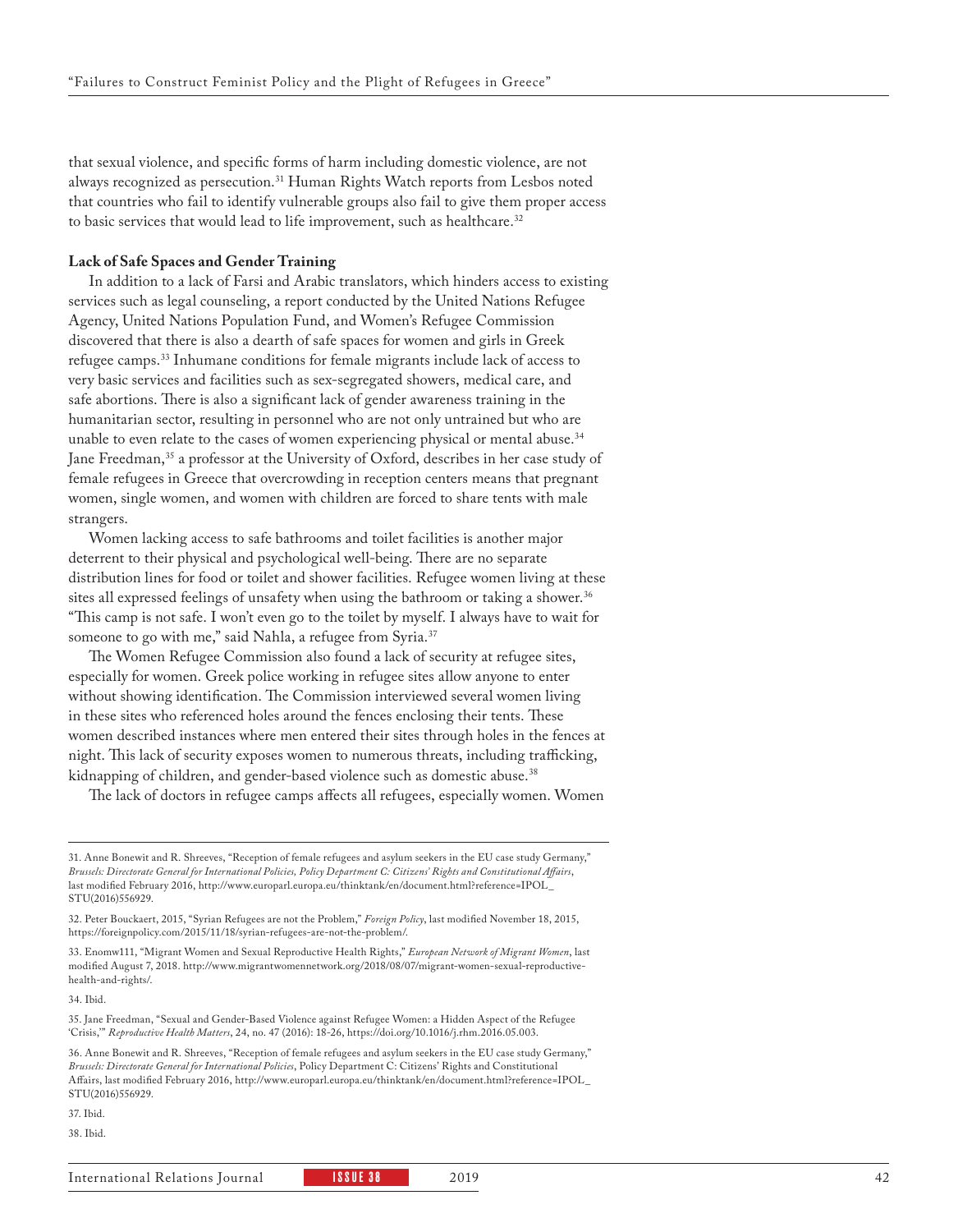have little to no access to sexual and reproductive health services or psychological support . "Some of us have been in a camp for two years and nothing is changing," explains Alma from Syria, living in Skaramagas camp outside Athens.<sup>39</sup> The Greek government has failed to supply sufficient staff and major humanitarian organizations are continuing to move out of Greece mainly due to lack of funding.40

#### **Funding**

Sebastian Leape, a policy advisor for the office of Gordon and Sarah Brown, spent a summer volunteering in the Moria refugee camp in Greece. He then wrote an article assessing the allocation of funding for refugees living in Greece and came to disturbing conclusions. He etimates that the European Union has allocated over 1.6 billion euros since 2015 to meet the needs of refugees in Greece. This funding alone, when divided among the number of refugees currently in Greece, amounts to 7,000 euros for every refugee living in Greece, which is enough to cover the cost of a shared apartment and food. However, the money allocated to Greece from the European Union that has been unevenly dispersed in refugee camps.<sup>41</sup>

In Moria, the UNHCR has allocated 150 million euros worth of emergency funding to pay for refugees to live in apartments, but many refugees in Moria do not even have tents to sleep in. Moreover, the UNHCR has now left Greece, leaving refugee funding allocation operations up to 10 small organizations that Leape believes lack the resources and capacity to do their jobs properly.<sup>42</sup>

When it comes to female refugees specifically, European Union funding programs continue to fall short in their inclusion of specific financial measures designed for the integration of female refugees in European host countries. The European Social Fund 53, introduced regulation number 1304/2013 on December 17th, 2013 in the European Union, which calls for measures to promote gender equality but fails to call for specific measures and programs aimed at the improvement of the lives of female refugees and asylum seekers.

The Asylum, Migration and Integration Fund 60, introduced with regulation number 516/2014, also does not outright mention programs or measures taken to meet women's needs even though it was created to address the needs of vulnerable groups. In addition, a lack of funding towards childcare services continues to disproportionately affect female refugees burdened with the need to take care of children in their families. The inability to have a safe space for children causes women to have decreased access to job markets, which are already extremely narrow for migrants and refugees.<sup>43</sup>

#### **Analysis**

The agreement made between the European Union and Turkey in 2016 is failing female refugees in Greece. Syrian migrants, who make up a substantial portion of

39. Ibid.

42. Ibid.

<sup>40. &</sup>quot;Greece: 'I Want To Decide About My Future,'" *Amnesty International,* Last modified October 5, 2018, https://www. amnesty.org/en/documents/eur25/9071/2018/en/

<sup>41.</sup> Sebastian Leape, "Greece has the means to help refugees on Lesbos—but does it have the will?" *The Guardian*, last modified September 13, 2018, https://www.theguardian.com/global-development/2018/sep/13/greece-refugees-lesbosmoria-camp-funding-will

<sup>43.</sup> Silvia Sansonetti, "Female refugees and asylum seekers: the issue of integration," *Directorate-General for Internal Policies*, Women's Rights & Gender Equality, last modified February 2016, http://www.europarl.europa.eu/thinktank/en/ document.html?reference=IPOL\_STU(2016)556929.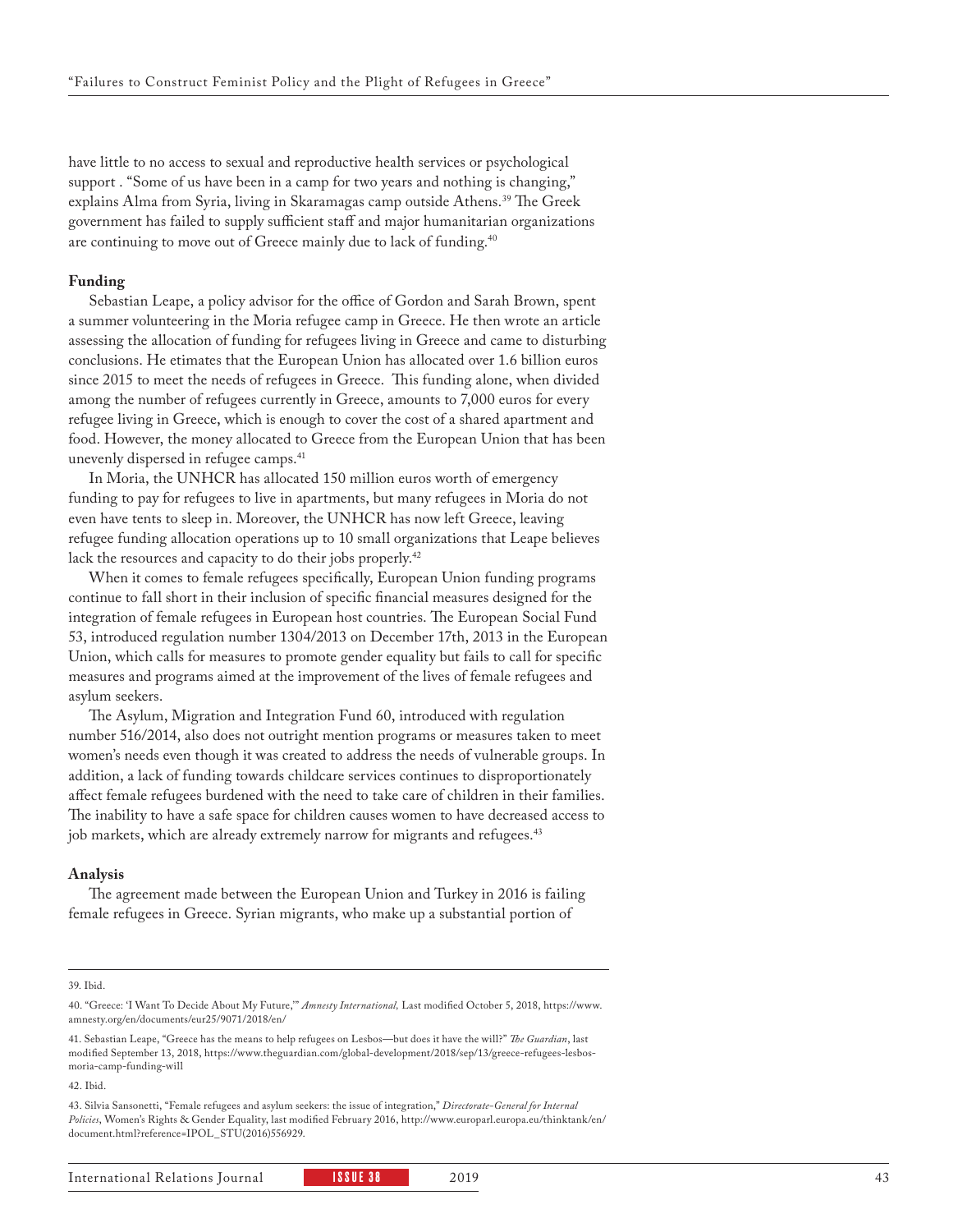female refugees in Greece, arrive in Greece illegally and are not being returned to Turkey as the agreement states. The failure to uphold the agreement means refugees are being held for extended periods of time as "illegal" refugees in Greece, and are therefore not having their asylum applications adequately processed.

In addition, the Dublin III Regulation of the European Union (included in the legislation of the Common European Asylum System) forces refugees to apply for asylum in the country in which they first step foot in the European Union territory. Syrian refugees who are now supposed to be moved to Turkey after migrating to Greece are not being granted this right to petition for asylum within the European Union. On top of this, Greece is positioned as a major port of entry for refugees traveling through the Mediterranean. The inability to transfer migrants to other European Union countries causes massive overcrowding in Greek refugee camps.

The Dublin III Regulation also includes the Family Reunification Directive, created to establish a common policy for reuniting migrant families entering the European Union. Female refugees in particular have limited access to legal information due to their increased vulnerability in refugee camps. There is also a lack of Farsi and Arabic translators in Greece, making access to legal counsel nearly impossible. The position of women in society in relation to men, as well as the fear female refugees face when leaving their tents to speak with legal representatives, causes refugee women to receive legal counsel second hand, often from husbands or men they are traveling with. This leads to an even further disproportion of the power male and female refugees have when it comes to having access to leave camps or be reunited with family members. Women who are desperate to be reunited with their children often times will pay smugglers to take them to them, resulting in extreme vulnerability and risk.

Female refugees are not recognized by every European Union member country as a member of a social group, even though they should be according to the UNHCR Guidelines on Membership of a Particular Social Group.44 This means that a female refugee fleeing from gender-based violence such as domestic violence or sexual abuse is not able to use these reasons to petition for asylum. Vulnerable social groups are also supposed to be granted special access to services based on their specific needs. The unwillingness of Greece to adequately address the needs of women as a social group leads to their lack of access to healthcare services such as reproductive healthcare.

The lack of security offered to refugees in Greek refugee camps is extremely detrimental to the lives of female refugees. Reports of Greek police allowing entry into camps without any form of identification further support female refugee narratives that they are extremely unsafe. Furthermore, a lack of access to safe spaces for women in camps, including shared washrooms, toilets, and even food distribution centers, all contribute to the gender-based violence refugee women experience.

Finally, European Union funding is not being properly allocated to refugee camps in Greece, contributing even more to the extreme vulnerability refugee women experience. European Union funding programs are also failing to adopt specific measures aimed at the improvement of the lives of female refugees. Most notably this includes a lack of funding towards childcare services, as well as the omission of the needs of women as a vulnerable group.

44. "Guidelines on International Protection: 'Membership of a particular social group' within the context of article 1A(2) of the 1951 Convention and/or its 1967 Protocol relating to the Status of Refugees," *UNHCR the UN Refugee Agency*, last modified May 7 2002, hrlibrary.umn.edu/unhcr\_gender-guidelines.doc.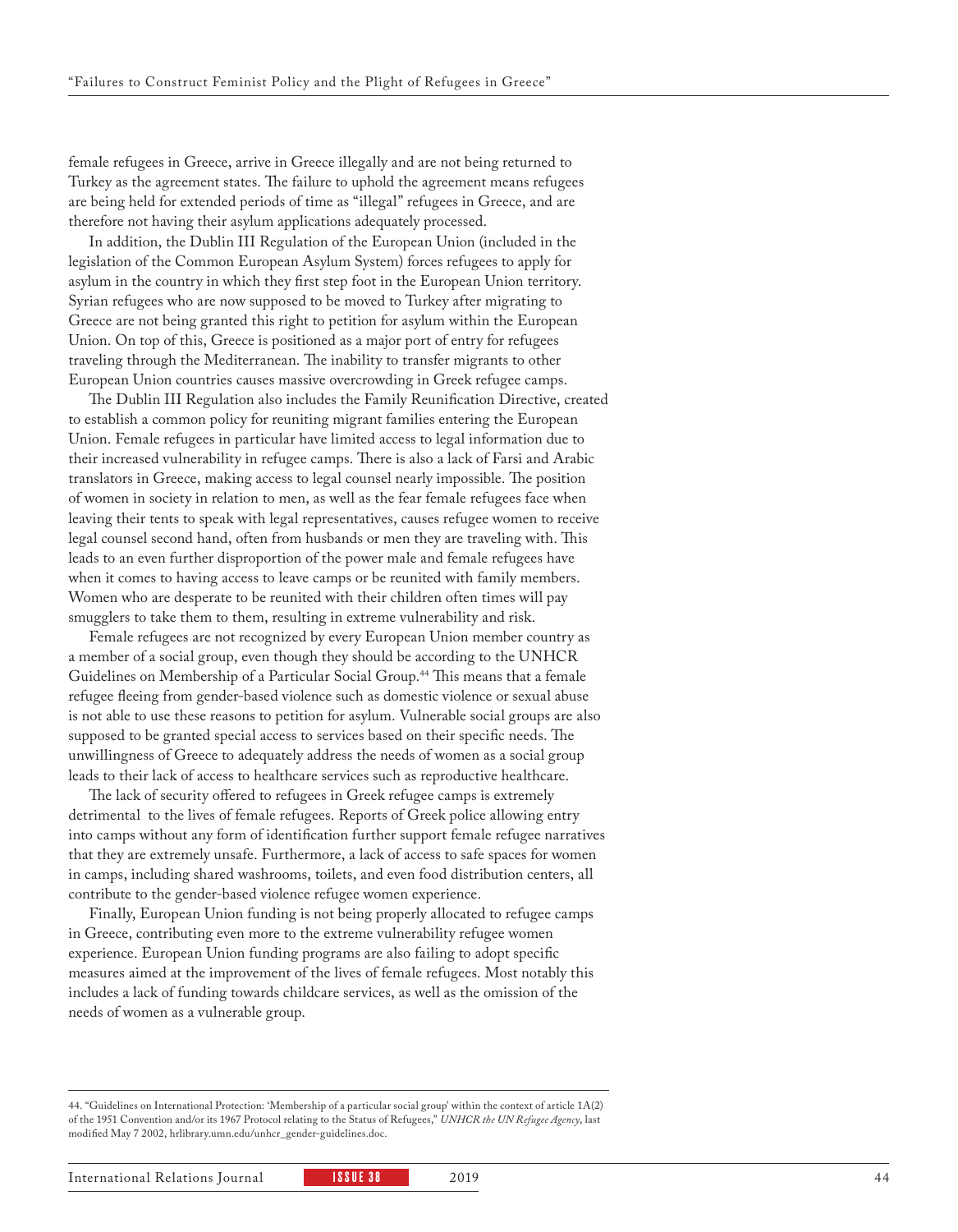#### **Conclusion**

Feminism is crucial when studying the lives of refugees, and not only when discussing the lives of female refugees. When women are unable to secure employment due to discrimination, the men in their families often times are forced to pick up the slack. When women do not have access to safe spaces to sleep, use the toilet or shower, or even gain access to food, men traveling with them are forced to offer protection.

Greece is experiencing a right-wing shift in refugee policy. This shift is formulated by the idea that refugees are dangerous or even criminal and stems from the ideological characterization of refugees being mainly single men, traveling alone. This male-centric formulation of who and what refugees are is hurtful toward all refugees on many levels and stems from a lack of a gendered perspective when it comes to refugee policy, as much as it is a consequence of living in a patriarchal society.

Since the creation of the United Nations Convention on the Protection of Refugees in 1951, feminists have been working to establish legislation which protects not only refugee men but also refugee women. Feminist scholars and policy analysts have ever since disagreed on the best way to establish equality among men and women when it comes to human rights legislation, after noting massive disproportion in how human rights legislation betters the lives of men in comparison to women. Today, there is little disagreement among feminist scholars regarding the area of female refugees and the specific policies that inhibit their growth and development.

International Relations scholars who argue whether liberal institutionalism or realism are the keys to creating and maintaining good living conditions for all citizens globally are often times too broad in their assessments of human lives. Feminism is a necessary theoretical framework that contextualizes the topic of human rights, and how to secure those rights, especially in the case of humanitarian crises. Feminist scholars have assessed that lack of privacy, barriers to communication with officials, lack of gender training at refugee camps, and legal challenges women face specifically, all exacerbate their increased vulnerability as refugees in Greece. A global conversation is currently being conducted, on how to better the lives of the millions of refugees currently entering Europe and assist them in their time of need. As scholars and policy analysts we must always remind ourselves to focus on more than only half of the population of people that is affected by policy making.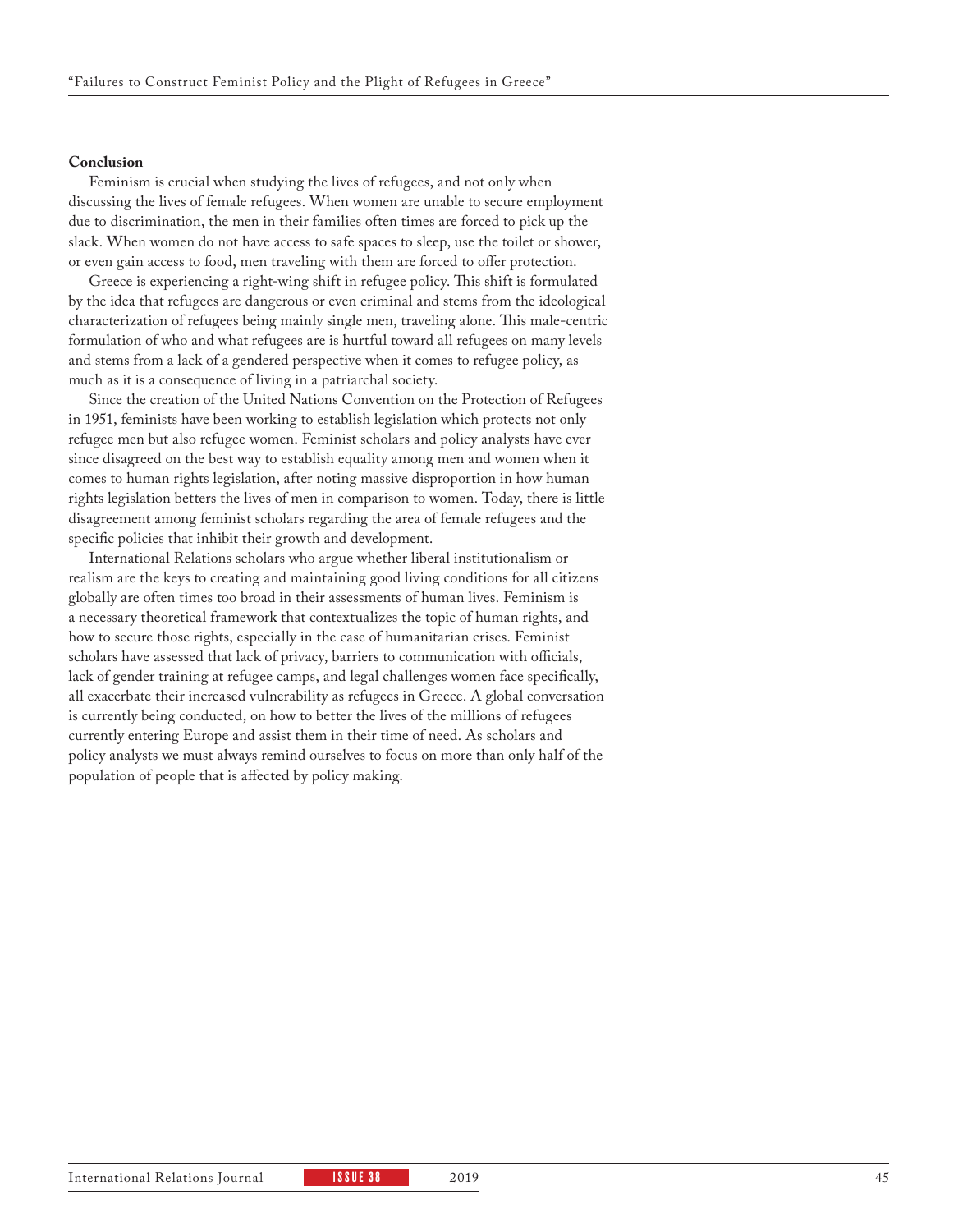Ammirati, Annapaola. "What is the Dublin Regulation?" *Open Migration*. Last modified December 8, 2015. https:// openmigration.org/en/analyses/what-is-the-dublinregulation/.

- Bonewit, Anne, and R. Shreeves. "Reception of female refugees and asylum seekers in the EU case study Germany." *Brussels: Directorate General for International Policies, Policy Department C: Citizens' Rights and Constitutional Affairs*. Last modified February 2016. http://www.europarl.europa.eu/thinktank/en/ document.html?reference=IPOL\_STU(2016)556929.
- Bouckaert, Peter. "Syrian Refugees are not the Problem." *Foreign Policy*. Last modified November 18, 2015. https:// foreignpolicy.com/2015/11/18/syrian-refugees-are-not-theproblem/.
- "Common European Asylum System." *European Commission*. Last Modified March 22, 2019. https://ec.europa.eu/homeaffairs/what-we-do/policies/asylum\_en
- Cross, Sarah. "Refugees and Legal Rules: Can the International Refugee Regime Provide Adequate Protection." *Conference Papers -- International Studies Association* (2007): 1-28.
- Enomw111. "Migrant Women and Sexual Reproductive Health Rights." *European Network of Migrant Women*. Last modified August 7, 2018. http://www.migrantwomennetwork. org/2018/08/07/migrant-women-sexual-reproductive-healthand-rights/.
- "EU Migrant Crisis: Facts and Figures." *European Parliament*. Last modified June 30, 2017. www.europarl.europa.eu/news/ en/headlines/society/20170629STO78630/eu-migrant-crisisfacts-and-figures.
- "Europe Situation." I. Last modified December 6, 2018. www. unhcr.org/en-us/europe-emergency.html.
- "Female Refugees Face Physical Assault, Exploitation and Sexual Harassment on Their Journey through Europe." *Amnesty International*. Last modified January 18 2016. www. amnesty.org/en/latest/news/2016/01/female-refugees-facephysical-assault-exploitation-and-sexual-harassment-ontheir-journey-through-europe/.
- Freedman, Jane. "Sexual and Gender-Based Violence against Refugee Women: a Hidden Aspect of the Refugee 'Crisis.'" *Reproductive Health Matters*, 24, no. 47 (2016): 18-26. https:// doi.org/10.1016/j.rhm.2016.05.003.
- "Greece: 'I Want To Decide About My Future.'" *Amnesty International*. Last modified October 5, 2018. https://www. amnesty.org/en/documents/eur25/9071/2018/en/
- Gryzmala-Busse, Anna. "Poland's Path to Illiberalism." *Current History* 117 (2018): 96-101.
- "Guidelines on International Protection: 'Membership of a particular social group' within the context of article 1A(2) of the 1951 Convention and/or its 1967 Protocol relating to the Status of Refugees." *UNHCR the UN Refugee Agency*. Last modified May 7 2002. hrlibrary.umn.edu/unhcr\_genderguidelines.doc.
- Hémono, Rebecca, et al. "'The Needs Have Clearly Evolved as Time Has Gone on .": A Qualitative Study to Explore Stakeholders' Perspectives on the Health Needs of Syrian Refugees in Greece Following the 2016 European Union-Turkey Agreement." *Conflict and Health*, 12, no. 24 (2018): 1-9. https://doi.org/10.1186/s13031-018-0158-9.
- Ikenberry, John. *After Victory: Institutions, Strategic Restraint, and the Rebuilding of Order after Major Wars*. Princeton: Princeton University Press, 2001.
- "INITIAL ASSESSMENT REPORT: Protection Risks for Women and Girls in the European Refugee and Migrant Crisis Greece and the former Yugoslav Republic of Macedonia." *United Nations Refugee Agency, United Nations Population Fund and Women's Refugee Commission*. Accessed March 21, 2019. https://www.unhcr.org/569f8f419.pdf.
- "IOM in Greece The UN Migration Agency." *International Organization for Migration.* Accessed March 21, 2019. https://greece.iom.int/en/iom-un-migration-agency.
- Joachim, Jutta. "Women's Rights as Human Rights." *International Studies Encyclopedia*. Oxford: Oxford University Press, 2010. doi:10.1093/acrefore/9780190846626.013.430.
- Johnstone, Rachael Lorna. "Feminist Influences on the United Nations Treaty Bodies." *Human Rights Quarterly*, 28, no. 1 (2006): 148-185. doi:10.1353/hrq.2006.0005.
- Johnson, Tana and Andrew Heiss. "Liberal Institutionalism." In *International Organization and Global Governance 2nd Edition*, 123-34. Edited by Thomas G. Weiss and Rorden Wilkinson. London: Routledge, 2018.

Keohane, Robert O. and Lisa L. Martin. "The Promise of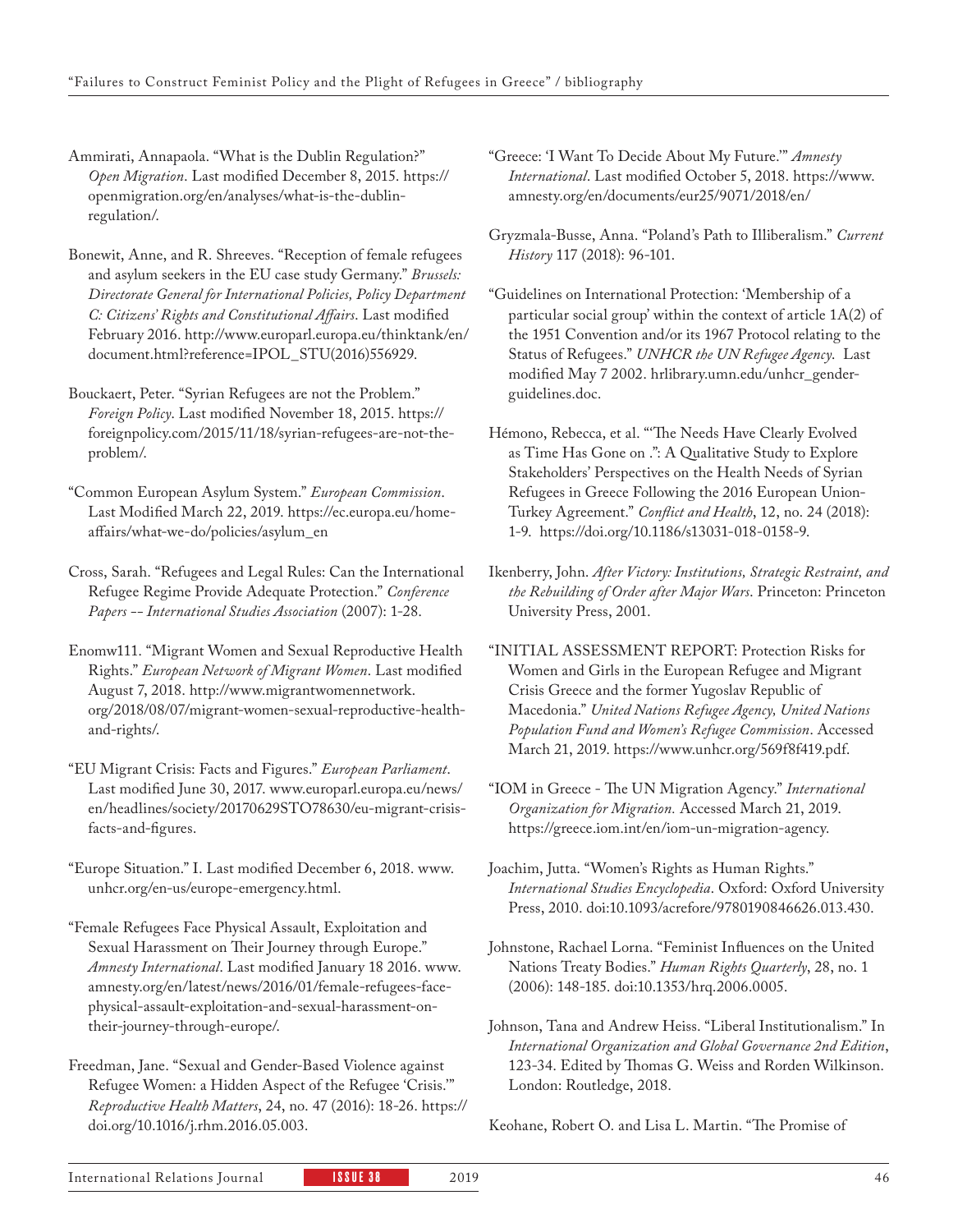Institutionalist Theory." *International Security*, 10, no. 1 (1995):39-51. doi:10.2307/2539214

- Lavenex, Sandra. "Migration and the EU's New Eastern Border: Between Realism and Liberalism." *Journal of European Public Policy,* 8, no. 1 (2001): 24-42. https://doi. org/10.1080/13501760010018313.
- Leape, Sebastian. "Greece has the means to help refugees on Lesbos—but does it have the will?" *The Guardian*. Last modified September 13, 2018. https://www.theguardian. com/global-development/2018/sep/13/greece-refugeeslesbos-moria-camp-funding-will
- Mearsheimer, John. J. *The Tragedy of Great Power Politics*. New York: Norton, 2001.
- Mellendorf, Haloren. "The Invisible Women of Europe's Migration Crisis." *Heinrich Böll Stiftung North America.* Last modified August 15, 2018. us.boell.org/2018/08/15/invisiblewomen-europes-migration-crisis.
- Miles, Thomas and Eric Posner. "Which States Enter Into Treaties, and Why?" *Coase-Sandor Institute for Law and Economics*, Paper No. 420 (2008): 1-31. chicagounbound. uchicago.edu/law\_and\_economics/623/.
- Morgenthau, Hans J. "Six Principles of Political Realism," in *Politics Among Nations: The Struggle for Power and Peace Fifth Edition Revised,* 4-15. New York: Alfred A. Knopf, 1978.
- Parisi, Laura. "Feminist Perspectives on Human Rights". *International Studies Encyclopedia*. Oxford: Oxford University Press, 2010. http://www.oxfordreference.com/ view/10.1093/acref/9780191842665.001.0001/acref-9780191842665-e-0119.
- Rose, Maggie. "Feminist Theory and the European Refugee Crisis". *Conspectus Borealis*, 9, no. 1 (2016): 1-15. https:// commons.nmu.edu/cgi/viewcontent.cgi?article=1009... conspectus\_borealis.
- Sansonetti, Silvia. "Female refugees and asylum seekers: the issue of integration." *Directorate-General for Internal Policies, Women's Rights & Gender Equality*. Last modified February 2016. http://www.europarl.europa.eu/thinktank/en/ document.html?reference=IPOL\_STU(2016)556929.
- Welle, Deutsche. "The EU-Turkey refugee agreement: A review." *DW*. Last modified March 18, 2018. https://

www.dw.com/en/the-eu-turkey-refugee-agreement-areview/a-43028295.

- Williams, Garrath. "Thomas Hobbes: Moral and Political Philosophy". *Internet Encyclipedia of Philosophy*. Accessed March 21, 2019. https://www.iep.utm.edu/hobmoral/.
- "World Report 2018: Rights Trends in European Union." *Human Rights Watch*. Accessed March 21, 2019. https://www. hrw.org/world-report/2018/country-chapters/european-union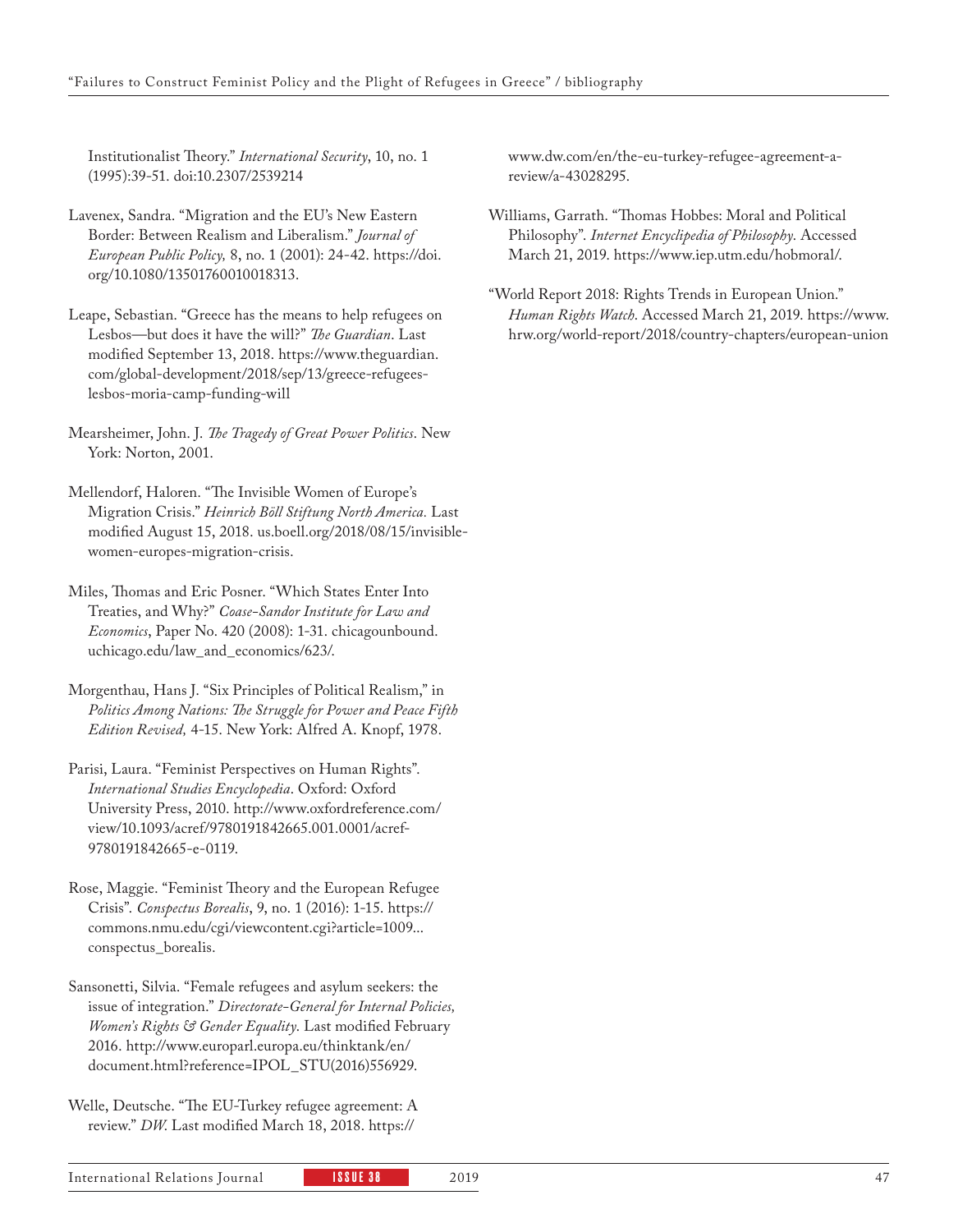# Paradoxical Successes: A Contemporary Examination of the Philippines' Steps Forward and Backward vis-à-vis Socioeconomic Development

### **Joshua Salazar**

#### **Abstract**

Much literature continues to highlight how the Philippines has emerged as a critical actor in global trading and how it has witnessed dramatic and positive structural changes. While this is true to a certain extent, such scholars have not only mistakenly overlooked these so-called "successes,"they have even glossed over more important problems. Thus, by adopting a holistic lens of the Philippines' socioeconomic development, I am able to deduce more qualifiable conclusions for both the domestic and national levels. This has led me to explore the following questions: how has the Philippines succeeded in improving its socioeconomic sectors;who and at what levels are these successes felt; and what does this mean for its future socioeconomic growth? I argue that the Philippines has witnessed paradoxical successes. That is, many lives have been spared, gender disparities have decreased, and national poverty levels have improved; conversely, however, invisible and physical structures such as poor accountability, corruption, poverty, and vested interests continue to hamper growth at both the domestic and national levels—hence, yielding vicious and self-perpetuating cycles of inequality. It is important to remain critical of the Philippines' socioeconomic development because it will yield more insight on their future and on more important issues, structures or agents, and factors which are—or are not—stymying their overall socioeconomic and aggregate growth.

#### **Introduction**

Economic and human development is a multifaceted enigma that continues to perplex many scholars because there are many factors that come into play. Additionally, it is perhaps of utmost important realm to explore this because analyzing human discourses, at varying breadths—i.e., social, environmental, and so forth—teaches us how forces are positively and negatively affecting each other. In other words, reflecting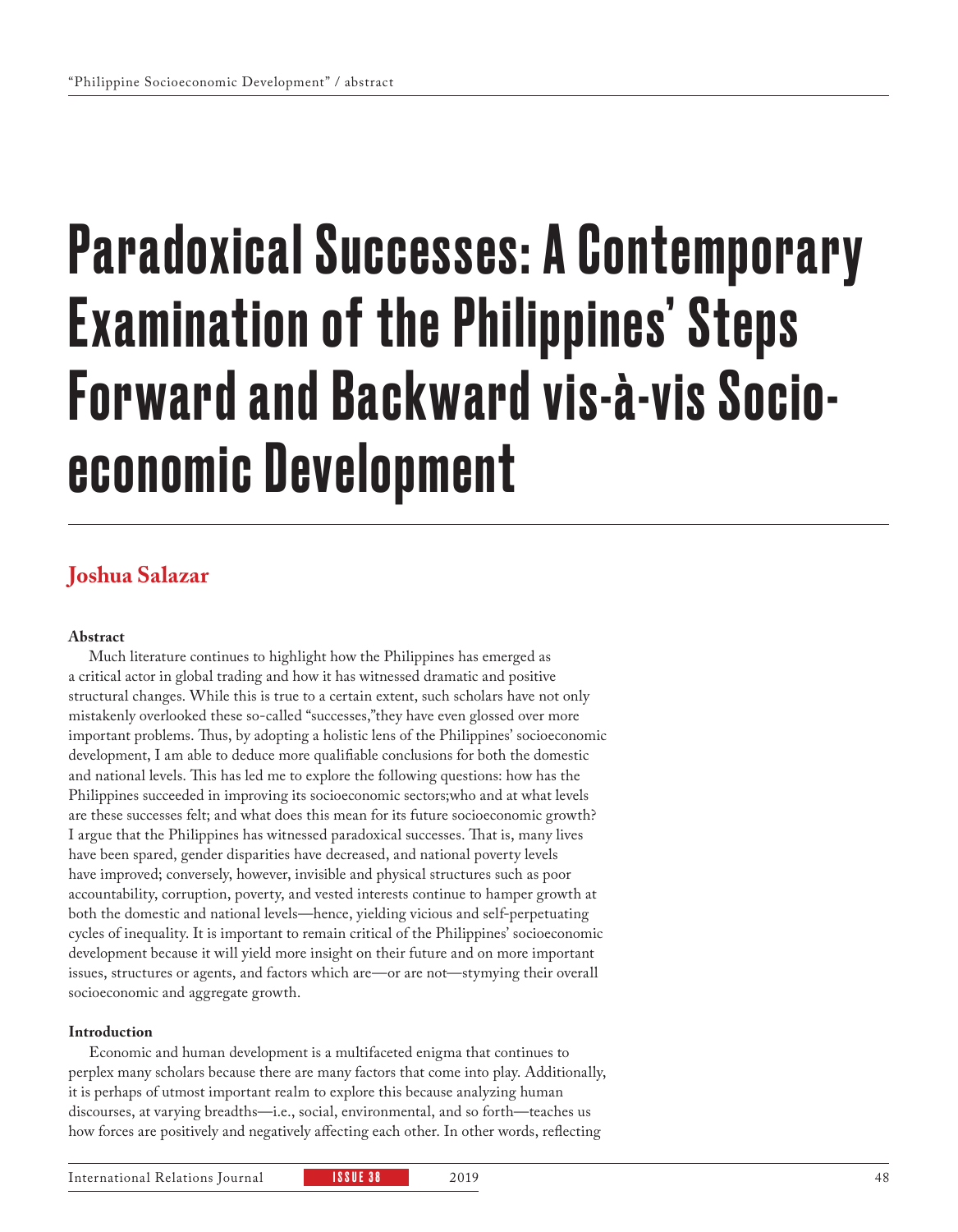upon such scholarship can lead us to new levels of problem-solving and ethical understanding. Since the latter part of the 20th century, the Philippines has undergone tremendous structural shifts and, as a result, emerged as an important economic agent in the global marketplace—creating new dependencies and altering globalization's course.

This paper will explore the Philippine's remarkable discourse of social and economic development (socioeconomic); however, at the same time, argue that many inconsistencies continue to lie awry vis-à-vis human and political development. Due to length constraints, I will focus on the Philippines' socioeconomic development since the middle of the twentieth century, as it is the most salient today. In particular, it is also conducive for my analysis to condense decades of literature and varying statistics. To be clear, although the Philippines has improved its social and economic sectors to some respect, it has also yielded uneven or incomplete results at varying levels, therefore stymying both their aggregate and socioeconomic growth, perpetuating their stagnant status, and, too, yielding paradoxical successes.

#### **Methodology**

First, in incorporating the Philippines' history, I will explore the decline of national poverty, yet also underscore its demise due to the lack of macroeconomic growth. Second, I will examine deeply rooted and invisible structures such as patriarchy, which continue to halt their development. Third, I will argue that there is an urban bias, leaving those in rural areas left behind and, thereby perpetuating endless cycles of poverty. Fourth, I will examine the importance of diversifying income via overseas migration, and how it has led to overall national growth. Then I will explore the Philippines' political paradox of democracy and argue that poor accountability and corruption is glossed over amidst claims of their "democratic successes." Last, I will quickly examine the Philippines financial sector and show that although they have increased their GDP by becoming an electronics exporter, protectionist or vested interests continue to hurt the Philippines' overall socioeconomic and aggregate growth. In sum, the following conclusions support my argument that 1) many structures continue to thwart the Philippines' advancement to the international arena and 2) both their socioeconomic and aggregate advancement albeit their progress should not be discredited.

#### **Demographic and Rural Changes**

Before delving into the Philippines' gains and lapses of social development over the past few decades, it is as important to mention some precursors. According to Hossain et al., the average household size decreased from 5.4 in 1985 to 4.8 in 1997.<sup>1</sup> This notion is particularly important because the attrition in household size affects the number of workers and the total amount of contributed income. Contrary to popular belief, the decrease in household size did not translate to decreased poverty levels. In fact, Steven Sinding notes that, "[W]here fertility has declined . . . poverty rates remain essentially unchanged from their 1980 levels."22

Moreover, developing countries are notorious for being heavily dependent on their

<sup>1.</sup> Mahabub Hossain et al. "Income Distribution and Poverty in Rural Philippines Insights from Repeat Village Study," *Economic and Political Weekly* 35.52/53 (2000): 4650-4656. JSTOR [JSTOR]. Web. 23 Sept. 2018. 4657

<sup>2.</sup> Steven Sinding. "Population, poverty and economic development," *Philosophical Transactions of the Royal Society* 364 (2009): 3023-3030. JSTOR [JSTOR]. Web. 23 Sept. 2018. 3028.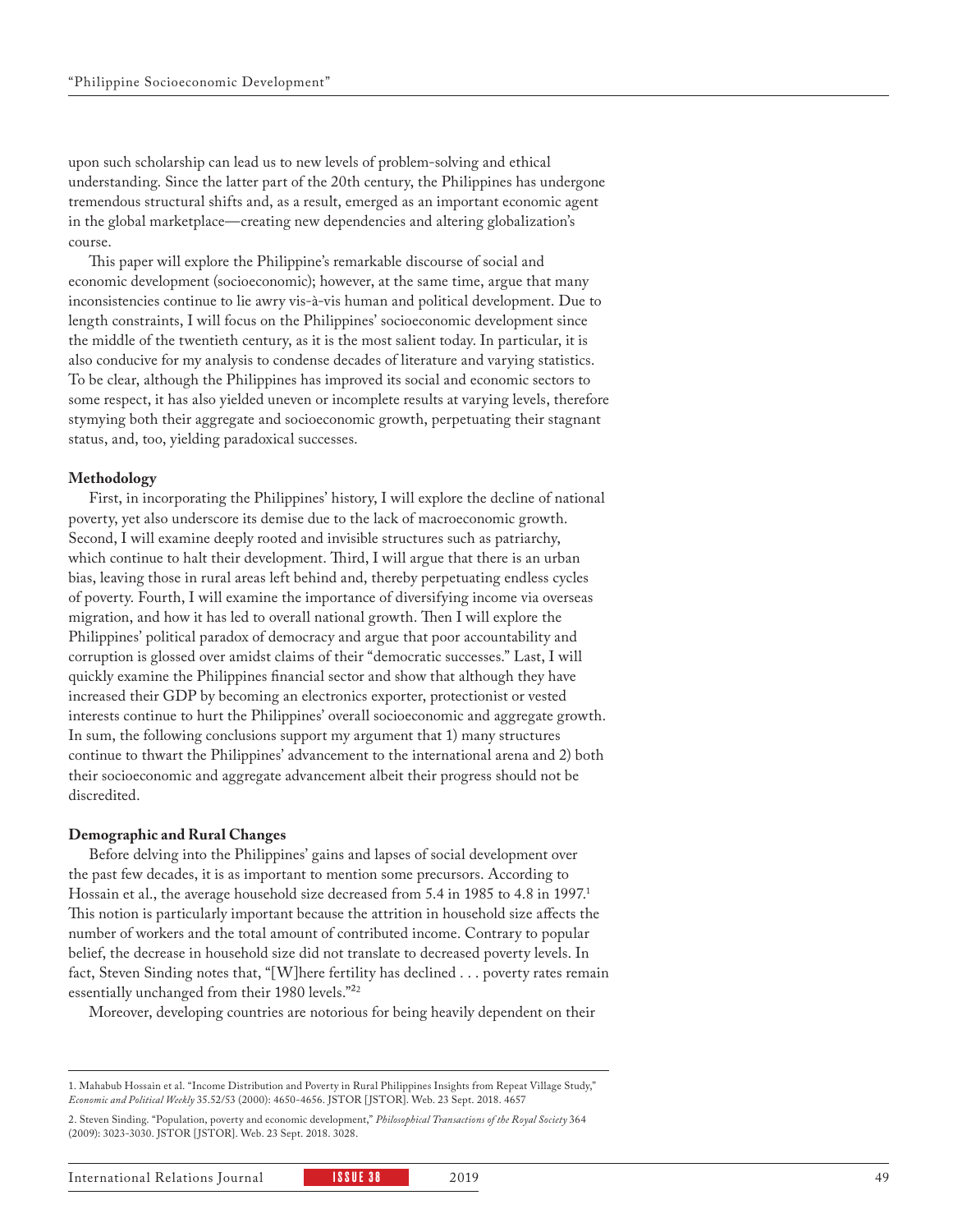agricultural sector. The majority of Filipino households live and work in rural sectors; however, one reason for their continuing poverty is because they have failed to fully develop their agricultural sector. Rural households in the Philippines, in particular, have witnessed significant social changes. The rural sector has shifted its dependence on agriculture from 54 percent in 1985 to 39 percent in 1997.3 Contemporarily speaking, according to the Asian Development Bank, the agricultural share of wages declined 46.1 percent in 1997 to 44.8 percent in 2003.<sup>4</sup> In other words, the formerly mentioned statistics reflect a structural employment shift towards non-rural sectors—e.g. services, a sector that has significantly expanded over the past few decades. Conversely, the advancing rural sector (via green revolution technologies) has also yielded and deepened negative repercussions. For example, farmers have now become increasingly dependent on fertilizers, thus making them more vulnerable to environmental shocks.

As formerly mentioned, the Philippines' overall, average household income has steadily increased since the 1980s for most families. In truth, alleviating poverty has been a grave challenge. Additionally, it is important to mention that advancing technologies and the rise of the services sector have also helped to alleviate poverty levels. It is as also worth noting that the economy during the Marcos dictatorship was in poor shape due to its debt-driven growth. Not until after the Aquino democratic revolution took place did the Philippines experience growth rates of 2.3 percent between 1990 and 1995.

 Poverty stunts economic growth and income. Sinding notes that poverty levels in East Asia, have been on the decline over the past 25 years poverty, —most notably, in the Philippines.5 The Asian Development Bank adds that poverty estimates in the Philippines, according to the Gini coefficient metrics, have improved from 0.4822 in 2000 to 0.4580 in 2006.<sup>6</sup> In most countries in the world, income growth has occurred unevenly. This is particularly true for the Philippines, with some areas continuing to be worse off than others. Anne Booth's position is similar to the argument in this paper, since she predicted Philippine economic growth to be even slower due to declining macroeconomic growth rates, especially when compared to 2002.7 The decline in income is reflective of various factors—i.e., the decline in stable or high-quality jobs. Therefore, one can conclude that the Philippines has achieved remarkable success in lowering its national poverty levels, but has left many in impoverished conditions. Since this occurs heavily in rural areas, some scholars dub this "metropolitan bias." In other words, a disproportionate focus has been spent on strengthening the urban sector at the expense of the rural sector. Martinez *et al*. add that whereas the pace of economic expansion is quite remarkable, "[it] has yet to be manifested in the distribution of household income."8 In sum, national economic growth has not translated to or been felt at the domestic or rural levels.

8. Arturo Martinez et al. "Is there income mobility in the Philippines? (Report)" *Asian-Pacific Economic Literature 28.1*  (2004): 96-115. EBSCO [EBSCO]. Web. 23 Sept. 2018. 96, 113.

<sup>3.</sup> Hossain et al., "Income Distribution and Poverty in Rural Philippines Insights from Repeat Village Study," 4652.

<sup>4.</sup> Fernando Aldaba and Asian Development Bank, POVERTY IN THE PHILIPPINES CAUSES, CONSTRAINTS, OPPORTUNITIES (Manila, Philippines: Asian Development Bank, 2009), 22.

<sup>5.</sup> Sinding, "Population, poverty and economic development," 3028.

<sup>6.</sup> Aldaba and Asian Development Bank, POVERTY IN THE PHILIPPINES CAUSES, CONSTRAINTS, OPPORTUNITIES, 25.

<sup>7.</sup> Anne Booth, "SOUTHEAST ASIA'S ECONOMIC PERFORMANCE: Achievements and Challenges," *Southeast Asian Affairs* (2004): 18-34. JSTOR [JSTOR]. Web. 23 Sept. 2018. 18, 20.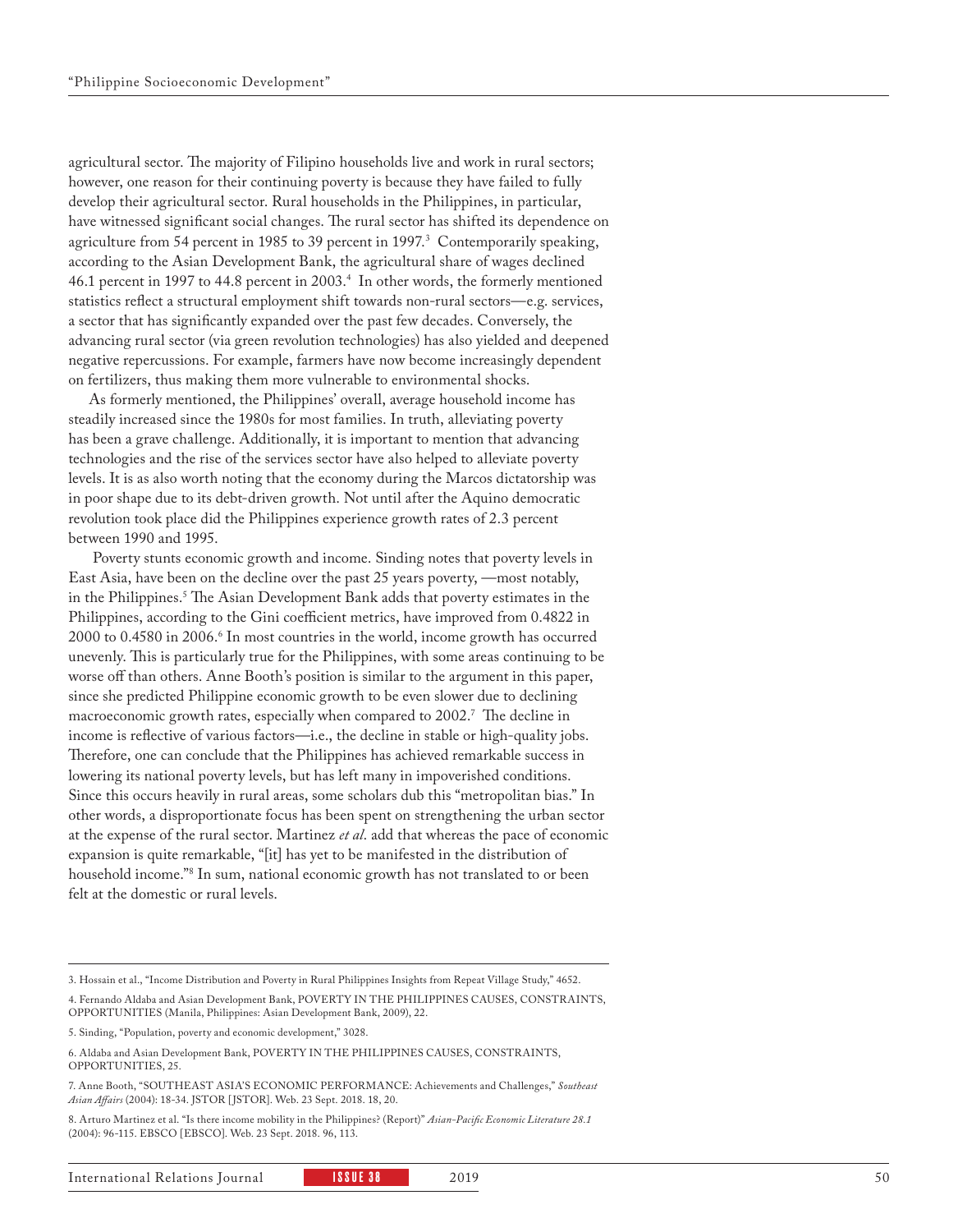#### **Income Inequalities within Rural and Urban Settings**

In studying income inequalities in the Philippines, it is important to look at some precursors, effects, and case studies. It is equally important to examine inequality because it, as Edward Taylor and Travis Lybbert write, "[C]an directly shape how overall economic growth of an economy translates into poverty alleviation." <sup>9</sup>

Holdings of land in the Philippines have declined for agrarian farmers and some; do not hold any land shares at all. This pattern can be seen in other developing and predominantly agrarian states such as India. In many cases, rural households sharecrop their land with owners under rental contract.<sup>10</sup>

It is important to note that the global financial crisis only deepened and worsened the livelihoods for the poor, especially in rural areas. In complicating income inequality, Carolyn Sobritchea recounts scholar Nolasco, and adds that, "Filipino women have to carry the burden of attending to the basic needs of their families in times of economic crises caused by continuous market manipulations of multinational companies and imperialist powers."11 Another reason for the increasing income inequalities could be attributed to the deeply rooted patrimony and patriarchy in the Philippines.

In relation to urban areas in the Philippines, Robert Fletcher Manlove explores the paradox of increasing social capital. He notes that since 1975, "[T]he gap between the wealthy few and the general population [is] widening."12 One example of such exaggerated claims is that although poverty levels have declined since the 1980s, Dressel asserts that "[T]he absolute number of poor, based on income of \$1.25/day, actually increased from 18.5 million in 1985 to 19.7 million in 2006."13 This shows the pervasiveness and prevalence of social inequality that is still very much alive in urban Philippines. In the subsequent paragraphs I will further examine the Philippines social development in relation to gender.

#### **Income Diversification**

Many Filipinos continue to diversify their income—i.e., they continue to seek other financial means in order to decrease their vulnerability to shocks, via services or enterprise income. Since the 1980s, many Filipino families have tried to decrease their dependence on agriculture. As a result, the Philippines has also experienced a rise in the non-rural job sector. Additionally, many Filipinos have voluntarily left the Philippines as economic migrants to more-promising and "developed" countries. For decades, the Philippine government has strongly supported (female) Philippine migration abroad because of the trickle down benefits via remittances. In addition, income disparities can also be attributed to some families having relatives working abroad: some families possess the means of sending members abroad and others may not, which creates an economic disparity. Nonetheless, remittances have been one major source of income for Filipino households and, at the same time, they have also

<sup>9.</sup> J. Edward Taylor and Travis J. Lybbert, ESSENTIALS OF DEVELOPMENT ECONOMICS (Oakland, California: University of California Press, 2015), 111.

<sup>10.</sup> Michael Todaro and Stephen Smith, *Economic Development,* 12th ed. (Upper Saddle River, New Jersey: Pearson, 2015), 454.

<sup>11.</sup> Carolyn Sobritchea. "Representations of Gender Inequality and Women's Issues in Philippine Feminist Discourses." *Asian Journal of Women's Studies* 11.2 (2005): 67-88. ProQuest [ProQuest]. Web. 23 Sept. 2018. 73

<sup>12.</sup> Robert Fletcher-Manlove. "Social Inequality in Urban Philippines." *Philippine Studies* 50.4 (2002): 451-495. JSTOR [JSTOR]. Web. 23 Sept. 2018. 492

<sup>13.</sup> Dressel, "The Philippines: how much real democracy?", 539.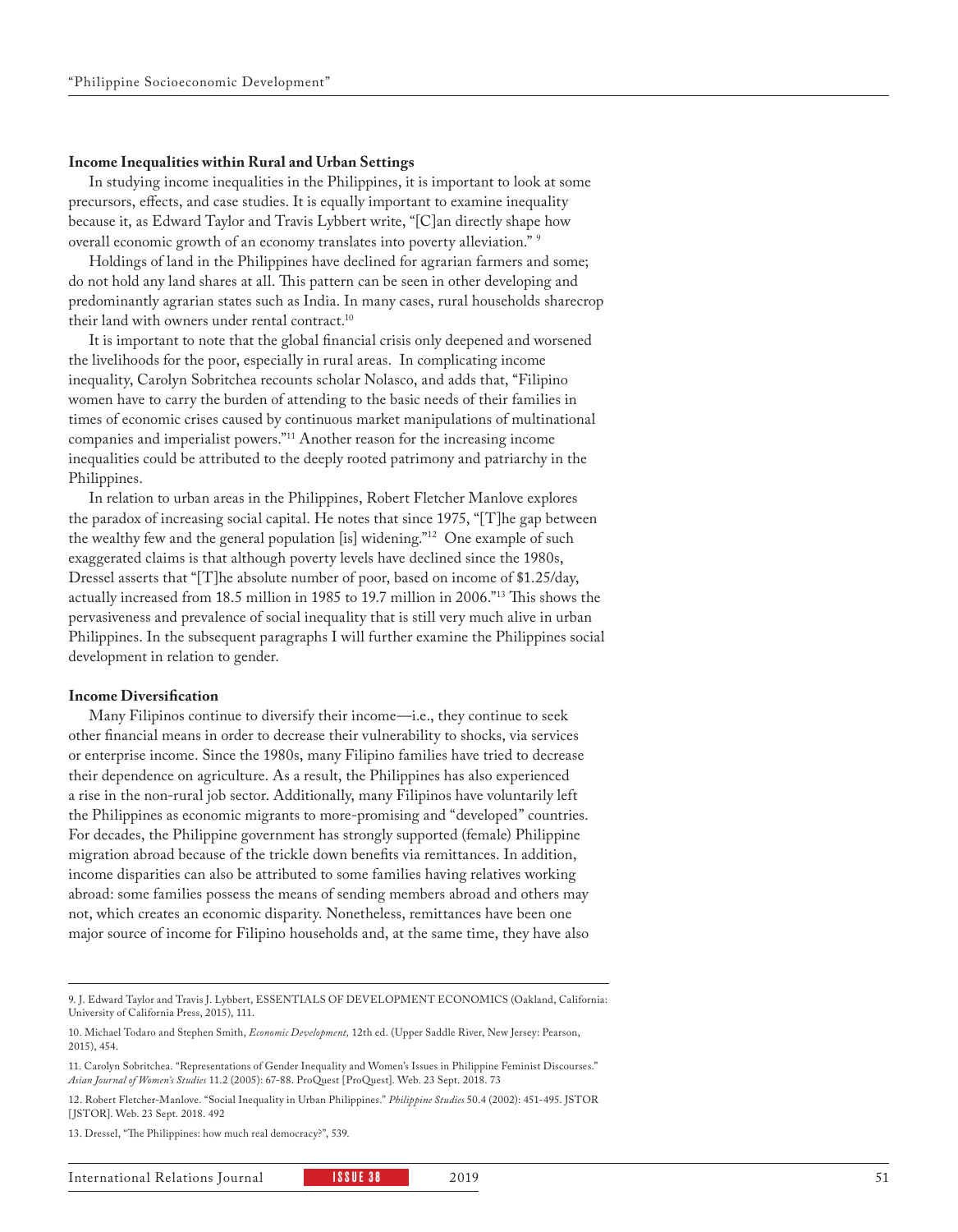led to increasing levels of Foreign Direct Investment (FDI) and improved their overall social, human, and structural development.

Remittances are not only a stable source of income; they create powerful consumption and growth patterns, generating greater economic growth, which leads to an increase in social capital. In sum, remittances help families afford basic goods, health services, and education. Thus, this leads to a growth in social capital. Numerically speaking, the number of overseas workers in 1979 was estimated to be 380,000: the number climbed to 3.8 million by 1995.14 This enormous increase in overseas migration shows how Filipinos have sought economic refuge in developed countries based on their perceptions of these states having stable and more prosperous labor opportunities. Even though Filipinos have sought alternative avenues to generate income, leading to greater socioeconomic success, growth patterns continue to occur unevenly. Data suggests that income diversification has been an attempt to escape poverty and achieve social mobility, but the reality is that many Filipinos are repeatedly left behind. This runs contrary to the Philippines government claim of complete economic success.

#### **Gender**

Gender is also an important factor that affects income inequalities. Regarding women in the workplace, Rachel Salazar Parreñas argues that, "[T]he economy depends on the work of women outside [and inside] the home."15 Ester Boserup further explains that women have a high rate of participation in agricultural work;<sup>16</sup> She also adds that this sort of participation "polarize[s] division of [labor], creates a wide gap in productivity and income between men and women within the same sector, [therefore], lowering the position of women in relation to men."<sup>17</sup> This pattern continues to perpetuate stereotypical and patriarchal narratives and systems.

In contrast, the World Economic Forum, 2016 "Global Gender Gap Report," over the past decades stated, the Philippines had closed its gender gap on both the Health and Survival and Educational Attainment sub-indexes. It also remains one of the top countries that support political empowerment and closing the gender gap: its average is 94%.18 The Philippines employs a disproportionately high number of female ambassadorships in relation to not just other Asian Pacific countries, but to the rest of the world. One reason why the Philippines has made such milestones is because by 1986, women's movements had begun to confront and transform patriarchy, gender norms, and duties—thanks to the Aquino revolution.

In sum, the Philippines has moved itself in gender gap ranking to number 7 out of 144 countries. Women greatly contribute to the workforce and to economic, human, and social development; therefore, this begs the necessity to continue to integrate women into both economic and social sectors and to further our efforts towards gender egalitarianism. Mao Zedong's rhetoric neatly sums up the formerly mentioned

17. Ibid., 130.

18. World Economic Forum. *The Global Gender Gap Report* 2016 (Geneva: World Economic Forum, 2016), 14, 16.

<sup>14.</sup> Moshe Semynov and Anastasia Gorodzeisky. "Labor Migration, Remittances and Household Income: A Comparison between Filipino and Filipina Overseas Workers." *International Migration Review* 39.1 (2005): 45-68. Wiley [Wiley]. Web. 23 Sept. 2018. 59.

<sup>15.</sup> Rachel Salazar Parreñas. "THE GENDER IDEOLOGICAL CLASH IN GLOBALIZATION: WOMEN, MIGRATION, AND THE MODERNIZATION BUILDING PROJECT OF THE PHILIPPINES." *Social Though & Research* 28 (2007): 37-56. JSTOR [JSTOR]. Web. 23 Sept. 2018. 37.

<sup>16.</sup> Ester Boserup, Woman's Role in Economic Development (New York City: St. Martin's Press, 1970), 10.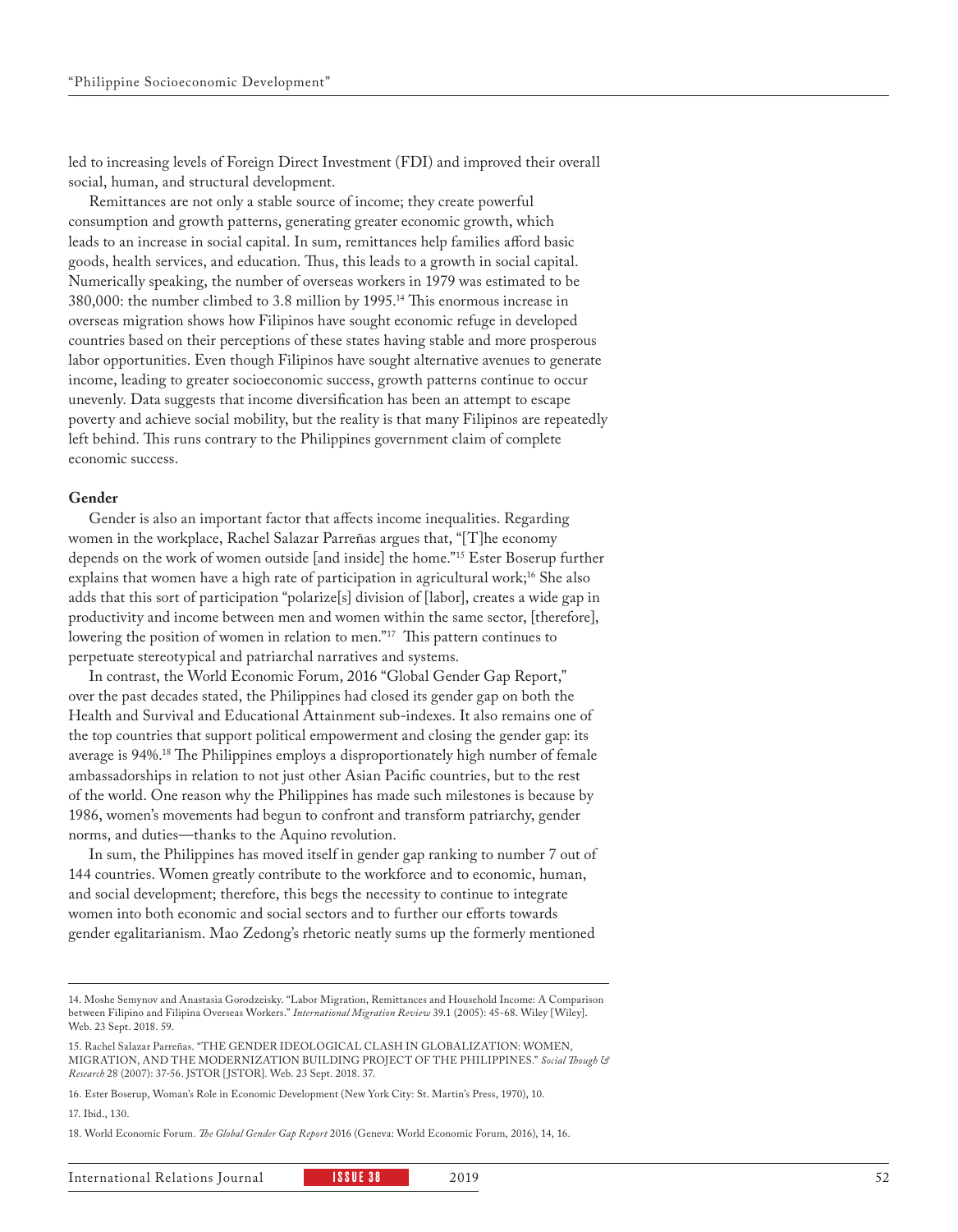conclusions when he notes that 'women hold up half of the sky.' The Philippines would hinder its aggregate advancement by not supporting the advancement of women in(to) the industrial or services sectors. In many developing countries (i.e., Latin America or Africa), tradition and domestic subservience continue to hamper support for women's modernizing role. The situation in the Philippines negatively effects socioeconomic and aggregate development.

#### **Higher Education**

Many academics have argued that higher education levels yield greater financial returns. Put frankly, Moshe Semyonov and Anastasia Gorodzeisky note "household income is positively and significantly related to education of both husband and wife."19 Most economists would agree that higher educational levels strongly correlate with higher household incomes. Another reason why many migrants seek temporary refuge in Europe or the US is to access strongly developed economies and an advanced educational sector. As formerly noted, the Philippines has since closed its gender gap in educational attainment over the past few decades; access and opportunity remain recurring problems. According to the 2013 Social Progress Index report, out of 50 developing countries, the Philippines has remained virtually stagnant in its position placing 31st on access to higher education and 29th on access to basic knowledge.<sup>20</sup> The United Nations' Human Development Report adds that in relation to mean years of schooling, the Philippines has slightly progressed from 6.6 years since 1990 to 9.3 years as of 2017.<sup>21</sup> These numbers show the paradox of the Philippines' rising social sector. Despite increases in urban development, many are simply still unable to access higher education because of their lack of (access to) resources and are thus unable to elevate their economic status. This situation has produced a vicious self-perpetuating cycle of poverty.

One determinant for improving higher education levels is by increasing the resources available for teachers and students at all levels: primary, secondary, and tertiary. The Philippines continues to have a low priority on education. Access to higher education is one part of the problem; quality is an even graver one. Many students are often unprepared for universities, tuitions are too high in relation to family incomes, professors are unqualified (e.g., only 8% of professors hold doctoral degrees), and educational reforms are often mismanaged.22 Politicians' neglect for education and corruption amongst the educational sector in the Philippines reflects the domestic reality: One should reconsider the Philippines' educational sector's priorities and reevaluate its alleged "successes."

If the Philippines changes its priorities by investing money to educate its population, chances of new Research and Development (R&D), new innovations, and better national economic growth can be enhanced. The Philippine economy might then rise sufficiently to allow it to challenge core players in regional and world markets, and achieve success as a strong electronics exporter. This was the example shown

22. Daniel Walfish. "High Education in the Philippines: Lots of Access, Little Quality." *Chronicle of Higher Education*  48.2 (2001): A60-A62. EBSCO [EBSCO]. Web. 23 Sept. 2018.

International Relations Journal **ISSUE 38 2019** 2019 **53** 

<sup>19.</sup> Semynov and Gorodzeisky. "Labor Migration, Remittances and Household Income: *A Comparison between Filipino and Filipina Overseas Workers,*" 58.

<sup>20.</sup> Michael Porter, Scott Stern and Roberto Artavia Loría, SOCIAL PROGRESS INDEX 2013 (Washington, DC: *Social Progress Imperative*, 2013), 88.

<sup>21.</sup> United Nations Development Programme, "Human Development Reports: Mean years of schooling (years), United Nations Development Programme, http://hdr.undp.org/en/indicators/103006, 2017. [accessed 23 September 2018].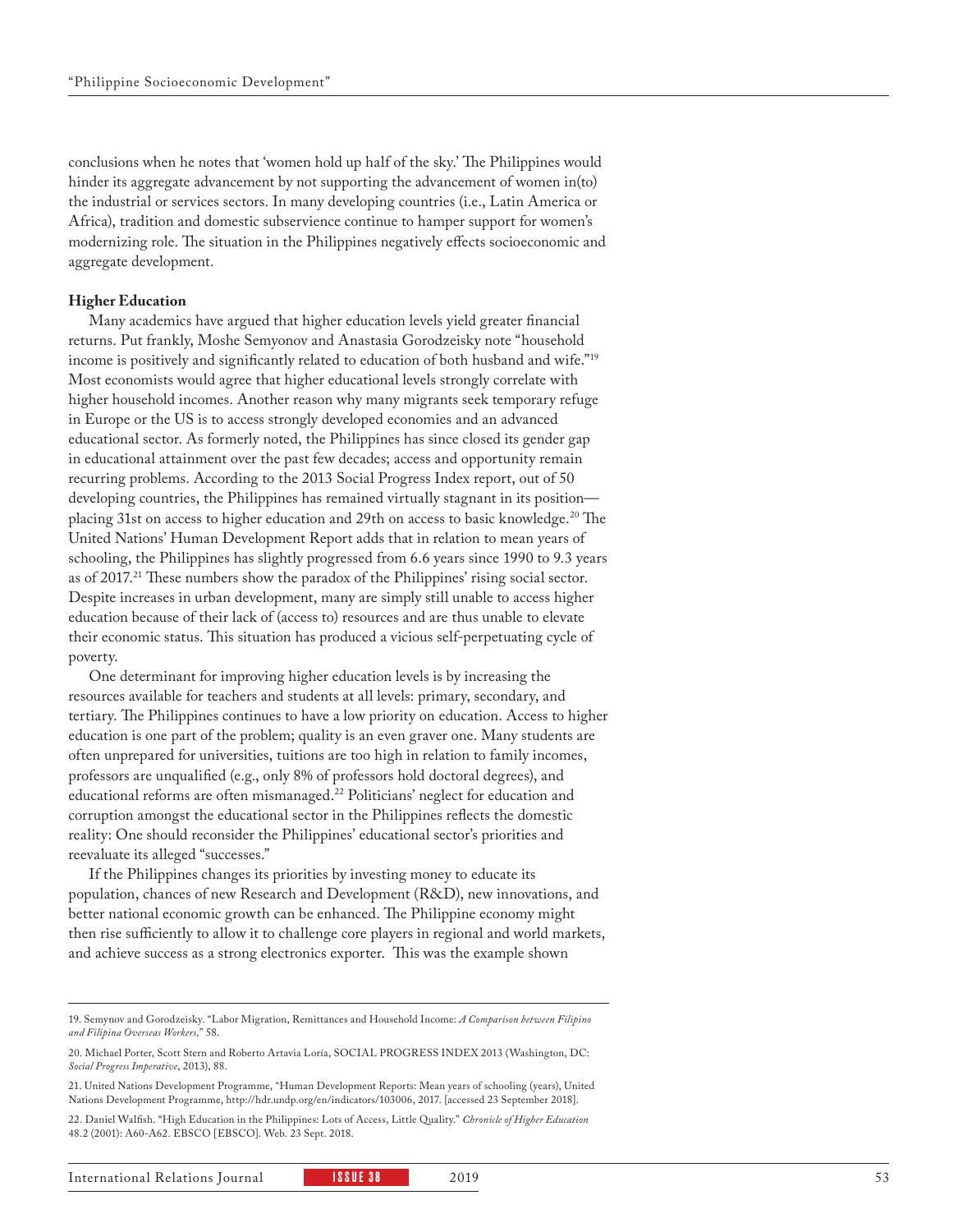by China and Japan just a few decades ago. Such structural changes are not likely to happen any time soon because of corrupt politicians, entrenched business interests, and institutionalized patriarchy. Proper planning, as shown by China and Japan demonstrates that economic success can be achieved if given the right priority.

#### **Political Sphere**

In studying the Philippines, it is important to examine its political advancements and drawbacks over the past decades. Former Philippine president Corazon Aquino, is emblematic of the Philippines' contemporary, political, historical, democratic, and paradigmatic shift. In 1986, Aquino ousted the Ferdinand Marcos dictatorship with her 'People Power' movement. Not only did voter turnouts increase, but also the 1987 establishment of the Philippine Constitution resulted in impressive "institutional arrangements regarding liberal, civil, and social rights."23 Samuel Yu adds that, "[T] he new Constitution . . . expanded the content of the articles on human rights and ... set up [the] legal mechanisms to protect them."<sup>24</sup> Conversely, critical scholars and Filipinos would strongly agree that the Philippines displays a political paradox of democracy. Poor institutions, lack of accountability, complex socioeconomic and political structures, and cumbersome, bureaucratic procedures are to blame. Corruption yields many negative economic costs such as an undermining of state legitimacy and rising transaction costs. This situation exacerbates economic disparity between the rich and the poor. It is also safe to add that the quality of governance diminishes with distance—i.e.; rural areas are especially more vulnerable than metropolitan ones. The underdeveloped Philippine government and rising crimes have led to the proliferation of President Rodrigo Duterte's 'war on drugs.'

#### **Contemporary Political Climate**

Given the Philippines' past social achievements, it is important to further examine its current sociopolitical condition. Despite the Philippines' widespread social success and current social conditions such as human rights, they are undergoing many changes under the Duterte Administration. We face an era of contentious and challenging politics. Further discussion and critical analysis of Philippines' social and political discourse has never before been more necessary. Many social and political achievements over the past 40 years are now being challenged and reversed by Duterte.

The Philippines situation is not unique; its current sociopolitical climate can be compared to other "developed" countries such as the US, Italy, or Hungary. Human Rights Watch reported that over 12,000 men, women, and children have died as a result of Duterte's ruthless drug-crackdown campaign.25 Police officers have falsified evidence and killed individuals without legal justification or due process. In sum, the Philippines' current sociopolitical state is particularly alarming in light of the great number of positive achievements achieved during the past few decades; these are being unraveled at the expense of thousands of lives.

<sup>23.</sup> Björn Dressel. "The Philippines: how much real democracy?". *International Political Science Review* 32.5 (2011): 529- 545. SAGE Journals [SAGE Journals]. Web. 23 Sept. 2018. 530.

<sup>24.</sup> Samuel C. K. Yu. "Political Reforms in the Philippines: Challenges Ahead. *Contemporary Southeast Asia: A Journal of International and Strategic Affairs* 27.2 (2005): 217-235. Project Muse [Project Muse]. Web. 23 Sept. 2018. 224.

<sup>25.</sup> Human Rights Watch, *Philippines' 'War on Drugs*,' https://www.hrw.org/tag/philippines-war-drugs, 2017. [accessed 23 Sept. 2018].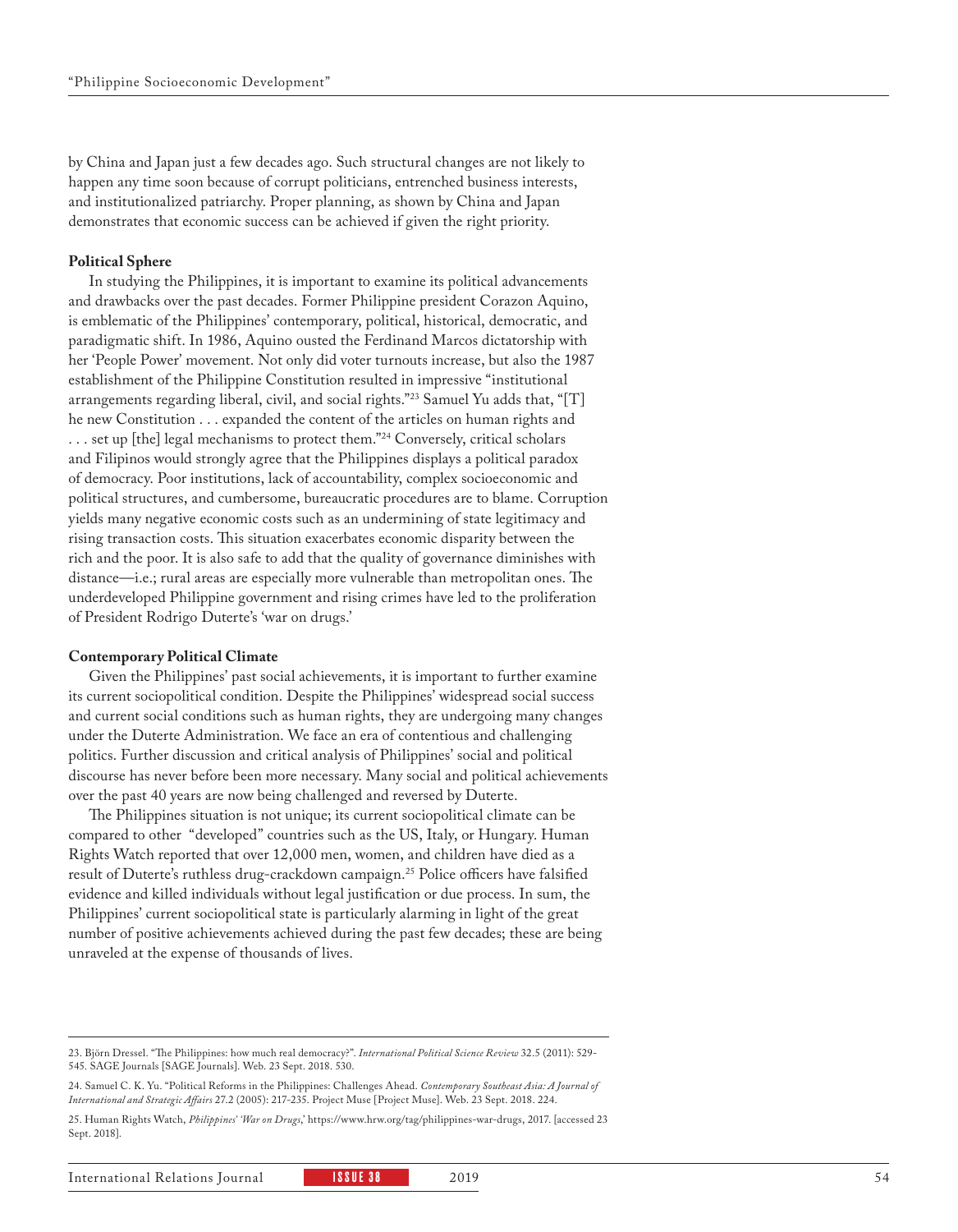#### **Economics Sphere**

The Philippines has undergone a tumultuous journey of economic growth and stunts since the 1980s. The growth in consumption patterns in the 1980s and 1990s contributed to the Philippines' macroeconomic growth—, leading to a rising GDP and an increase in the number of export-oriented goods. The Philippine economy has undertaken significant economic transformations over the past four decades: transforming itself from an agro-based exporter in the late 1970s and early 1980s to an electronics exporter in 2003.<sup>26</sup>This point is both significant and important; the Philippines embarked on an export-oriented agenda in the 1980s by establishing EPZs lowering tariffs. It also offered subsidies or tax incentives in order to promote export-led growth, AFTA (and ASEAN) and increased foreign direct investment. Kelly Bird and Hal Hill note, "[I]n contrast to previous growth spurts . . . [although] GDP growth has accelerated, investments and labor force growth have not."<sup>27</sup> This may be explained by the Philippines' (traditional) low rate of saving money. The belief that the Philippines economic model is a complete success is a paradox. This belief overlooks economic stagnation and economic steps backwards.

#### **Foreign Direct Investmen**t

The discourse on FDI to the Philippines warrants further examination, since it has yielded both positive and negative effects. The Philippines has experienced attrition as a source of outward FDI. In juxtaposition, Sayeeda Bano and Jose Tabbada assert that the Philippines had 114 million dollars of FDI inflows and, that number had risen to 1.2 billion dollars by the early 1990s.28 Jamshid Damooei and Akbar Tavakoli add that, "[T]he nominal value [of] FDI inflows . . . has been on the rise since the mid 1980s, [rising] at annual rate of 25 percent from 1980 to 1998."29 The effect of such FDI has translated to an increase in production efficiency.

President Arroyo signed the Investment Priority Plan in 2001with the intent of developing potentially competitive sectors. Arroyo's plan was designed to make foreign capital investment to the Philippines more attractive. The Philippines has repeatedly supported both the WTO and trade liberalization and they continue to be an important actor in both Asian and Trans-Pacific trading. FDI is an important source of growth because it can lead to positive spillover effects in R&D or technology transfers. However, this economic plan has a chance of being thwarted because many Filipinos have lobbied for further protections of the agricultural or textile sectors because they fear the domination of external firms. Despite such widespread macroeconomic success, increasing FDI inflows have not translated to industrial growth as experienced by its trade partners. This can be attributed in part to vested interests.

#### **Future Research**

There are some potential avenues for further scholarship, which could better

29. Jamshid Damooei and Akbar Tavakoli. "The Effects of Foreign Direct Investment And Imports on Economic Growth: A Comparative Analysis of Thailand and the Philippines." *Journal of Developing Areas* 39.2 (2006): 79-100. JSTOR [JSTOR]. Web. 23 Sept. 2018. 87-88.

International Relations Journal **ISSUE 38 2019** 2019

<sup>26.</sup> Jose Tongzon. "Trade Policy in the Philippines: Treading a Cautious Path." *ASEAN Economic Bulletin* 22.1 (2005): 35-48. JSTOR [JSTOR]. Web. 23 Sept. 2018. 25.

<sup>27.</sup> Kelly Bird and Hal Hill. "Philippine Economic Development: A Turning Point?". *Southeast Asian Affairs* 0 (2009): 267-288. JSTOR [JSTOR]. Web. 23 Sept. 2018. 271

<sup>28.</sup> Sayeeda Bano and Jose Tabbada. "Foreign Direct Investment Asian Developing Countries." *Journal of Economic Integration* 30.2 (2015): 359-398. JSTOR [JSTOR]. Web. 23 Sept. 2018. 375-376.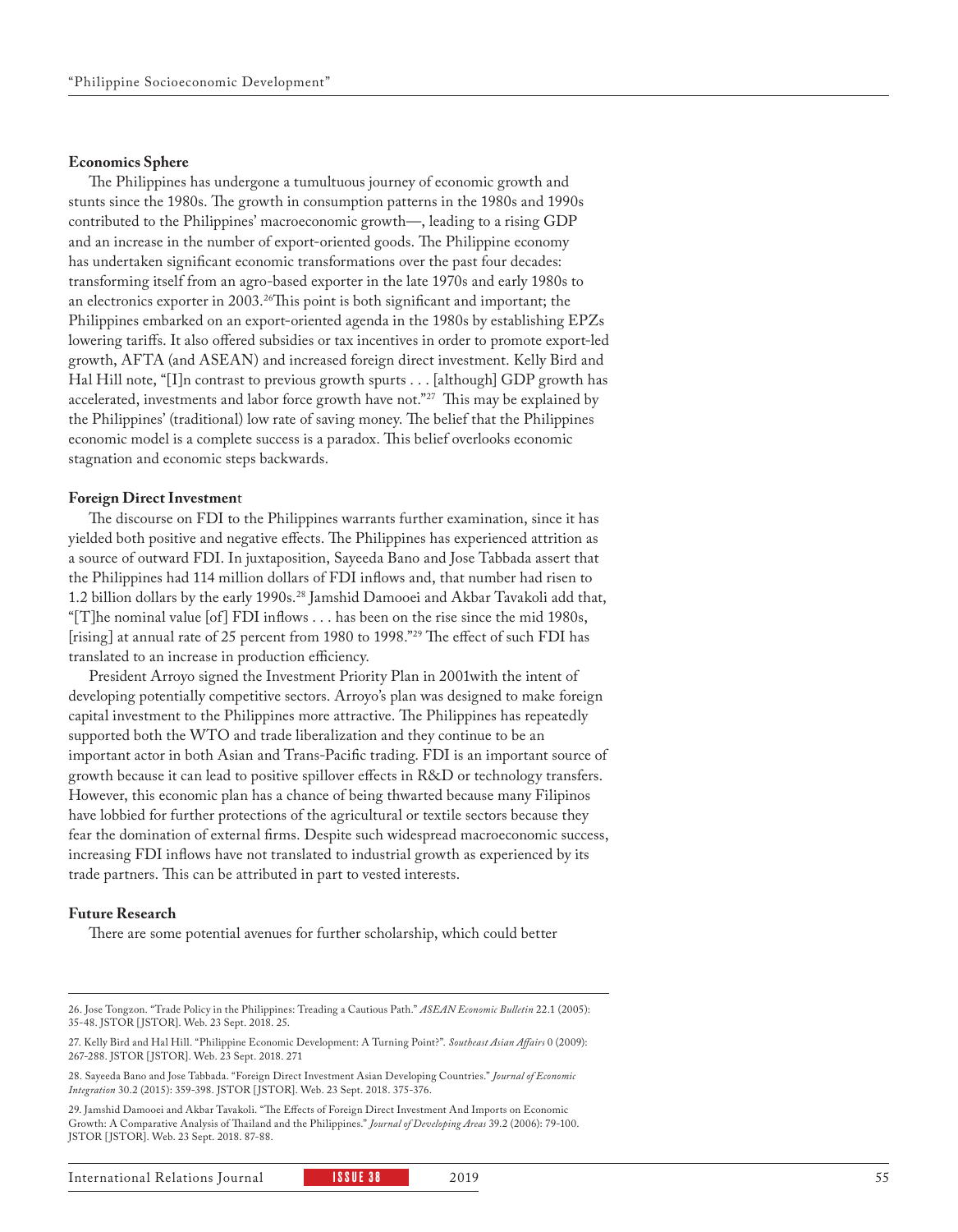illuminate the Philippines' paradoxical or exaggerated socioeconomic success. First, it would be worth examining the Philippines' continued push for protectionist reforms at the agriculture level. At the political level, examining the Philippines' statist rhetoric may also help scholars to better understand the social effects of Duterte's imposition of martial law on both local and national levels. Last, it is important to further examine the nexus of socioeconomic development in relation to aggregate development. Although the Asian World Bank asserts that the Philippines' Gini coefficient has improved, I argue that it overlooks many physical and invisible structures (e.g., domestic patriarchy, national corruption, and poor accountability among institutions). These may be the most important structures to examine in future academic research.

#### **Conclusion**

As shown in this paper, there is a paradox behind the Philippine's widely discussed, and unprecedented socioeconomic success. It has been shown how both statistics and literature strongly suggest that the Philippines has industrialized and, as a result, raised the standard of living for many. On the other hand, those in rural areas are routinely ignored, reflecting a bias toward those living and working in the metropolis. Those living in rural areas face even greater odds of achieving upward social mobility. The Philippines has since emerged as an important agent among ASEAN trading partners and has increased exports, which have, in turn, increased levels of FDI. Many Filipino households have begun to decrease their vulnerability to financial shocks by seeking other stable income, such as seeking employment in the services or enterprise sectors, or by sending family members abroad, who will then remit back home. This is a great improvement from relying on an often unpredictable agricultural market.

The evolution of the Philippine political sector is also a paradox. Democratic safety nets have been established, yet poor governance continues to stagnate cultural, economic, and political life.

It is without a doubt that over the past thirty years, the Philippines has improved its educational sector and lowered gender disparities. Both men and women have attended school longer and the wages of women have gained parity with those of men. However, the level of household income is still relatively disproportionate compared with the rate of economic expansion. Despite the widespread social, economic, and cultural successes of the Philippines, aspects of patriarchy, corruption, and urban bias continue to thwart the Philippines' national aggregate growth, and may do so for some time. At present, the Philippines' former milestones should be acknowledged. It must be recognized, however, that there must be further changes politically and economically.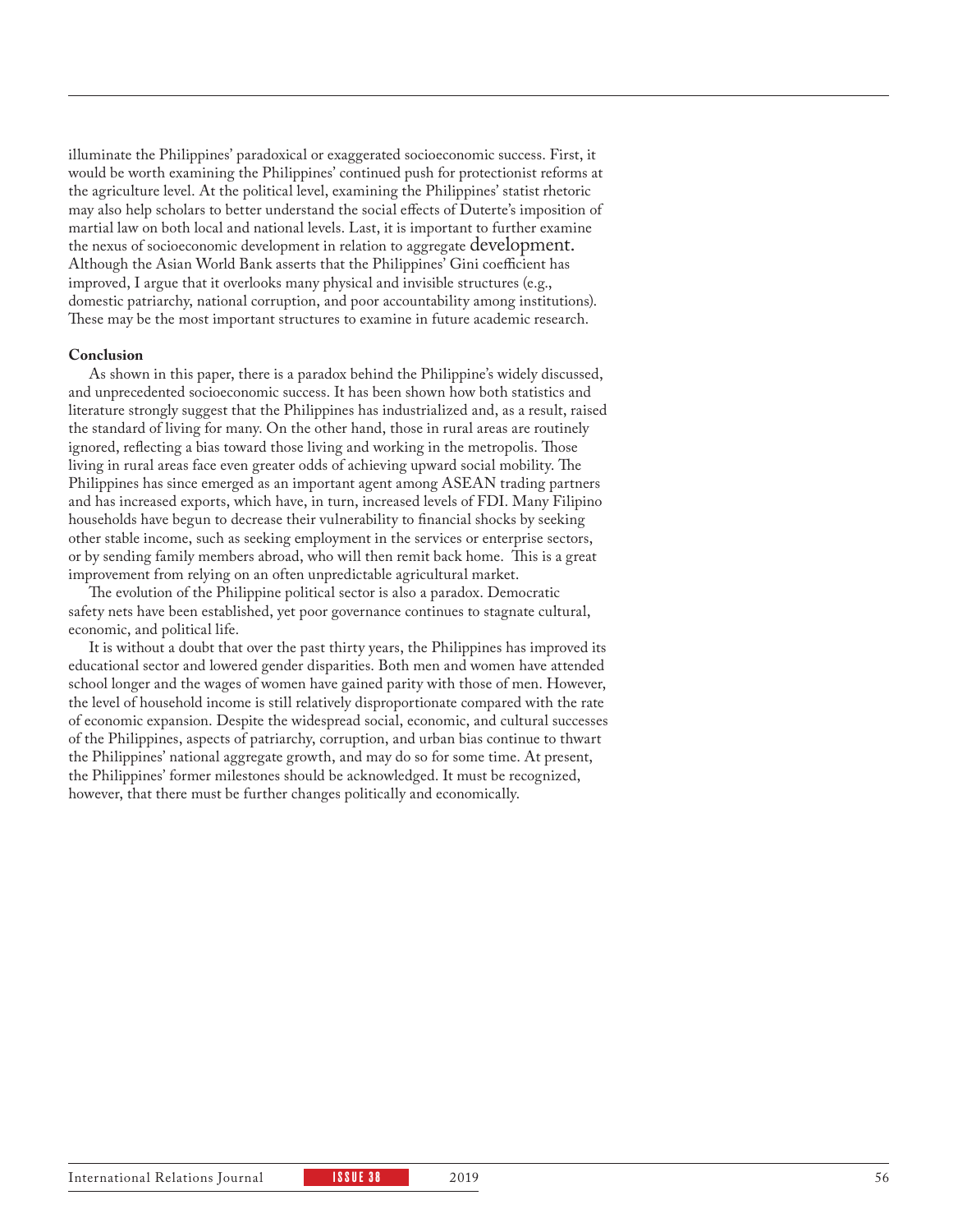Aldaba, Fernando, and Asian Development Bank. *Poverty in the Philippines Causes, Constraints, and Opportunities.*  Mandaluyong City, Philippines: Asian Development Bank, 2009.

Bano, Sayeeda S., and Tabbada, Jose. "Foreign Direct Investment Outflows Asian Developing Countries." *Journal of Economic Integration* 30, no. 2 (2015): 359-98.

Bird, Kelly, and Hal Hill. "Philippine Economic Development: A Turning Point?" *Southeast Asian Affairs*, 2009, 267-88.

Booth, Anne. "Southeast Asia´s Economic Performance: Achievements and Challenges." *Southeast Asian Affairs* 2004 2004, no. 1 (2004): 18-34.

Boserup, Ester. *Woman's Role in Economic Development*. New York: St. Martin's Press, 1970.

Dressel, Björn, Leonardo Morlino, and Riccardo Pelizzo. "The Philippines: How Much Real Democracy?" *International Political Science Review* 32, no. 5 (2011): 529-45.

Hossain, Mahabub. "Income Distribution and Poverty in Rural Philippines: Insights from Repeat Village Study." *Economic and Political Weekly* 35, no. 52/53 (2000): 4650-656.

Human Rights Watch. "Philippines' 'War on Drugs'." Human Rights Watch. Web. n.d. 23 Sept. 2018. <https://www.hrw. org/tag/philippines-war-drugs>.

Jamshid Damooei, and Tavakoli. "The Effects of Foreign Direct Investment And Imports on Economic Growth: A Comparative Analysis of Thailand and the Philippines (1970-1998)." *The Journal of Developing Areas* 39, no. 2 (2006): 79-100.

Manlove, Robert Fletcher. "Social Inequality in Urban Philippines." *Philippine Studies* 50, no. 4 (2002): 451-95.

Martinez, Arturo, Western, Mark, Haynes, Michele, and Tomaszewski, Wojtek. "Is There Income Mobility in the Philippines?(Report)." *Asian-Pacific Economic Literature* 28, no. 1 (2014): 96-115.

Parreñas, Rachel Salazar. "The Gender Ideological Clash in Globalization: Women, Migration, and the Modernization Building Project of the Philippines." *Social Thought & Research* 28 (2007): 37-56.

Porter, Michael, Stern, Scott and Roberto Artavia Loría. SOCIAL PROGRESS INDEX 2013. Washington, DC: Social Progress Imperative, 2013.

Semyonov, Moshe, and Gorodzeisky, Anastasia. "Labor Migration, Remittances and Household Income : A Comparison between Filipino and Filipina Overseas Workers." *International Migration Review*: IMR 39, no. 1 (2005): 45-68.

Sinding, Steven W. "Population, Poverty and Economic Development." *Philosophical Transactions Of The Royal Society Biological Sciences* 364, no. 1532 (2009): 3023-030.

 Sobritchea, Carolyn I. "Representations of Gender Inequality and Women's Issues in Philippine Feminist Discourses." *Asian Journal of Women's Studies* 11, no. 2 (2005): 67-88.

Taylor, J., and Lybbert, Travis J. *Essentials of Development Economics*. Oakland, Calif.: Univ. of California Press, 2015.

Todaro, Michael P., and Stephen C. Smith. Economic Development. Twelfth ed. Pearson Series

in Economics. 2015.

- Tongzon, Jose. "Trade Policy in the Phillipines: Treading a Cautious Path." *ASEAN Economic Bulletin* 22, no. 1 (2005): 35-48.
- United Nations Development Programme. "Human Development Reports: Mean years of

schooling (years)." United Nations Development Programme, 2017. Web. 23 Sept. 2018.<http://hdr.undp.org/en/ indicators/103006>.

Walfish, Daniel. "Higher Education in the Philippines: Lots of Access, Little Quality." *Chronicle of Higher Education* 48, no. 2 (2001): A60-62.

World Economic Forum. *The Global Gender Gap Report* 2016. Geneva, Switzerland: World Economic Forum, 2016.

Yu, Samuel C. K. "Political Reforms in the Philippines: Challenges Ahead." *Contemporary Southeast Asia: A Journal of International and Strategic Affairs 27,* no. 2 (2005): 217-35.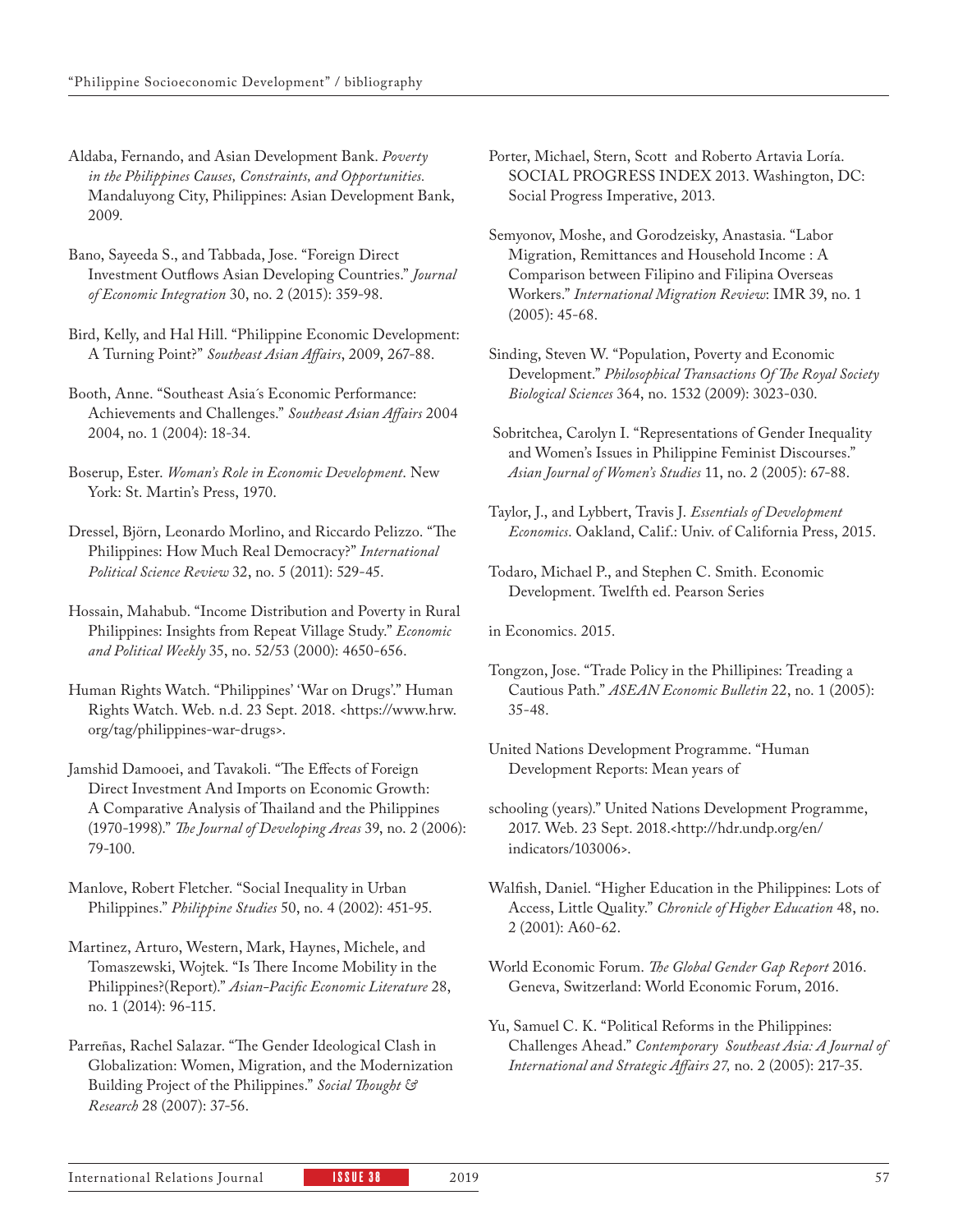# Downfalls of the Trafficking Victims Protection Act (TVPA)

### **Jenn Yan**

#### **Abstract**

Human trafficking is a global issue that continues to grow domestically and internationally despite aims to eradicate it. This paper examines the Victims of Trafficking and Violence Protection Act (TVPA) and argues that although the TVPA is a huge victory for human rights and has set the framework for the protection of victims of human trafficking, it does not fully protect victims. This paper will examine crucial flaws in the TVPA, and highlight how it is imperative to change the discourse surrounding how state and law enforcement view, approach and solve the issue of human trafficking.

#### **Introduction**

Migration is a complex phenomenon that continues to take precedence in the twenty-first century. With globalization, interstate mobility has become much easier. Although much of migration in the world today takes place voluntarily and legally, not all migration takes place under such conditions. One of the many unintended consequences of globalization is human trafficking. This form of illegal and nonvoluntary migration is taking place and dominating our world today. Human trafficking has grasped the attention of scholars because it is the third largest crime against humanity in the international crime industry, generating 150 billion of dollars in profit and causing the suffering of many victims – mainly women and children.1 This global issue has unfortunately continued, and will continue unless comprehensive measures are taken to address it.

For a long time, the United States (and the rest of the world) had not developed nor implemented a policy or law that could effectively protect victims of human trafficking, and combat the growing concern of this form of modern day slavery. In an effort to respond realistically to the protection of victims of human trafficking, The United States Congress created and passed the Victims of Trafficking and Violence Protection Act (TVPA) in 2000.2

The TVPA constitutes the first comprehensive federal law that attempts to protect victims of trafficking and prosecute their traffickers.3 The enactment of the

3. Ibid

<sup>1. &</sup>quot;Statistics from the National Human Trafficking Hotline and Polaris" *Polaris Project*. https://polarisproject.org/humantrafficking/facts

<sup>2.</sup> Victims of Trafficking and Violence Protection Act of 2000. *U.S. Department of State.*https://www.state.gov/j/tip/ laws/61124.html, Fall 2000. [Accessed 15 March 2019].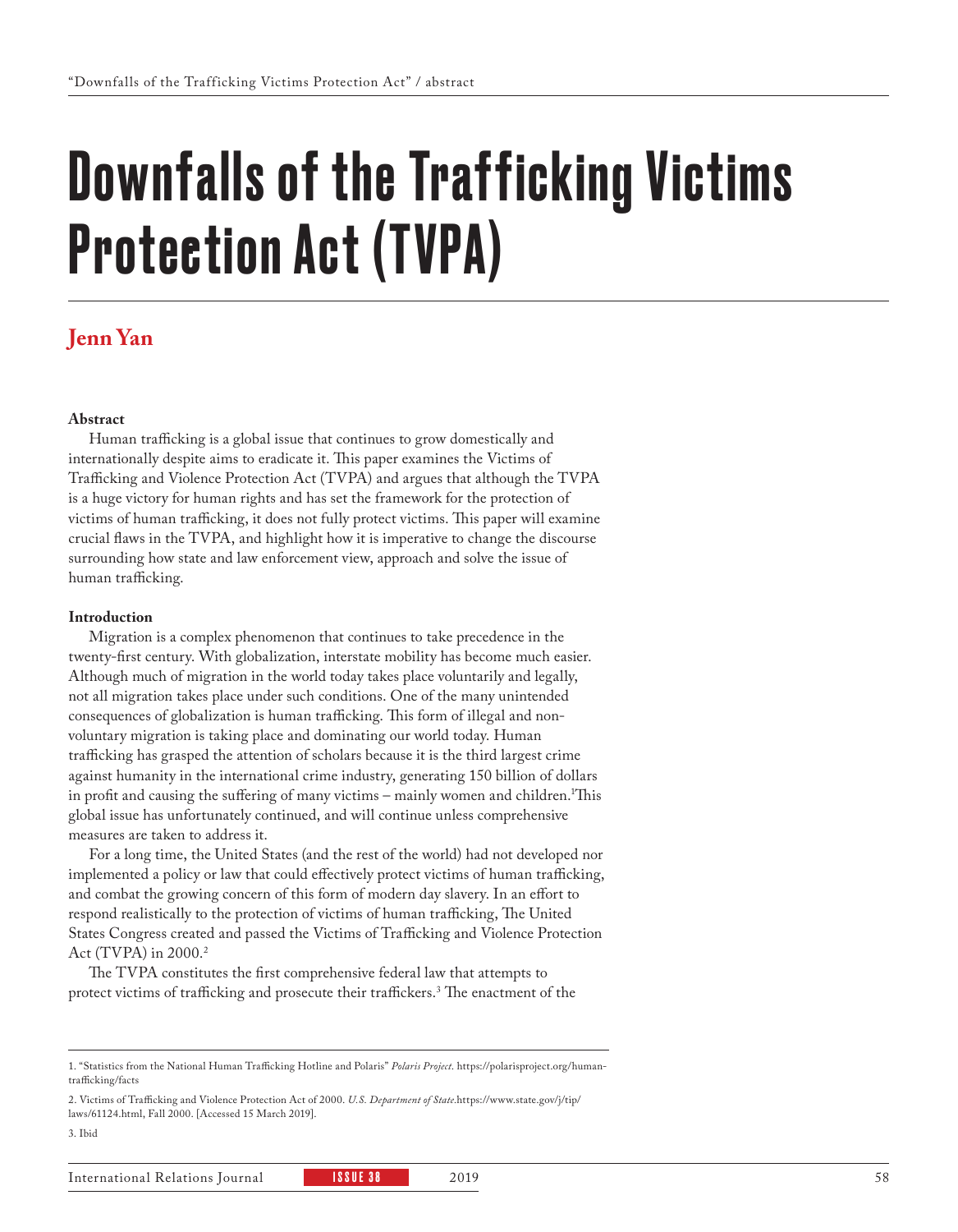TVPA ensures the protection of victims from severe forms of human trafficking, the penalization of criminals responsible for conducting these acts and the establishment of multilateral cooperation domestically, as well as internationally to combat human trafficking.4 This particular act allows victims in the U.S to obtain protection under the T-Visa, which provides victims with visas and financial government assistance if they qualify under a set of requirements.

Although the enactment of the TVPA is a huge victory for human rights and is a crucial stride for the protection of victims of human trafficking in the United States, it is evident that the TVPA has, in its current stage, failed to protect human trafficking victims. In retrospect, while it is equally important to recognize Congress' intent, there lie crucial flaws in the TVPA. One of the main flaws is the ambiguity of the T-Visa criteria and its focus on prosecution over protection and prevention. The focus on prosecution over protection and prevention is particularly problematic for several reasons. First, due to the governmental and law enforcement prerequisites in obtaining protection and second due to the ideas pertaining to criminalization and securitization that surround victims of human trafficking. These factors diminish the effectiveness of the act as a whole.

It is crucial to change the discourse surrounding how the state and law enforcement view, approach, and solve the issue of human trafficking. This can take place via proper law enforcement training and strategies to decriminalize acts that are considered to be criminal by nature in human trafficking. One example of this is a model policy that calls upon countries to decriminalize sex trade in order to better protect the human rights of sex workers. This policy has transformed catchall offences that criminalize sex trade to laws and policies that provide protection for sex workers from exploitation and abuse.5 Without proper changes in the discourse surrounding human trafficking, the issue will continue to lie awry and individuals will continue to be victims of these crimes.

The following paper will address the issues in the current plan in combating human trafficking. This paper argues that the current migration control policy (i.e. the TVPA) fails to protect victims from human trafficking. To crystallize my findings, I have incorporated case studies that examine the relationship between the United States and Mexico. Mexico is the hub of human trafficking activity; hence, an abundance of migrants as well as victims of forced labor and sexual exploitation utilize Mexico as a transit center in the effort to reach the U.S.6

#### **Background**

 Definitions for human trafficking vary and should not be confused with other terms such as human smuggling. When discussing human trafficking, it is important to demarcate the differences between human trafficking and human smuggling. Human trafficking is forced and or coerced, whereas human smuggling is consensual. The most agreed upon definition comes from the US Department of State, which defines human trafficking as "the recruitment, transportation, transfer, harboring, or receipt of persons by improper means (such as force, abduction, fraud, or coercion) for an improper

#### 4. Ibid

6. Salvador Cicero-Dominguez. "Assessing the U.S.-Mexico Fight Against Human Trafficking and Smuggling: Unintended Results of U.S. Immigration Policy." *Northwestern Journal of International Human Right*s4.2 (2005): 303-30.

<sup>5.</sup> Erin Albright. "Decreasing Human Trafficking through Sex Work Decriminalization" A*MA Journal Ethics.* 19.1 (2017) 122-126. Jan. 2017. 122-124.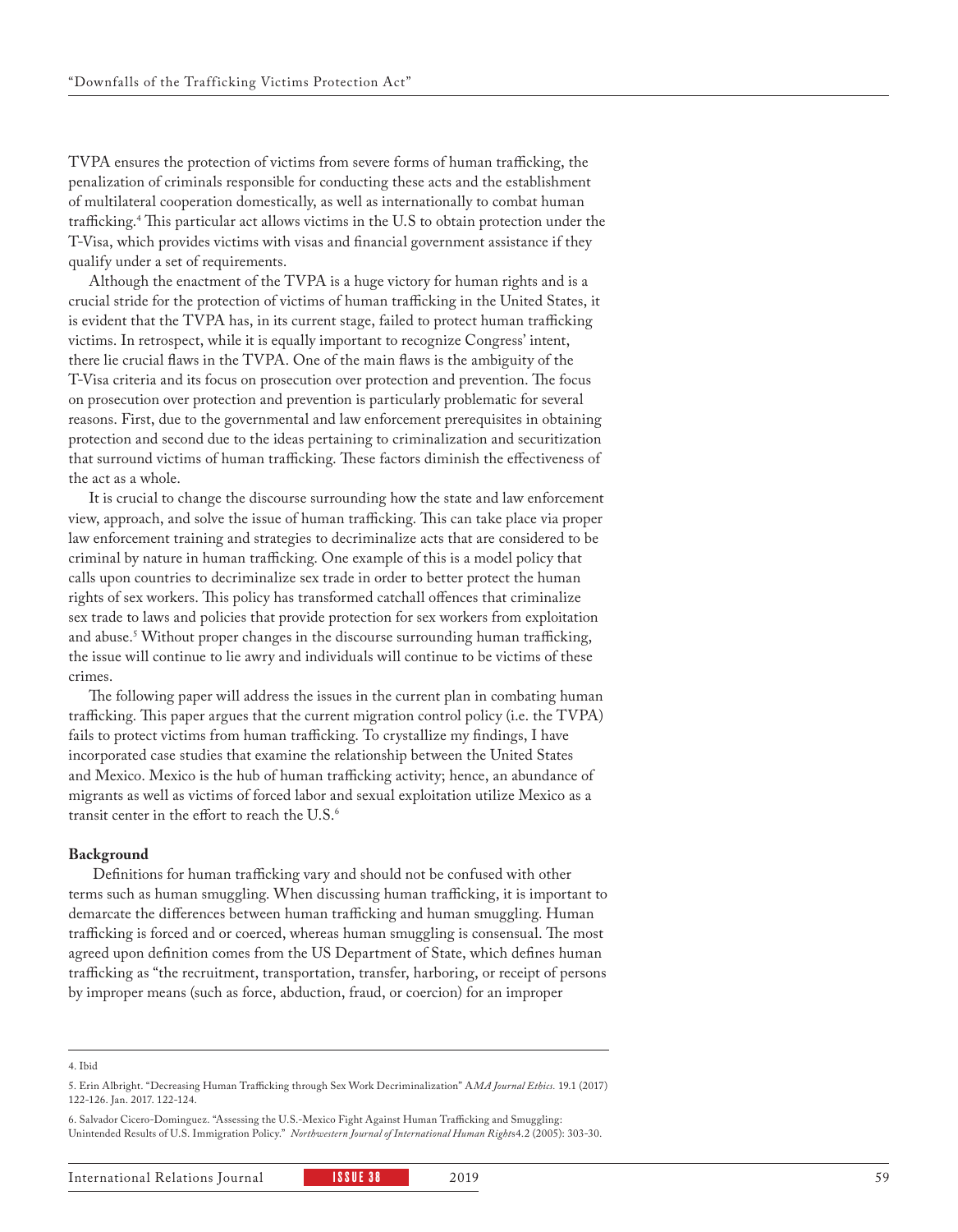purpose including forced labor or sexual exploitation."7 Today, it is estimated that at least 700,000 persons annually—primarily women and children—are trafficked within or across international borders.<sup>8</sup>

The Trafficking Victims Protection Act (TVPA) was enacted to offer protection to victims of serious crimes without the immediate risk of being removed from the country.9 The TVPA tries to combat human trafficking comprehensively through a three-pronged approach. Under this three pronged framework, *prosecution*, protection, and prevention play an instrumental role in the fight against "modern day slavery." First, under the prosecution prong, the just and effective punishment of traffickers is ensured.10 Second, the *protection* prong ensures that victims are provided with referrals and connections to an array of services. These include the ability to remain in the country, without fear or deportation due to lack of legal status.11 Third, the prevention prong guarantees efforts ensure that accurate and targeted information is published and disbursed to the community to raise awareness on the issue. This information is spread to respond effectively to threats of human trafficking.12

Under the protection and prevention prongs, the T-Visa was created to provide longterm visas and governmental support to those who have fallen as victims of trafficking in the United States if they meet all of the requirements. This is a major shift in the immigration law policy because, in the past, many of these victims were deported based on their inability to produce legal documentation. Currently, to meet the criteria for the T-Visa, individuals who apply must first be able to prove that they have arrived in the United States illegally and that they have been forced to engage in involuntary servitude, coerced to come to the United States based on fraud, or coercion, and demonstrate that they will suffer extreme hardship if they were to be deported.13 Next, they must participate in investigations, prosecutions, and include an endorsement from a law enforcement agency for their application to be valid.14

After reading the above qualifications for obtaining the T-Visa, it is clear that the entire act is subject to the discretion of either law enforcement or federal authorities on whether an individual is a "victim" of human trafficking or not. The criteria for obtaining the T-Visa is extremely problematic because it is very difficult and almost impossible to prove that victims arrived in the United States illegally to engage in involuntary servitude or sex.

The TVPA of 2000 authorizes issuing up to 5000 T-Visas for victims of trafficking every year to receive permanent residence, and assistance from the government. Unfortunately, the cap has not been met since the enactment of TVPA in 2000. According to the State Department's 2018 Trafficking in Persons report, the United States only granted T-Visas to 672 victims in 2018—a decrease from 750 and 986 grantees in 2017 and 2016.15 Although the exact number of applications received

- 9. Ibid
- 10. Ibid 11. Ibid
- 12. Ibid

14. Ibid

15. "Trafficking in Persons Report." *U.S. Department of State,* June 2018, https://www.state.gov/documents/

<sup>7.</sup> Victims of Trafficking and Violence Protection Act of 2000.U.S. *Department of State*.https://www.state.gov/j/tip/ laws/61124.html, Fall 2000. [Accessed 15 March 2019].

<sup>8.</sup> Ibid

<sup>13.</sup> Ibid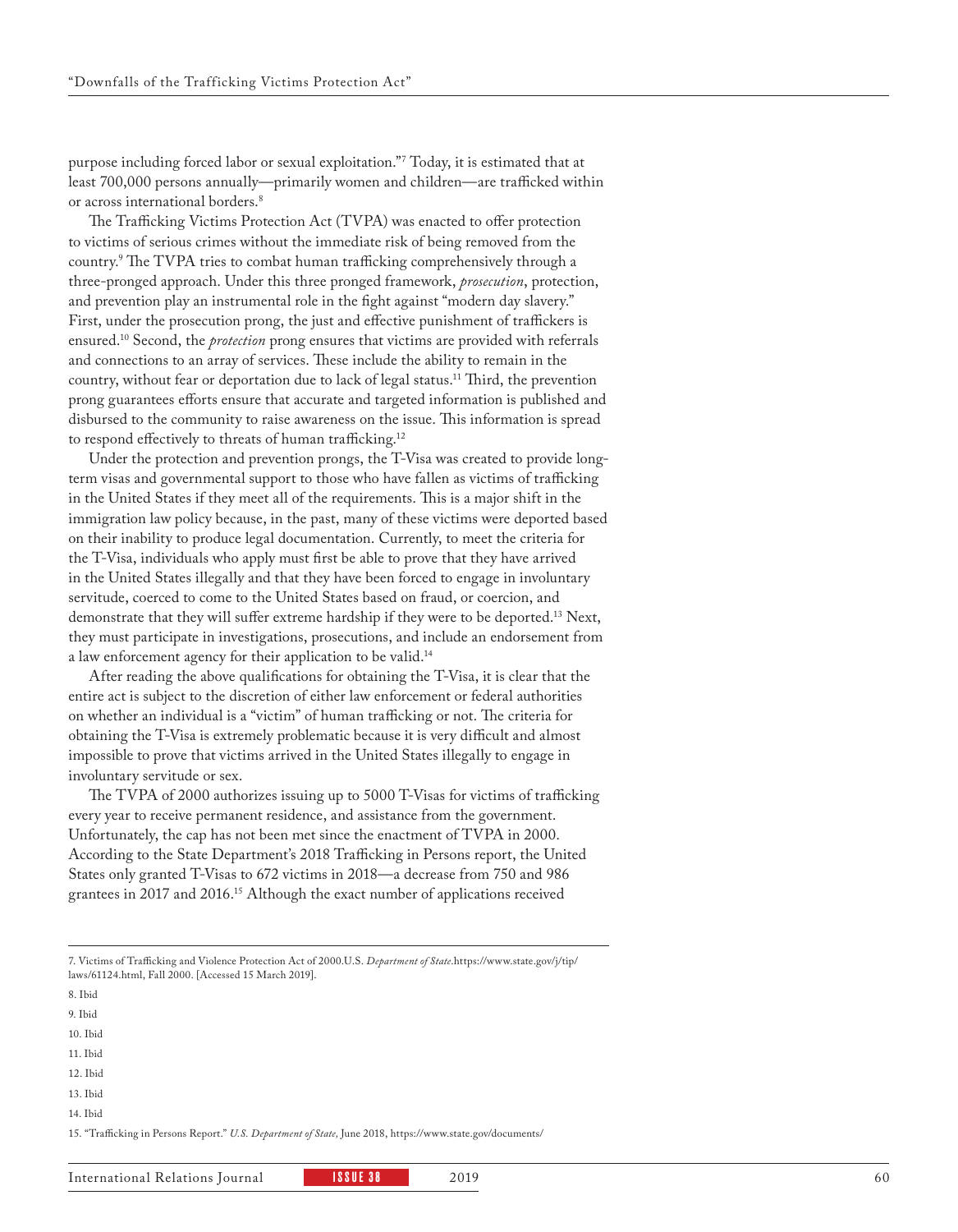has not been released, it is important to note that according to the National Human Trafficking Hotline in 2017, 8,524 cases of human trafficking were reported in the United States in 2017.16 Based on these statistics and the criteria of the T-Visa, it becomes clear that whether or not an individual qualifies for the T-Visa, depends upon cooperation with law enforcement.

 Although it is possible to obtain a T-Visa without obtaining approval from law enforcement, it becomes extremely difficult for applicants to prove their status as being trafficked since they will need to submit documentation of secondary sources such as police reports and news articles.17 This eligibility requirement and process although in well intent for the purpose of prosecution, is just another barrier to prevent the eradication of human trafficking.

#### **Literature Review:**

 Law enforcement in the United States fails to identify and assist victims of human trafficking because the United States emphasizes a criminal justice approach to human trafficking, and as a result, victims are identified as criminals instead of being recognized as victims of crimes. *In The War on Human Trafficking: U.S. Policy*, Anthony DeStafano explores the inconsistencies and ineffectiveness of human trafficking policies, specifically the TVPA.<sup>18</sup> According to DeStafano, neither the state department nor law enforcement enforces the TVPA. As a result, women and children continue to suffer from human rights violations such as forced labor and prostitution<sup>19</sup>

This demonstrates that even though the United States has made crucial strides in the fight against human trafficking, accurate enforcement and aid remains weak. Since there is an emphasis on the law enforcement component of the TVPA's anti trafficking initiatives, the actual protection and humanitarian goals of aiding trafficking victims is vastly undermined. Individuals in law enforcement are clouded with preconceived notions of what a criminal looks like, and what type of crimes criminals are involved in. Due to the criminal nature of human trafficking, many victims are viewed as criminals rather than as victims of crimes. This reversal is important to underscore. States focus on punishing traffickers rather than on providing resources such as housing, health, and financial assistance to help victims reclaim their lives.

Many prosecutors are reluctant to bring charges against traffickers due to the fear and stigma associated with prostitution, that is, the assumption that trafficking is done voluntarily.20 Thus, it is extremely difficult to achieve protection or let alone prevention when individuals are unable to even surpass the first stage of prosecution under the TVPA. When the T-Visa is contingent on the victim's ability to acquire aid from either law enforcement or the state, victims are forced to cooperate with "every reasonable" request. Therefore, prosecution not protection appears to be the main goal of the TVPA.

19. Ibid

organization/282798.pdf, Summer 2008. [accessed 15 March 2019].

<sup>16.</sup> The Polaris Project, Hotline Statistics, https://humantraffickinghotline.org/sites/default/files/2017NHTHStats%20 %281%29.pdf, 2017 [accessed 22 March 2019].

<sup>17.</sup> Victims of Trafficking and Violence Protection Act of 2000. *U.S. Department of State*.https://www.state.gov/j/tip/ laws/61124.html, Fall 2000. [Accessed 15 March 2019].

<sup>18.</sup> Anthony DeStefano, The War on Human Trafficking: U.S. Policy Assessed (New Brunswick, New Jersey: Rutgers, 2008)

<sup>20.</sup> Jessica Aycock. "Criminalizing the Victim: Ending Prosecution of Human Trafficking Victims. "*Research Gate* (2019): 4-7.SSRN [SSRN]. Web. Jan 2019. 4-7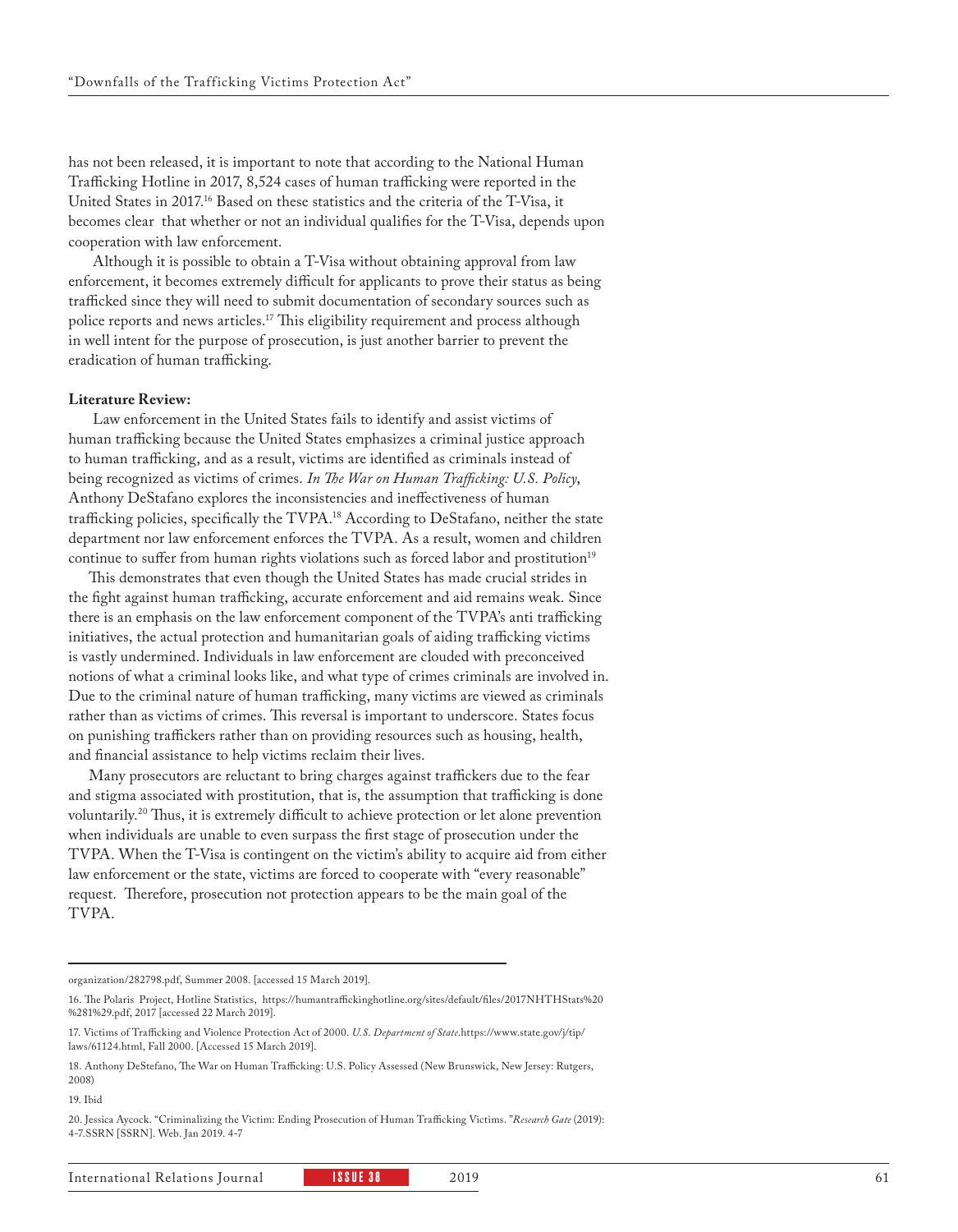The policies to combat human trafficking are treating victims as criminals. Professors Hale and Gelsthorpe from the Institute of Criminology at the University of Cambridge, comment on the criminalization of migrant women. Through their 18-month-long research project, Hales and Gelsthorpe gathered information about the numbers of migrant women being processed through the criminal justice and immigration system, and whether or not these women were victims of human trafficking, smuggling or work under the Convention of Human Rights. Out of the 103 women in this research target group, an alarming number of 58 were coerced into crimes at the hands of traffickers. 5 had entered independently but had experienced work under labor trafficking. 10 had entered the country through smugglers who abused of them. 7 of these victims were children; two aged 14, two aged 15; one aged 16; and two aged  $17.^{21}$ 

 Hale and Gelsthorpe's research concluded and identified recurring themes across all individuals who were arrested. All women from the target group who were arrested shared similar experiences. First, law enforcement viewed them in a negative light because they were foreign nationals. Second, law enforcement deemed all of the women's statements to be automatically false. Third, law enforcement failed to pick up any indication that these women were victims of human trafficking. Fourth, not only were these migrant women denied interpreters, they were immediately reprimanded from the initial arrest without the opportunity to post bail, and they were all immediately placed into custody following the arrest.<sup>22</sup>

This shows that from the initial encounter between law enforcement and victims, law enforcement had already deemed these women to be criminals and guilty of committing a crime. This study exemplifies how law enforcement lacks the proper training regarding the identification of victims of human trafficking. Law enforcement holds a preconception of these vulnerable women being criminals.

 For many individuals who are victims of human trafficking, arrest, detention, and even deportation are common realities. Many victims appear as criminals because of the criminal nature and stigma associated with human trafficking and sex work, and thus, are arrested due to multiple factors. These include but are not limited to not having a visa, participating in criminal activities, such as prostitution related charges, theft, and drugs. These accusations often mask the reality, which is that individuals were forced and coerced. In developing effective support for victims, policy makers need to ensure that victims are treated in a humane and just way. This entails not viewing victims as illegal migrants who willingly engage in criminal activities. Protection must not be sacrificed for the purpose of prosecution.

Not only are victims of human trafficking criminalized, they become re-victimized again at the hands of law enforcement after being victims to their traffickers. The justice system continues to charge victims with crimes of prostitution, theft, drug sales, drug use, fraud, or truancy. Dual victimization happens when law enforcement treats a victim as a criminal and charges them with their perpetrators (i.e. trafficker's) crimes.23 Since victims are treated like criminals by law enforcement, a common thread among human trafficking victims is lying to law enforcement officers, albeit with good

<sup>21.</sup> Liz Hales."The Criminalization and Imprisonment of Migrant Victims of Trafficking."(University of Cambridge, Institute of Criminology, 2012)

<sup>22.</sup> Ibid

<sup>23.</sup> Isabella Blizard. " Chapter 636: Catching Those Who Fall An Affirmative Defense for Human Trafficking Victims" University of Pacific, McGeorge School of Law 48.3 (2017) 635-636.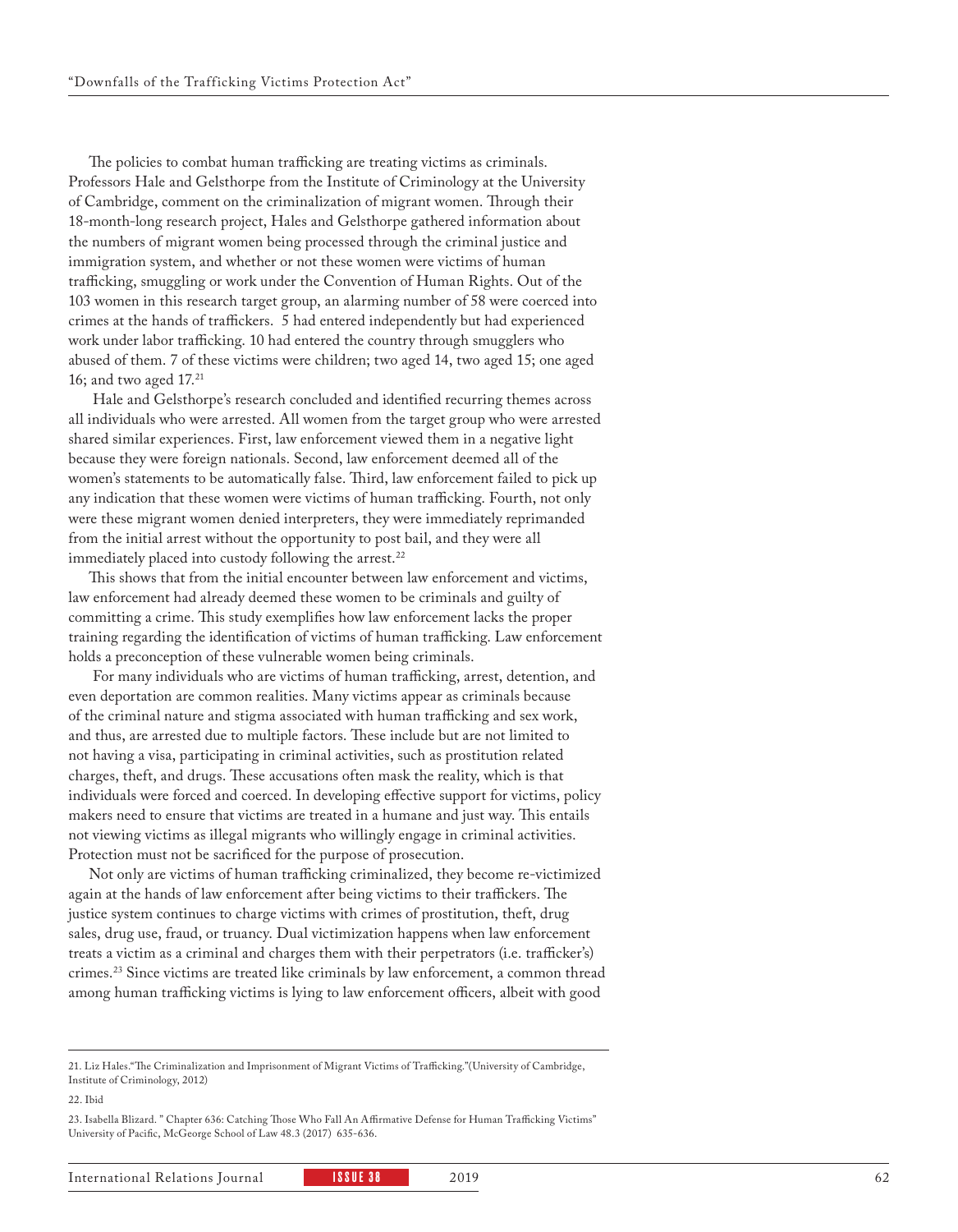reason—that is, their fear of law enforcement.<sup>24</sup>

This vicious cycle continues to perpetuate and explains why it is difficult for the TVPA to be effective. Since human trafficking victims are forced into roles that are criminal in nature, once they are rescued by law enforcement, they are treated as criminals all over again instead of being protected as victims. It appears impossible to have law enforcement believe victims of human trafficking in the first place, let alone assist them in qualifying for the T-Visa under the TVPA. Thus, it is almost impossible for victims to assist in any form in the investigation process and to obtain state assistance or meet the TVPA's requirements because they are judged as criminals before the start of the investigation process.

Another powerful factor in the perseverance of human trafficking is the construction of the term human trafficking itself: first as a security threat and second as a humanitarian problem. Claudia Aradau explains the double identification of women as illegal migrants and victims, prostitutes, and suffering bodies. Illegal migration, organized crime, and human trafficking by nature pose a threat to the state.<sup>25</sup> The link between human trafficking and securitization has slowly, albeit surely emerged in the post-Cold war era as this new threat and discourse continues to be linked with the need to reinvent a multitude of other enemies and dangers.<sup>26</sup> Aradau's approach illustrates how a humanitarian discourse has emerged to become a discourse where migrants and asylum seekers are associated with danger.

Furthermore, security has played an enormous role in how societies view undocumented immigrants. Mae Ngai describes how the "undocumented immigrant" has forged the divide between "us" and "them". Ngai describes the historical creation of the undocumented immigrant and shows how illegal immigrants have become a dominant issue in the United States. In other words, a narrative has been increasingly curated which urges for the regulation of "illegals".27 This is one reason why the victims of human trafficking, who are usually undocumented immigrants, are coerced into partaking in second-class, low-skill, subservient "jobs" in the United States.

It is important to remark that the low numbers of individuals who obtain the T-Visa are not a consequence of flaws in the administrative process, or due to the lack of resources and assistance. In fact, what is central to this issue is the association and preconceived notions of migrant individuals as security threats and as criminals. It is imperative to acknowledge and reevaluate the TVPA to change this conception. These shortcomings enable the recycling of victims as criminalized, re-victimized, prosecuted and detained individuals. Additionally, they continue to perpetuate human trafficking due to the failure of both law enforcement's and the United States' policies regarding prostitution, drugs and labor. The TVPA will continue failing unless the root cause of the problem is addressed.

#### **Case Study - Mexico**

In Prostitution and Trafficking of Women and Children from Mexico to the United States, Farr argues that the TVPA and other U.S. policies need to be reformed. Some

#### 24. Ibid

#### 26. Ibid

27. Mae. M. Ngai,"Impossible Subjects: Illegal Aliens and the Making of Modern America."(Princeton New Jersey : Princeton University Press, 2005)

<sup>25.</sup> Claudia Aradau,. "The Perverse Politics of Four-Letter Words: Risk and Pity in the Securitisation of Human Trafficking." *Millennium* 33.2 (2004): 77-251. SAGE Journals. 1 March 2004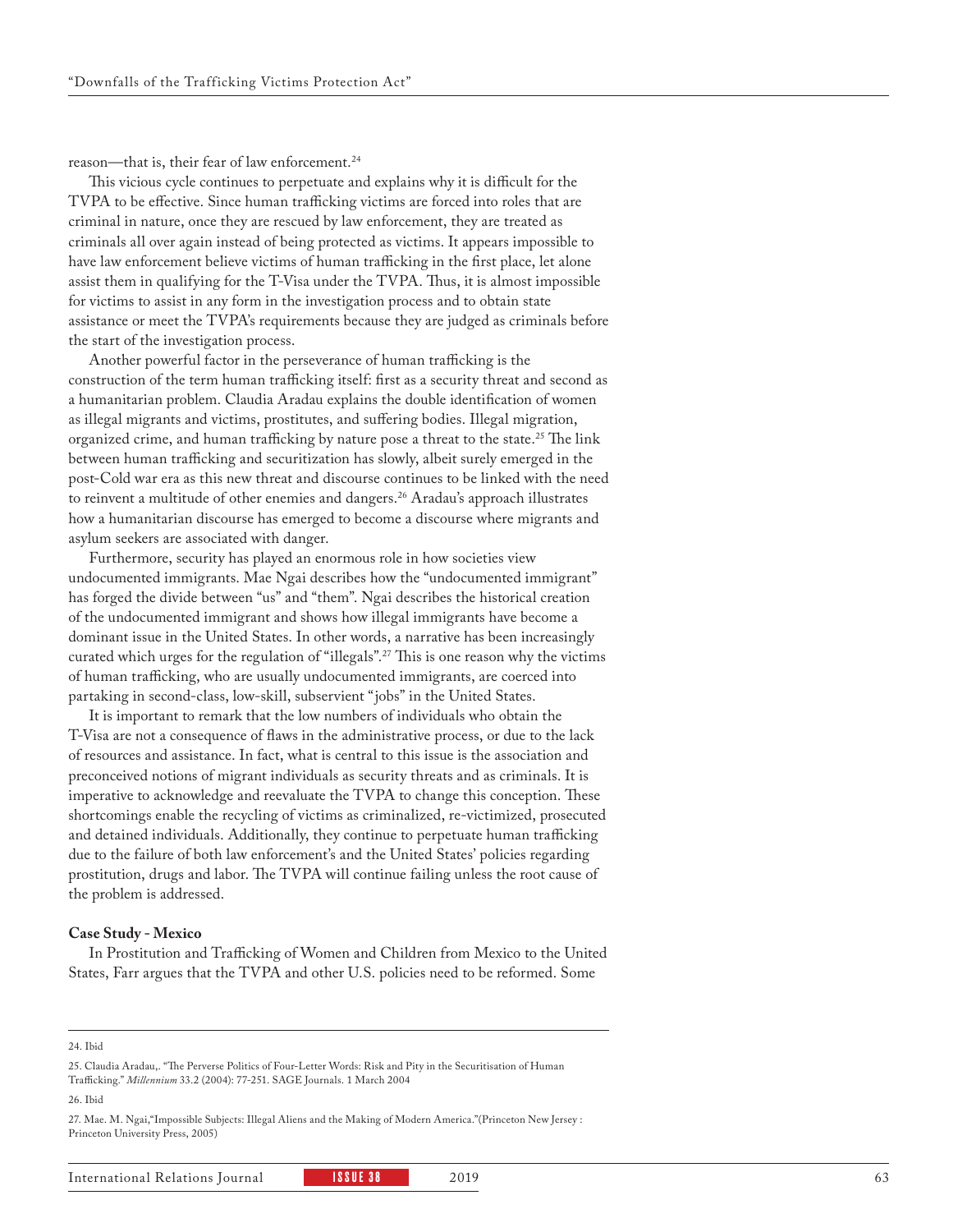reform suggestions highlighted are: 1) amending the requirement that the burden of proof falls on the victims to show evidence of force, fraud, or coercion; and 2) amending the requirement or the prevalence of prosecution in the human trafficking policy. 28

In *Hidden Victims: Evaluating Protections for Undocumented Victims of Human Trafficking*, Alexandra Webber and David Shirk discuss human rights abuses along the U.S-Mexico Border. In Webber and Shrink's book, there is a focus on undocumented migrants because they are more susceptible to exploitation than other populations.29 Approximately 600,000 to 800,000 thousand migrants cross international borders as victims of human trafficking each year.30 Due to the high number of individuals trafficked in the Americas each year; there is more of an emphasis placed on the role of the United States and its policies.

Human trafficking in this light appears to be one of many unfortunate outgrowths of the current wave of global migration. Like many, Webber and Shirk argue for reforms to the U.S. immigration policies, juxtaposed to the tightening of immigration and border control policies. If more individuals came to the United States on a "legal" and safe basis, rather than turning to smugglers, then the number of victims of human trafficking would decrease significantly.

Approximately 50,000 women and children are trafficked into the United States each year.<sup>31</sup> The below case studies are individuals who have fallen as victims to human trafficking in the United States. The case studies below are just a few common scenarios that victims experience through human trafficking in the United States.

#### **Case #1 – Ana**

Ana was a victim of human trafficking living in a posh Miami neighborhood. She worked for a family that paid her about \$3 an hour for working up to 13 hours.<sup>32</sup> Her employers denied her access to healthcare, monitored her communications, and warned her that if she complained about her living and working conditions, she would be reported and hence deported back to Mexico, where she would also subsequently lose her temporary U.S. visa status previously obtained by her family.<sup>33</sup> When Ana finally overcame her fear and gathered up her identification documents, she filed a complaint and cooperated with federal officials, however, customs and immigrant agents later arrested her.34 The Immigration and Customs Enforcement (ICE) has had Ana locked up for months because of an immigration judge who has repeatedly denied her bond immediately after arrest, and accused her of stealing from the family that once employed her.<sup>35</sup>

30. Ibid

34. Ibid

35. Ibid

<sup>28.</sup> Marissa Ugarte. "Prostitution and Trafficking of Women and Children From Mexico to the United States" *Journal of Trauma Practice* 2.3 NCJRS. 147-165.

<sup>29.</sup> Alexandra Webber. "Hidden Victims: Evaluating Protections for Undocumented Victims of Human Trafficking." https://childhub.org/en/child-protection-online-library/webber-shirk-d-2005-hidden-victims-evaluating-protections, Winter 2005. [Accessed 29 March 2019].

<sup>31.</sup> Deborah G. Wilson , William F. Walsh & Sherilyn Kleuber (2006) Trafficking in Human Beings: Training and Services among US Law Enforcement Agencies, Police Practice and Research, *An International Journal* 7.2 (2006) 149- 160. Taylor & Francis. Web. 18 Aug. 2006. 149-152.

<sup>32.</sup> Medina, Brenda, This immigrant was certified as a victim of human trafficking. But she could still be deported, https://www.miamiherald.com/news/local/immigration/article181143796.html, Fall 2017. [Accessed 15 March

<sup>33.</sup> Ibid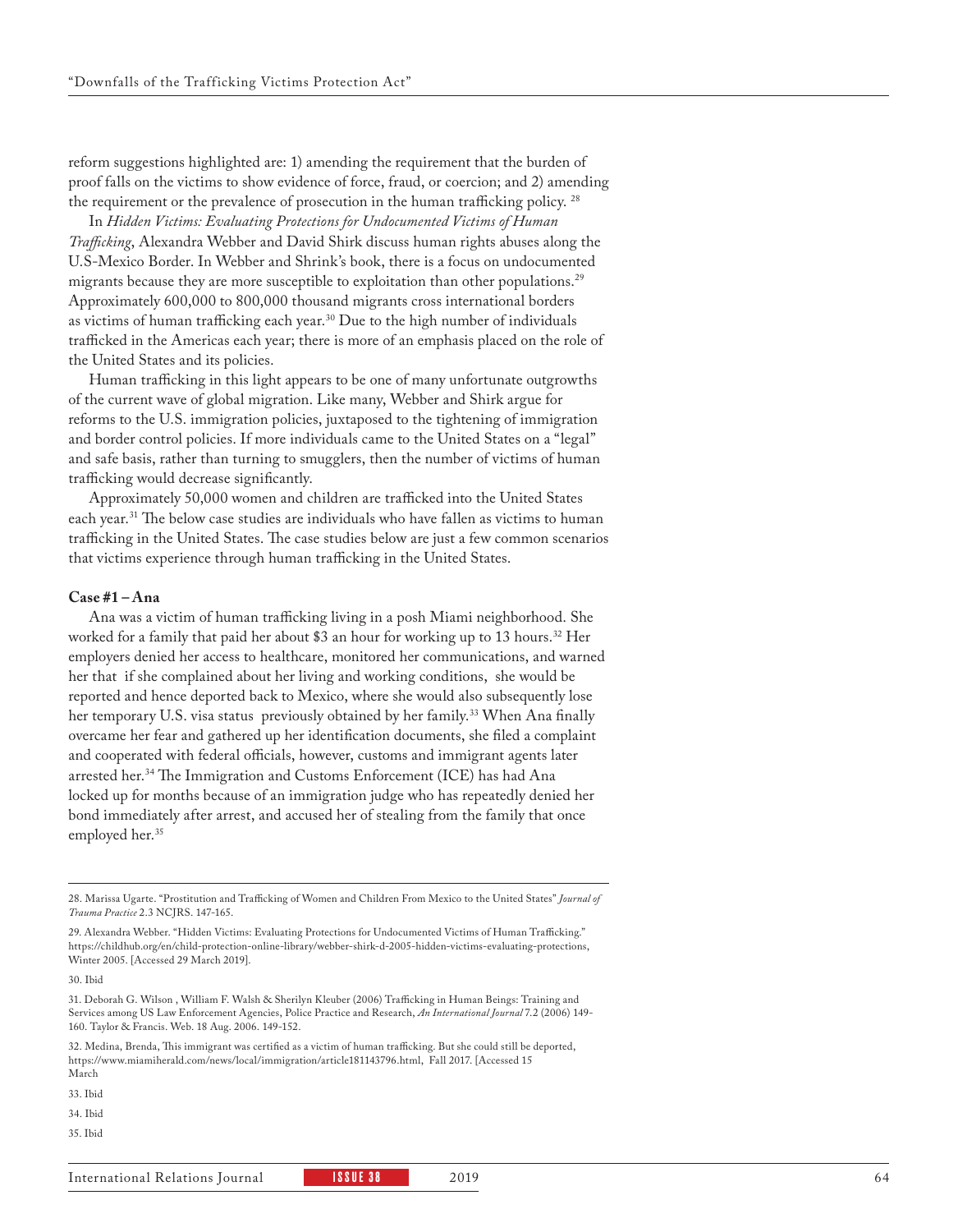This example leads individuals to question whether judges and ICE view the TVPA act and visa policies as crucial for obtaining victim rights, or if it is simply a policy that continues to be ignored 20 years after the law says that it protects victims of human trafficking. Even today, Ana is viewed as a criminal in the eyes of the United States justice system and not as a victim. This case, like many others, only highlights the contradictions within U.S policy and shows how the TVPA visa policy has continuously failed.

#### **Case #2 - Tina**

Another similar outcome and story is that of Tina who became friends with a man who later became her predator. He convinced her to run away with him to the United States. This individual trafficked her all throughout different cities in the United States.<sup>36</sup> One day when she was in Chicago engaging in forced prostitution, instead of being identified as a human trafficking victim, law enforcement arrested her, charged her with prostitution and sent her to a juvenile detention facility.37 As formerly noted, unsurprisingly and unfortunately so, across much of United States and other parts of the world, sex trafficking victims are treated as criminals rather than victims. Furthermore, because law enforcement lacks the necessary resources and human trafficking identification training, they often send these victims to juvenile detention facilities. Law enforcement views these acts and individuals through a criminalizing and dehumanizing lens. Individuals are perceived to be "voluntarily" agreeing to commercial sex acts, rather than being victims of coerced sex acts.

#### **Conclusion**

The current TVPA must be revised immediately if its initial intent was to protect victims of human trafficking. Of the many flaws with the TVPA, it is crucial to address its emphasis on persecution over protection. It is vital that law enforcement be given adequate training. Victims must no longer be stigmatized or criminalized. Since human trafficking crimes are low profile, it has become increasingly difficult to differentiate coerced crime and intent. This negates victims the credibility, humanity and agency they deserve.

Victims of this "modern slavery" discourse, whether children or adults, should not be victimized, or be held criminally responsible for their involvement in unlawful activities—ones that they have had no control over. Progress can begin by the modification and enforcement of new laws, policies, and perceptions in order to ensure that human trafficking victims are not prosecuted for crimes that they have been forced to partake in. Additionally, changing the way in which we engage in discussions about human trafficking is crucial. Though the TVPA was originally formulated with good intent, upon closer examination, it is has become clear that we must change the discourse around individuals who are forced into human trafficking.

36. Juan David Romero. "Why Do We Treat Child Sex-Trafficking Victims Like Criminals?",https://newrepublic.com/ article/120418/underage-sex-trafficking-victims-are-treated-criminals-us, Winter 2014.